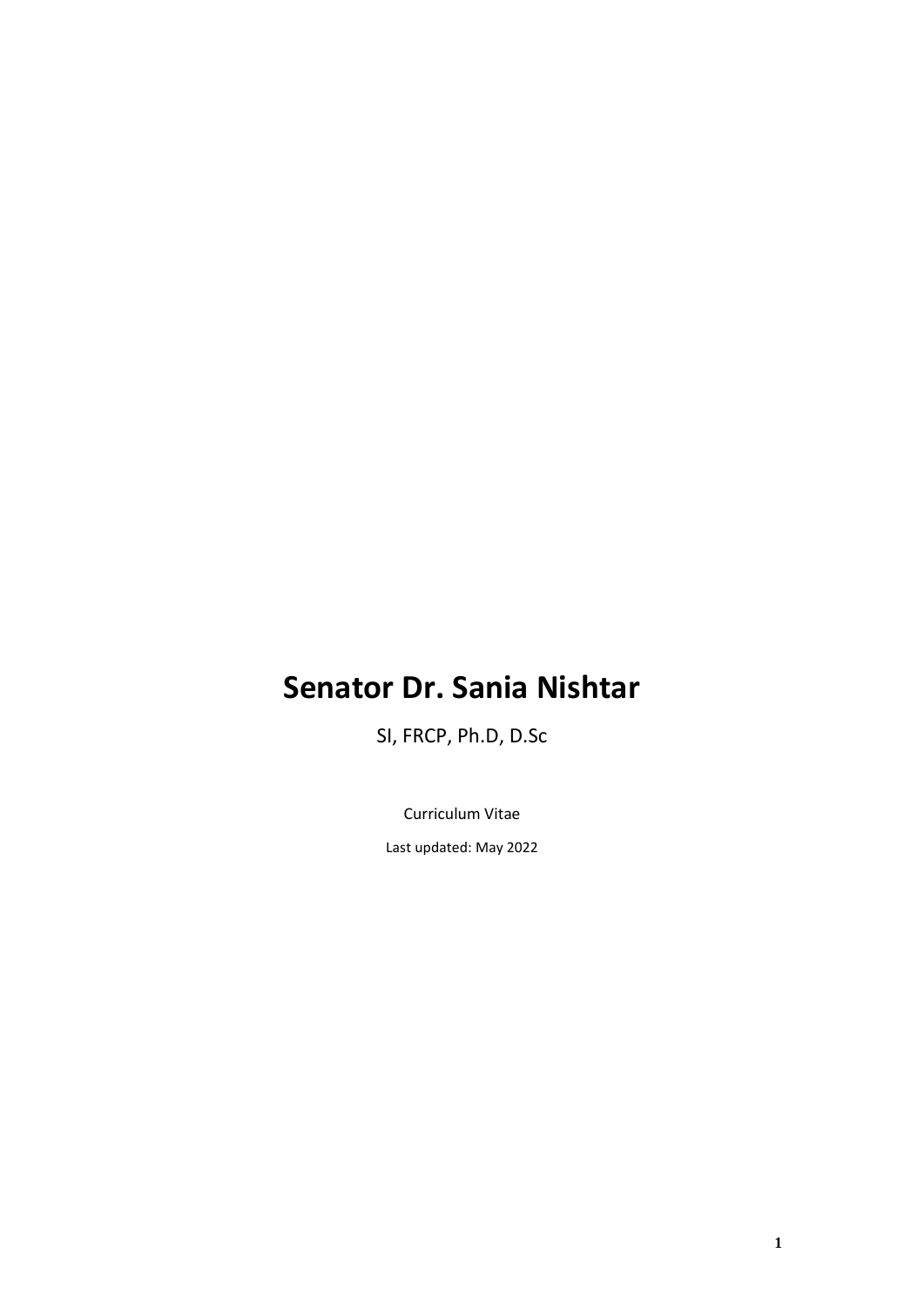# Contents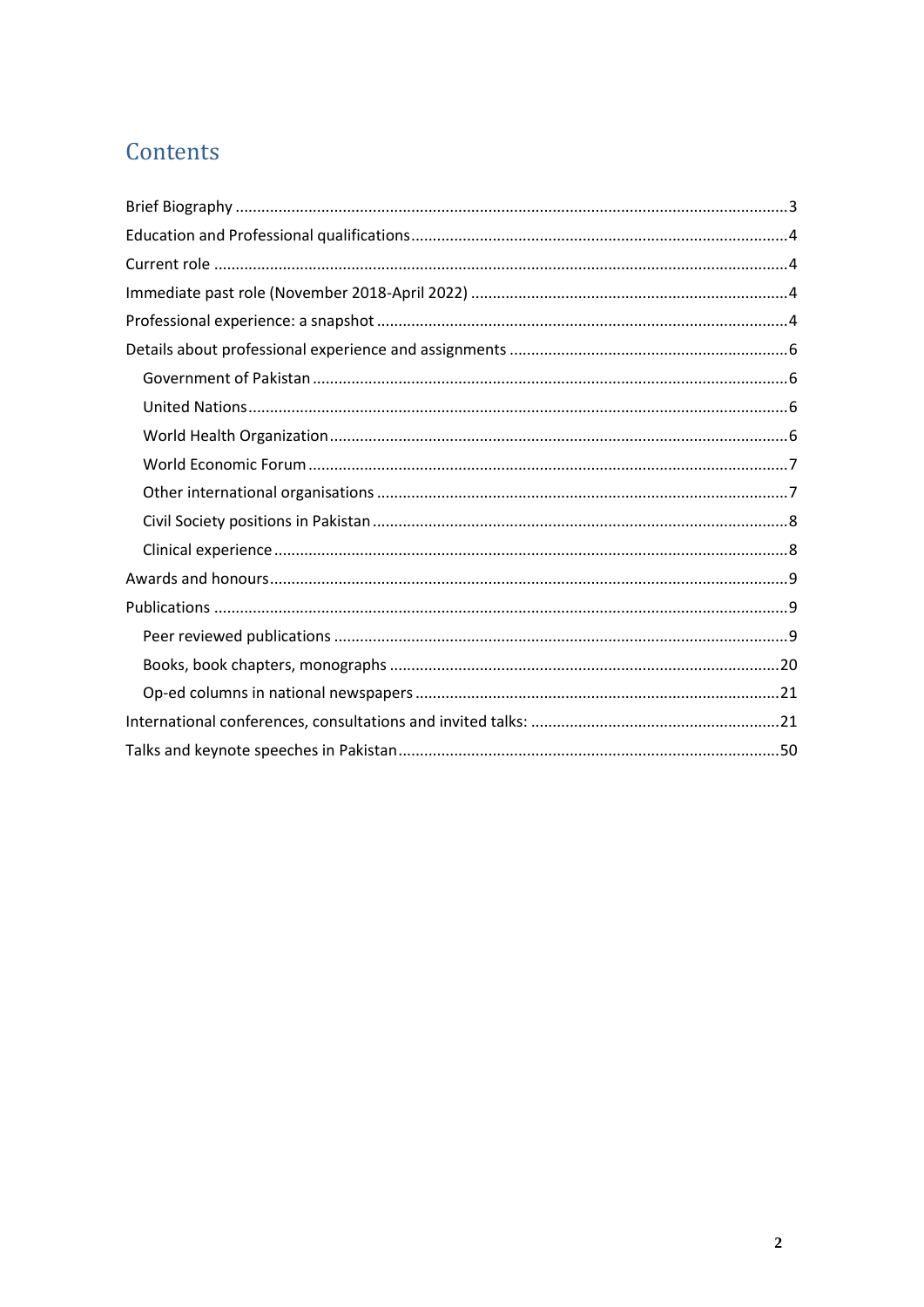## **Senator Dr. Sania Nishtar,** SI, FRCP, Ph.D, D.Sc

## <span id="page-2-0"></span>**Brief Biography**

Senator Dr. Sania Nishtar is a member of the Senate (upper house of Parliament) of Pakistan. From November 2018-May 22, she served as Special Assistant of the Prime Minister of Pakistan and Federal Minister, where she held the Cabinet portfolio of Poverty Alleviation; in that role she founded and was responsible for implementing Ehsaas, the largest social protection program in the country's history, which reached out to 15 million households and was widely acclaimed internationally. She was also the Chairperson of the Benazir Income Support Program during that time.

Dr. Nishtar is former Chair of several multilateral initiatives: WHO's High-Level Commission on Non-communicable diseases; WEF's Global Agenda Council on the Future of Healthcare; U.S National Academy of Sciences Global Study on the Quality of Healthcare in LMICs; UN International Institute for Global Health's Advisory Committee; UN Secretary General's Independent Accountability Panel for Women's and Children's health and WHO's Commission on Ending Childhood Obesity. In 2017, she was Pakistan's nominee for Director-General of the World Health Organisation and was in the final shortlist of three.

She is founder of the NGO Heartfile and has received many international awards for her work and is widely published.

Sania Nishtar graduated as the best graduate in 1986. She is a Fellow of the Royal College of Physicians and took a Ph.D at Kings College London. Her Alma mater, Kings College London honoured her with a Doctorate in Science, Honoris, Causa in 2019. In 2020 she was listed amongst BBC's 100 most influential women, globally.

*Updated May 2022.*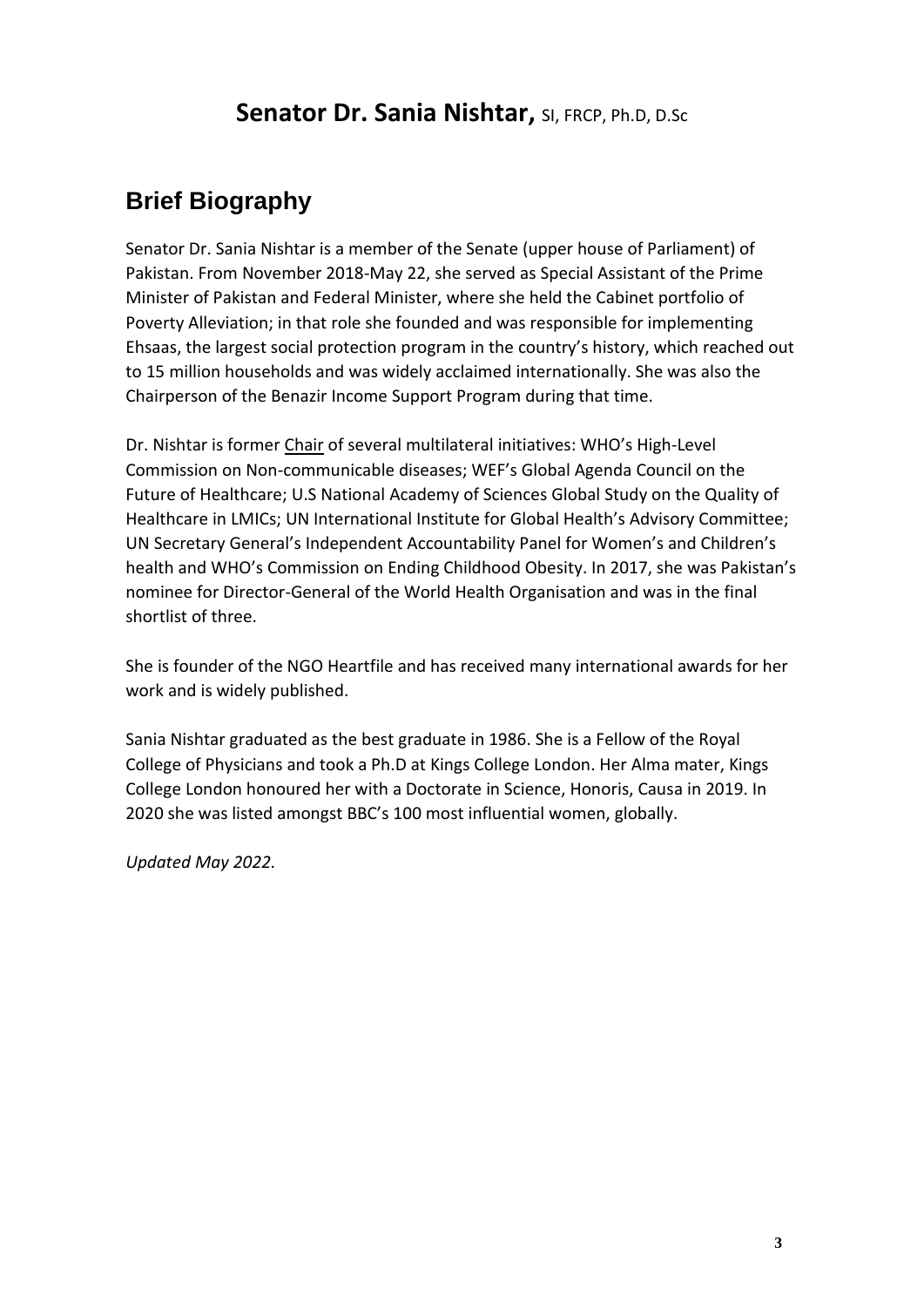## <span id="page-3-0"></span>**Education and Professional qualifications**

- D.Sc, Kings College, London, 2019
- FRCP, Fellow of Royal College of Physicians of London, 2005
- Ph.D, Medicine, Kings College London, 2002
- MRCP (UK), Member Royal College of Physicians of London, 1996
- MCPS, Member College of Physicians and Surgeons of Pakistan, 1991
- MBBS, Khyber Medical College Peshawar, 1986. Best graduate of the yearwith 16 distinctions and gold medals

## <span id="page-3-1"></span>**Current role**

• Member of the Senate of Pakistan

## <span id="page-3-2"></span>**Immediate past role (November 2018-April 2022)**

- Special Assistant to the Prime Minister of Pakistan on Social Protection and Poverty Alleviation, Federal Minister, Government of Pakistan
- Chairperson, Benazir Income Support Program, Pakistan

## <span id="page-3-3"></span>**Professional experience: a snapshot**

## **Government of Pakistan**

In her role as Special Assistant to the Prime Minister of Pakistan on Social Protection and Poverty Alleviation with the status of Federal Minister (October 2018-April 2022), she was responsible for designing and rolling out the largest social protection program in Pakistan's history, Ehsaas, which was widely acclaimed internationally and reached out to 15 million households. During her 3-and-a-half-year tenure she executed a budget of over 700 billion PKR and spearheaded wide-ranging integrity-building reform. She was also the Chairperson of the Benazir Income Support Program during that time.

Sania Nishtar also served as Federal minister in the 2013 Pakistan Caretaker government; during her stint spanning 2 months, she was instrumental in reestablishing Pakistan's Ministry of Health and undertook the widely acclaimed accountability approach to working with the government, through publication of the 'Handover Papers'. Following her stint, she was the featured personality on anticorruption day in 2013 by the Asian Development Bank.

Before 2013 and in her civil society role, she engaged with government as member of national commissions, restructuring committees and judicial commissions tasked with complex problem solving; she contributed time *pro bono* to write strategies and reform plans and served as member of public sector boards. She is the author of Pakistan's first health reform plan, Pakistan's first compendium of health statistics, and the country's first national public health plan for Non- Communicable Diseases.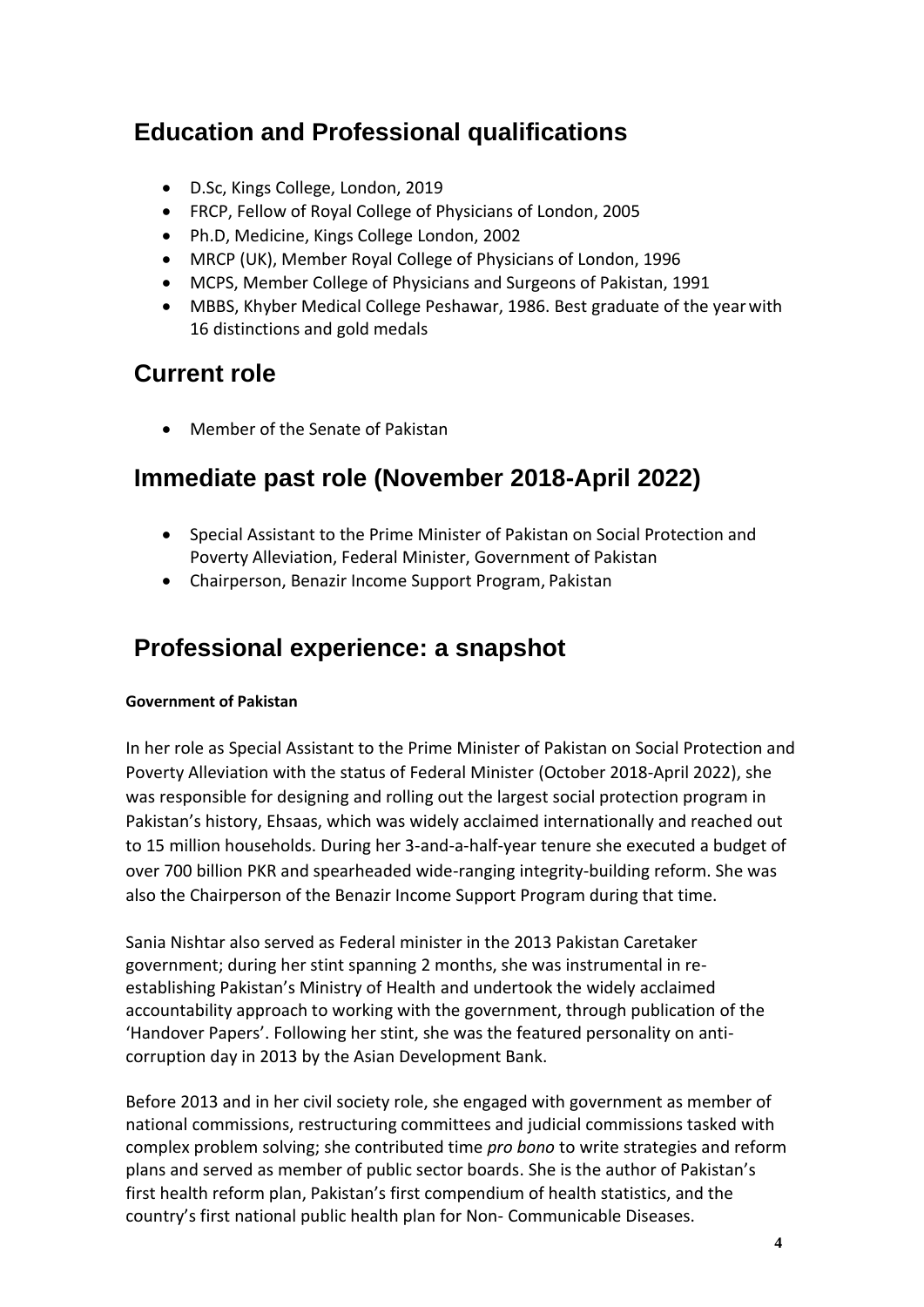#### **International system**

Dr. Nishtar is former Chair of several multilateral initiatives: WHO's High-Level Commission on Non-communicable diseases; WEF's Global Agenda Council on the Future of Healthcare; U.S National Academy of Sciences Global Study on the Quality of Healthcare in LMICs; UN International Institute for Global Health's Advisory Committee; UN Secretary General's Independent Accountability Panel for Women's and Children's health and WHO's Commission on Ending Childhood Obesity. She also served as a member of Federal Government of Germany's International Advisory Board on Global Health charged with the role of establishing a new global health strategy. In 2015 she was Pakistan's candidate for the position of UNHCR. In 2017, she was Pakistan's nominee for Director-General of the World Health Organisation and was in the final shortlist of three.

She is well known for thought leadership in global health. She has attended over 200 major international conferences, consultations and convenings over the last 15 years as invited expert, chair, moderator, resource person, speaker, and keynote speaker.

### **Founding institutions and civil society experience**

Sania has experience building institutions from scratch; she founded the NGO think tank Heartfile, which served as a powerful voice for health reform in Pakistan while she led it; she designed and deployed Heartfile Health Financing, a fund-based health financing solution, based on which she received the Global Innovation Award by the Rockefeller Foundation in 2011;

#### **Research, intellectual and academic pursuits and thought leadership**

Sania Nishtar deeply engaged in global health by being part of global commissions, contributing intellectually in areas spanning health systems, non-communicable diseases, and governance. She is extensively published, with six books and monographs, more than 120 publications in peer reviewed journals including The Lancet and British Medical Journal and led the Pakistan Lancet Series on health reform. Served as Co-chair of NASEM's Study on the Quality of healthcare in Low- and Middle-Income Countries. She has been an Op-ed contributor in [The](https://en.wikipedia.org/wiki/The_News_International) [News International,](https://en.wikipedia.org/wiki/The_News_International) [Huffington Post,](https://en.wikipedia.org/wiki/Huffington_Post) [Wall Street Journal,](https://en.wikipedia.org/wiki/Wall_Street_Journal) Guardian and [Project](https://en.wikipedia.org/wiki/Project_Syndicate) [Syndicate o](https://en.wikipedia.org/wiki/Project_Syndicate)n matters relevant to health and governance. Her book, Choked Pipes, (Oxford University Press, 2010) is a post-graduate textbook and has been the subject of a documentary by an award winning British filmmaker. She has been a member of Advisory Boards of many international journals; has served as expert at the National School of Public Policy, Pakistan; Pakistan Administrative Staff College, National Management College, National Defence University and other academic institutes in Pakistan and internationally.

Sania also worked as a **Physician cardiologist** (1990-2000); She was principal Investigator of the first case control study on coronary risk factors in Pakistan (1996).

**Peace building:** she has been involved with several peace building initiatives, using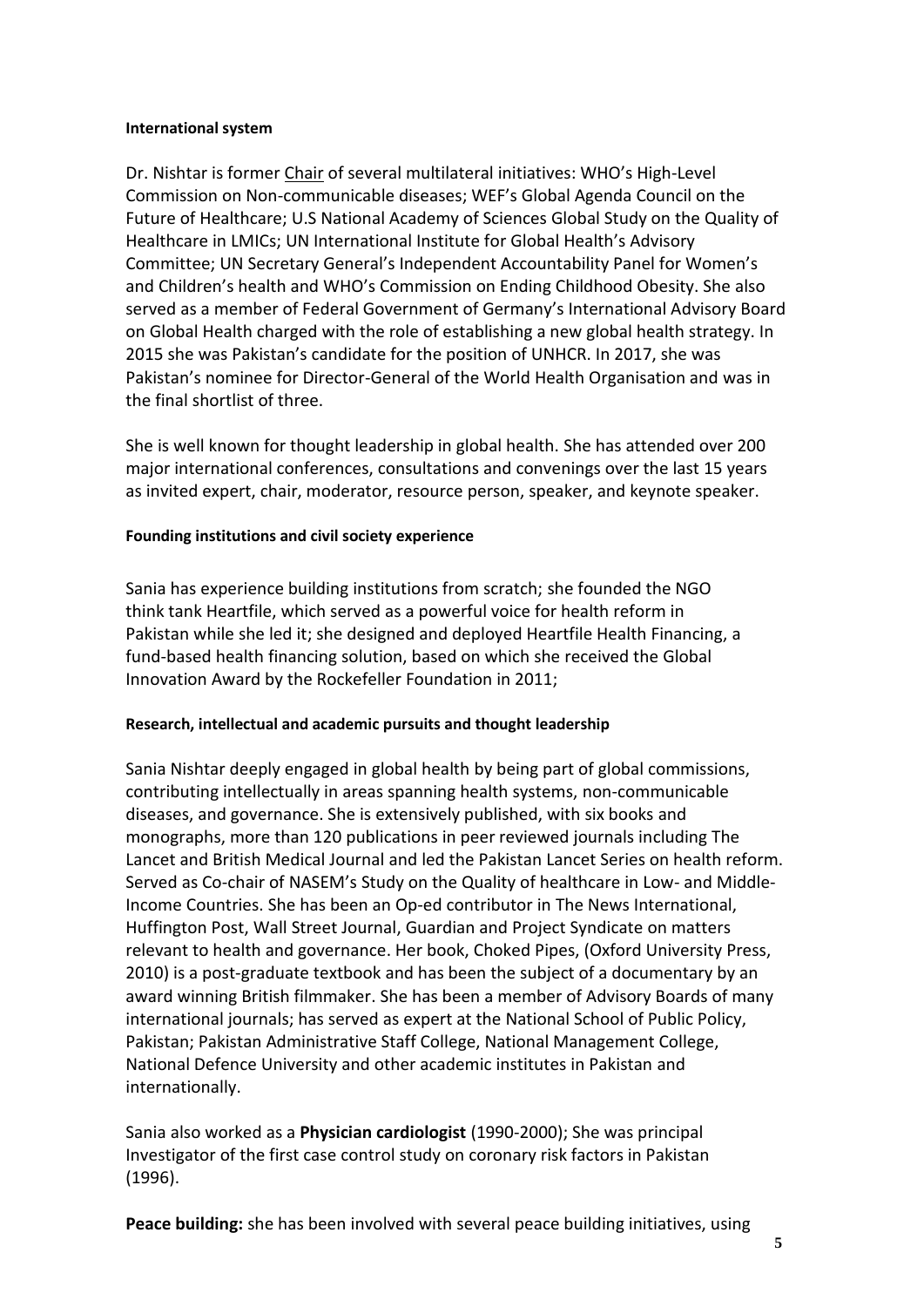health as an entry point

## <span id="page-5-0"></span>**Details about professional experience and assignments**

### <span id="page-5-1"></span>**Government of Pakistan**

- Special Assistant to the Prime Minister of Pakistan on Poverty Alleviation and Social Protection, Federal Minister, Government of Pakistan (May 2019-April 2022)
- Chair, Poverty Alleviation Coordination Council, Pakistan (Jan 2019-April 2022)
- Chairperson, Benazir Income Support Program, Pakistan (Oct 2018-April 2022)
- Federal Minister, Government of Pakistan (portfolios: Education and Training, Science and Technology, Information Technology and Telecommunications, Health, (2013)
- Official Government of Pakistan Candidate for World Health Organization Director General, (was shortlisted amongst the 3 finalists, 2017)
- Official Government of Pakistan Candidate, United Nations High Commissioner for Refugees (2015)
- Member, National Commission on Science and Technology (2014-present)
- Member Board of Governors, Benazir Income Support Program(2014-present)
- Member, Pakistan Medical and Dental Council (2016-present)
- Member, High Court of Pakistan's Commission on Pakistan Medical and Dental Council (2015)
- Chair, Ministry of Finance's Task Force on Strengthening Social Safety Net Institutions (2014-2015)
- Member, Economic Advisory Council, Ministry of Finance (2014-present)
- Member Advisory Committee, Planning Commission (2014-present)
- Member, Advisory Committee, Federal Tax Ombudsman (2014-present)
- Member Board of Directors, Infrastructure Project Development Facility, Ministry of Finance (2006-2009)
- Member Health Committee, National Commission on Government Reforms (2006-07)
- Visiting faculty, National School of Public Policy, Pakistan Administrative Staff College, National Management College; current senate member of the National Defence University and formerly, Pakistan Institute of Development **Economics**

## <span id="page-5-2"></span>**United Nations**

- Member, United Nations' Global Alliance for Poverty Reduction (2020-)
- Chair, United Nations University International Institute for Global Health (2016-ongoing)
- Chair, UN Secretary General's Independent Accountability Panel for the Global Strategy for Women's, Children's and Adolescents' Health (2015-2016); stepped down after announcement of WHO DG candidacy to avoid perception of conflict of interest

## <span id="page-5-3"></span>**World Health Organization**

- o Former Co-chair, WHO High-Level Independent Commission on Non- communicable diseases (2017-2019)
- o Official Government of Pakistan Candidate for World Health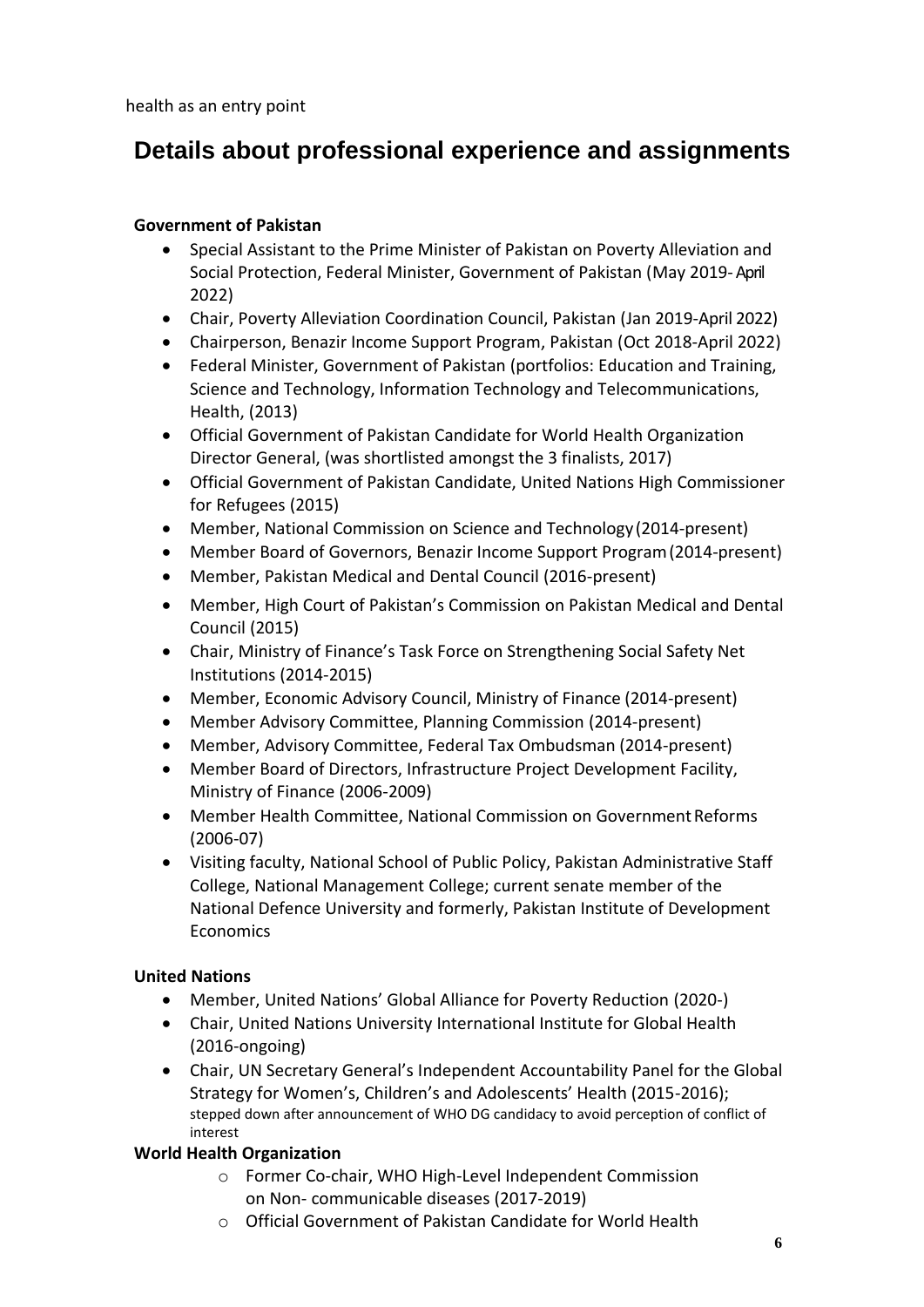Organization Director General, (was shortlisted amongst the 3 finalists, 2017)

- o Co-Chair, WHO Commission on Ending Childhood Obesity (2014-2016)
- o Member, WHO expert review group on an integrated response to mental health and other chronic diseases (2013-present)
- o Member Advisory Group, WHO Health Systems Research Strategy (2013)
- o Member, WHO Expert Advisory Panel on Health Promotion (2008-2013)
- o Board Member, [WHO's] Alliance for Health Policy and Systems Research, (2008-2014)
- o Member, WHO's Strategic Advisory Committee for Stewardship on Research on Infectious Diseases of Poverty (2009)
- o Member, WHO Consortium on Maximizing Positive Synergies between Health Systems and Global Health Initiatives (2008-2009)
- o Member, WHO Director General's Expert Working Group on R&D and Financing (2008-2009)
- o Member, WHO Director General's High-Level Task Force on Health Systems (2008)
- o Member, WHO's Steering Committee, Mega Country Network on Health Promotion (2003-2004)
- o Served as Temporary Advisor on numerous occasions
- o WHO Conferences
	- Member, Senator Group, WHO NCDs Ashgabat European Ministerial Conference (2013)
	- Council of Deans; First and Second Global Symposium on Health Systems Research (2011 and 2012)
	- Member, WHO's International Steering Committee, First Global Ministerial Conference on Healthy Lifestyles and NCDs (2011)
	- Chair, Drafting Committee, WHO's Venice Statement on Global Health Initiatives and Health Systems (2009)
	- Member, Programme Committee, WHO Global Forum IV (2004)
- o WHO Regional Office (WHO EMRO)
	- Member, Network of Health System Experts (2013-present)
	- Member, Regional Director's Technical Advisory Committee (2013)
	- International Advisory Panel, [Eastern Mediterranean Health](http://www.emro.who.int/emh-journal/eastern-mediterranean-health-journal/home.html) [Journal \(](http://www.emro.who.int/emh-journal/eastern-mediterranean-health-journal/home.html)2013-present)
	- Founder and author, National Action Plan for Prevention and Control of Non-Communicable Diseases and Health Promotion, Pakistan. Tripartite Heartfile-Ministry of Health-WHO partnership (2003)

## <span id="page-6-0"></span>**World Economic Forum**

- Co-chair, World Economic Forum's Global Agenda Council on the Future of Heath and Healthcare (2015-2016)
- Trustee, Future of Health Global Challenge initiative, World Economic Forum (2016)
- Member, World Economic Forum Global Agenda Council (2007-2021))

## <span id="page-6-1"></span>**Other international organisations**

• Independent Member, GAVI Board (2015-2016)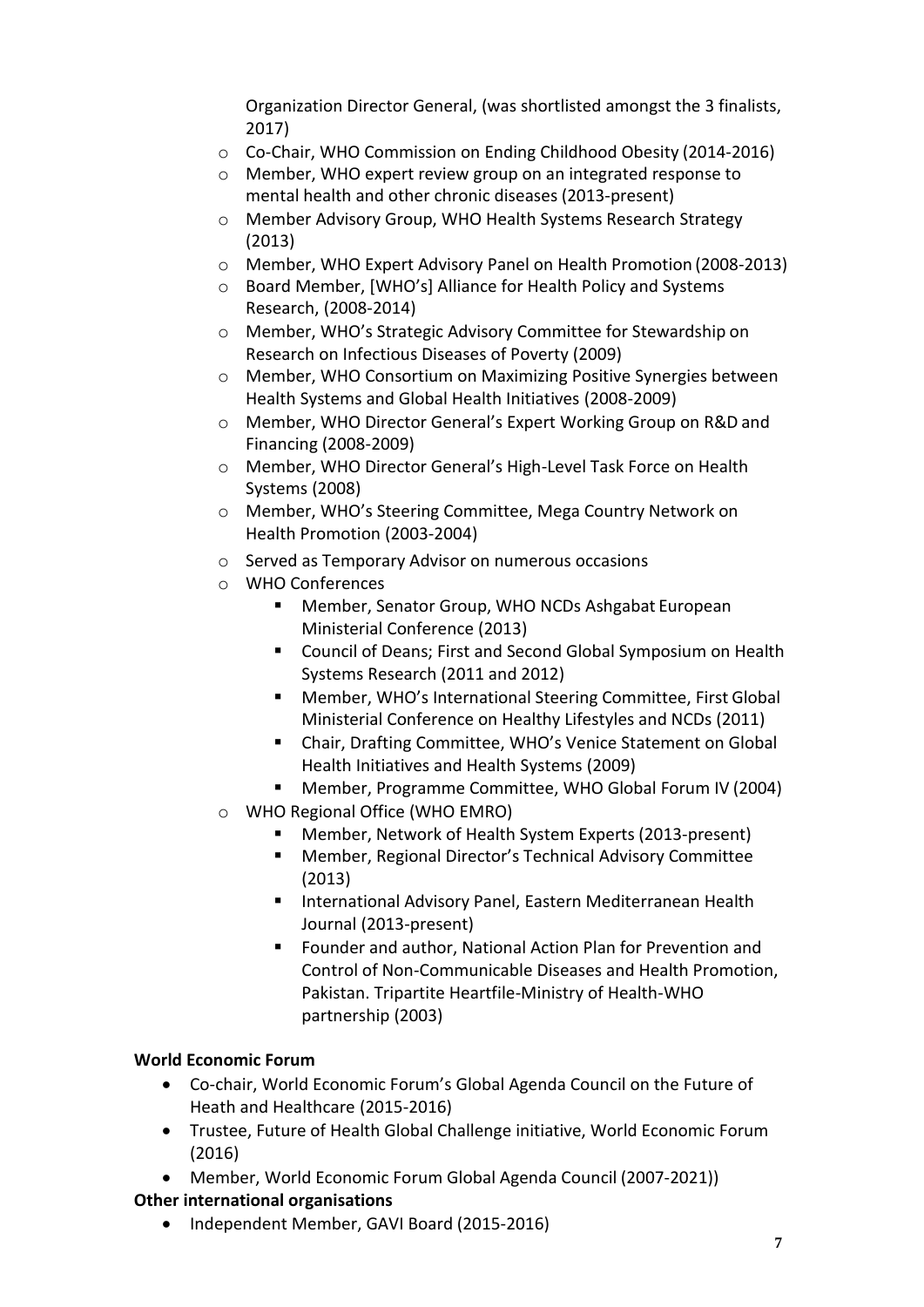- Chair, GAVI's Independent Evaluation Committee (2011-2014)
- Member, NCD Alliance Expert Advisory Council (2014-present)
- Member, Stockholm Resilience Centre, The EAT-Lancet Commission, (2016 present)
- Member, The Lancet and Rockefeller Foundation Commission on Planetary Health (2014-present)
- Member, The Lancet and Harvard Commission on Pain and Palliative Care (2014-present)
- Lead, Pakistan Lancet Series, Health Transitions in Pakistan, (2010-2013)
- Member Steering Committee, the Emerging Markets Symposium, Green Templeton College, Oxford University (2014-present)
- Member Advisory Committee, Lancet Global Health (2014-present)
- Member, Global Health Policy Advisory Committee. PepsiCo, New York (2009- 2010)
- Member, US-Muslim Engagement Initiative (2011)
- Member, Healthcare Advisory Council, Pakistan American Foundation (2011)
- Member, Partners for a New Beginning, Aspen Institute (2011)
- Member, Clinton Global Initiative (2007, 2008, 2010 and 2011)
- Panel of Advisors, Center for Health Market Innovations R4D (2010)
- Member, Board of Trustees, International Union for Health Promotion (2004- 2010)
- Member, Working Group, Private Sector in Health Systems, Rockefeller Foundation (2008-2009)
- Member High-Level Task Force, Ministerial Leadership Initiative for Global Health, Aspen Institute (2008)
- Chair, International Consortium on Community Health Promotion, IUHPE (2004-05)
- Chair, Expert Panel on Women and Heart Disease, World Heart Federation (2007)
- Chair, Foundations Advisory Board and Board Member, World Heart Federation (2003-2006)
- Chair, Steering Committee, World Heart Day (2003-2006)
- Chair, International 'Go Red for Women' campaign (2004)
- Executive Council Member, South Asian Association for RegionalCooperation Cardiac Society (2000-2002)

## <span id="page-7-0"></span>**Civil Society positions in Pakistan**

- Founder and President of Pakistan's Health Policy Forum (2005)
- Member Board of Governors, Pakistan Institute of Legislative Development and Transparency (2009-present)
- Member Board of Governors, Pakistan Center for Philanthropy (2013-2016)
- Member Board of Governors, Trust for Voluntary Organizations(2005-2008)
- Member Board of Governors, Chal Foundation (2012-2016)

## <span id="page-7-1"></span>**Clinical experience**

- Senior Registrar, Cardiology, Pakistan Institute of Medical Sciences(PIMS), Islamabad (1997-2000)
- Clinical attachment, Guys hospital, London (1996)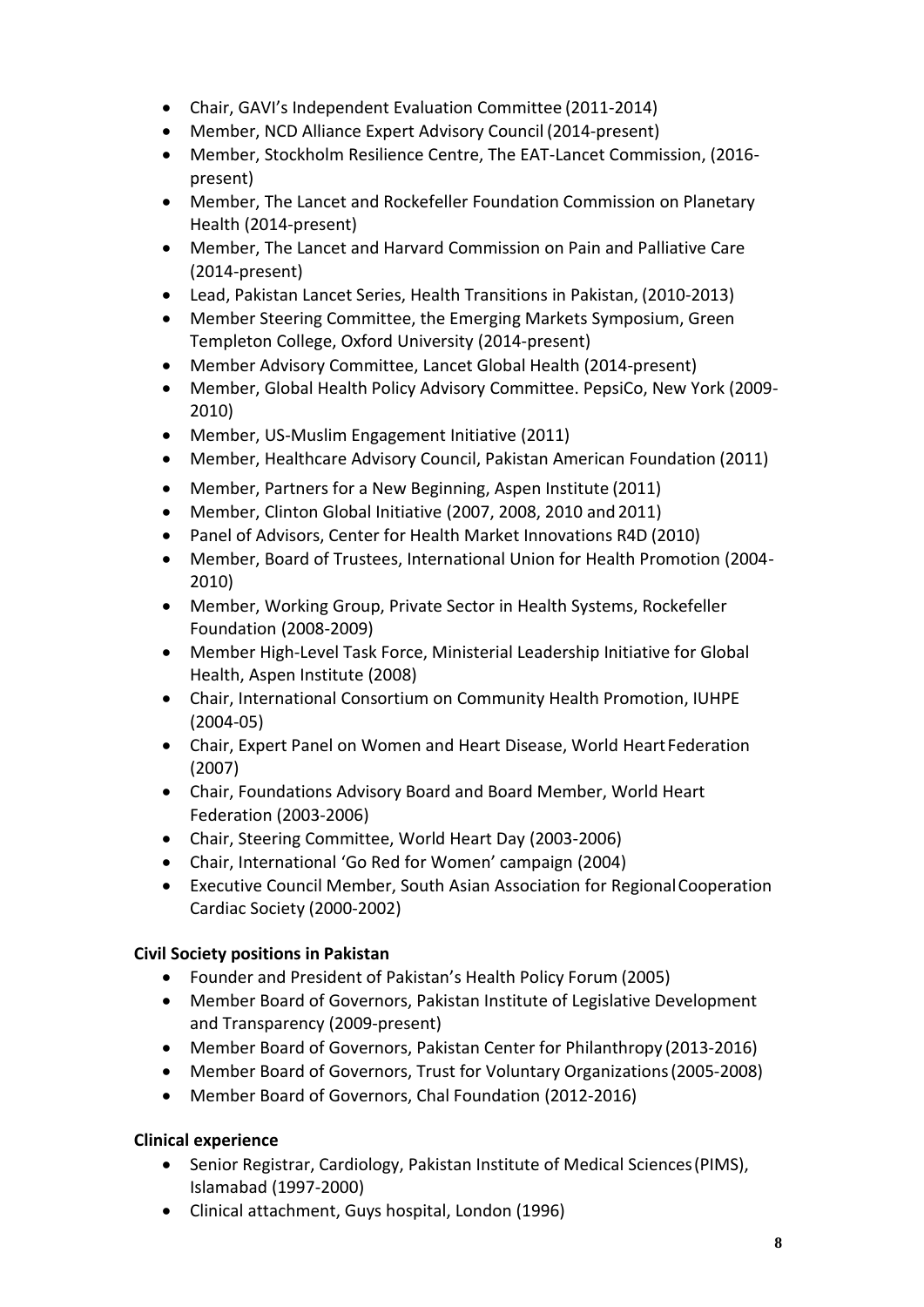- Medical Officer, General Medicine, PIMS, Islamabad (1994-1996)
- Medical Officer, Hayat Shaheed Teaching Hospital, Peshawar (1990-1994)

## <span id="page-8-0"></span>**Awards and honours**

- *Honoris Causa,* Doctor of Medicine of Kings College, London (2019)
- Named as the top 20 Women Scientists in the Muslim World, 2014
- Rockefeller Foundation's Global Innovation Award, 2011
- Medical Mission Hall of Fame; Toledo, Ohio; 2011
- Featured at the Women in the World Foundation launch in New York, 2011
- Sitara-i-Imtiaz, Pakistan, 2005
- European Society Population Science Award, 2005
- President of Pakistan Student Award and gold medal, 1986
- Best graduate of Khyber Medical College and gold medal, 1986
- Topped all four professional examinations of MBBS with distinction, and awarded 15 gold medals, one for each professional examination and one each for 11 subjects.
- Named as one of the 100 most influential women, globally by BBC in 2020.

# <span id="page-8-1"></span>**Publications**

## <span id="page-8-2"></span>**Peer reviewed publications**

Only peer reviewed publications are listed here. Links and references to other Op-ed and Blogs, can be accessed at [http://www.sanianishtar.info/publications/\)](http://www.sanianishtar.info/publications/))

- 1. NCD Risk Factor Collaboration (NCD-RisC)[. Worldwide trends in](https://pubmed.ncbi.nlm.nih.gov/34450083/)  [hypertension prevalence and progress in treatment and control from 1990](https://pubmed.ncbi.nlm.nih.gov/34450083/)  [to 2019: a pooled analysis of 1201 population-representative studies with](https://pubmed.ncbi.nlm.nih.gov/34450083/)  [104 million participants.](https://pubmed.ncbi.nlm.nih.gov/34450083/) Lancet. 2021 Sep 11;398(10304):957-980. doi: 10.1016/S0140-6736(21)01330-1. Epub 2021 Aug 24.PMID: 34450083
- 2. Lal A, Bulc B, Bewa MJ, Cassim MY, Choonara S, Efendioglu E, Germann S, Hafeez H, Iversen K, Nishtar S, O'Leary C, Orlic P, Ralston J, Ramchandani R, Walji S. Changing the narrative: responsibility for youth engagement is a two-way street. Lancet Child Adolesc Health. 2019 Aug 9. pii: S2352- 4642(19)30247-0. doi: 10.1016/S2352-4642(19)30247-0.
- 3. Akselrod S, Bloomfield A, Marmot M, Moran AE, Nishtar S, Placella E;NCD expert editorial group. Mobilising society to implement solutions for noncommunicable diseases. BMJ. 2019 May 20;365:l360. doi:10.1136/bmj.l360.
- 4. NCD Risk Factor Collaboration (NCD-RisC)[. Rising rural body-mass index is](https://www.ncbi.nlm.nih.gov/pubmed/31068725) [the main driver of the global obesity epidemic in adults. N](https://www.ncbi.nlm.nih.gov/pubmed/31068725)ature. 2019 May;569(7755):260-264.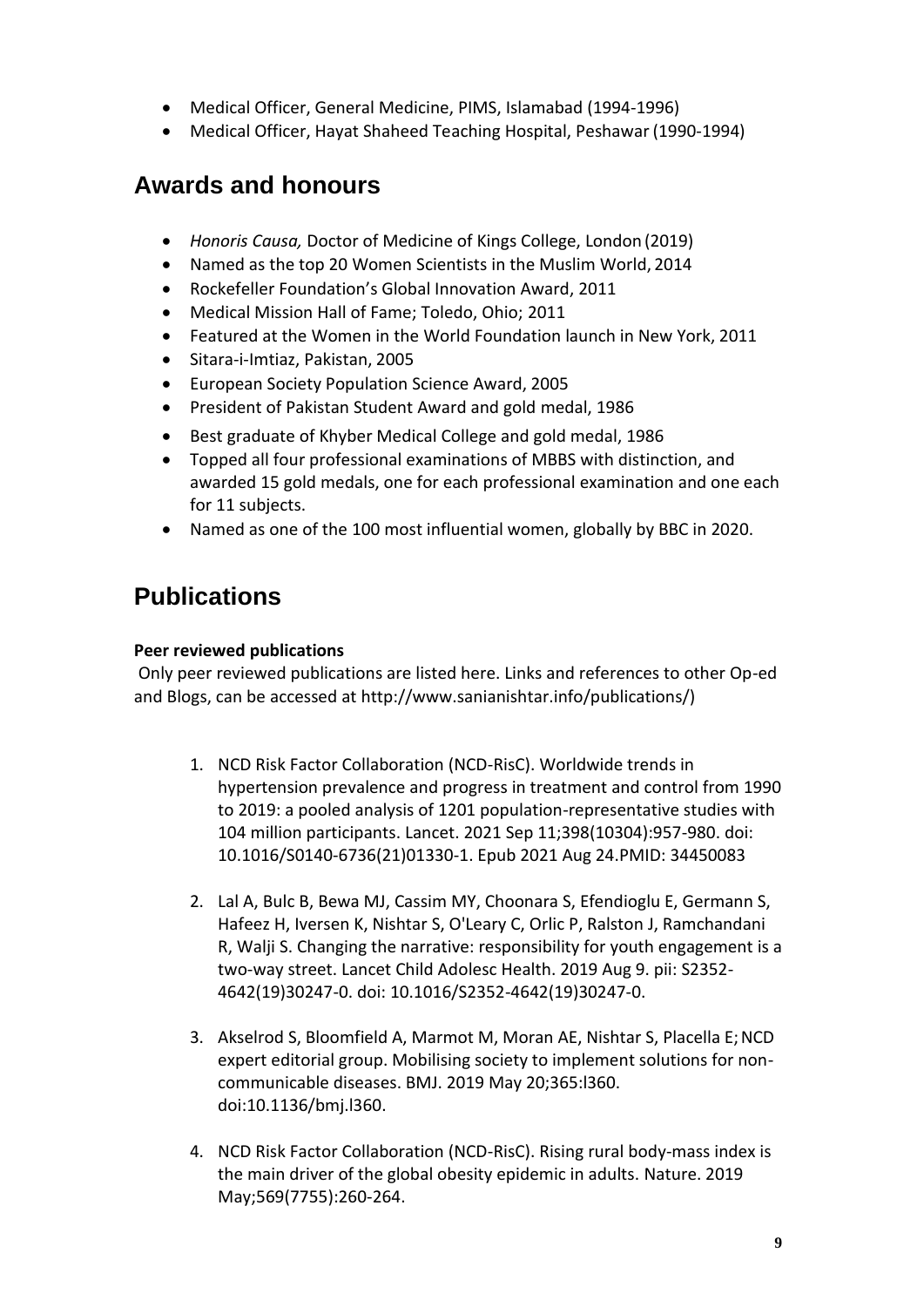- 5. Willett W, Rockström J, Loken B, Springmann M, Lang T, Vermeulen S, Garnett T, Tilman D, DeClerck F, Wood A, Jonell M, Clark M, Gordon LJ, Fanzo J, Hawkes C, Zurayk R, Rivera JA, De Vries W, Majele Sibanda L, Afshin A, Chaudhary A, Herrero M, Agustina R, Branca F, Lartey A, Fan S, Crona B, Fox E, Bignet V, Troell M, Lindahl T, Singh S, Cornell SE, Srinath Reddy K, Narain S, Nishtar S, Murray CJL. **Food in the Anthropocene: the EAT-Lancet Commission on healthy diets from sustainable food systems.** Lancet. 2019 Jan 16. pii: S0140-6736(18)31788-4. doi: 10.1016/S0140- 6736(18)31788-4.
- 6. Ralston J, Brinsden H, Buse K, Candeias V, Caterson I, Hassell T, Kumanyika S, Nece P, Nishtar S, Patton I, Proietto J, Salas XR, Reddy S, Ryan D, Sharma AM, Swinburn B, Wilding J, Woodward E. Time for a new obesity narrative. Lancet. 2018 Oct 20;392(10156):1384-1386. doi: 10.1016/S0140- 6736(18)32537-6. Epub 2018 Oct 10.
- 7. Berwick D, Snair M, Nishtar S. Crossing the Global Health Care Quality Chasm: A Key Component of Universal Health Coverage. JAMA. 2018 Oct 2;320(13):1317-1318. doi: 10.1001/jama.2018.13696.
- 8. Berwick DM, Kelley E, Kruk ME, Nishtar S, Pate MA. Three global healthcare quality reports in 2018. Lancet. 2018 Jul 21;392(10143):194-195. doi: 10.1016/S0140-6736(18)31430-2.
- 9. Nishtar S, Niinistö S, Sirisena M, Vázquez T, Skvortsova V, Rubinstein A, Mogae FG, Mattila P, Ghazizadeh Hashemi SH, Kariuki S, Narro Robles J, Adewole IF, Sarr AD, Gan KY, Piukala SM, Al Owais ARBM, Hargan E, Alleyne G, Alwan A, Bernaert A, Bloomberg M, Dain K, Frieden T, Patel VH, Kennedy A, Kickbusch I; Commissioners of the WHO Independent High-Level Commission on NCDs. Time to deliver: report of the WHO Independent High-Level Commission on NCDs. Lancet. 2018 Jul 21;392(10143):245-252. doi: 10.1016/S0140-6736(18)31258-3.
- 10. NCD Risk Factor Collaboration (NCD-RisC). Contributions of mean and shape of blood pressure distribution to worldwide trends and variations in raised blood pressure: a pooled analysis of 1018 population-based measurement studies with 88.6 million participants. Int J Epidemiol. 2018 Mar 19. doi: 10.1093/ije/dyy016.
- 11. Nishtar S. The NCD Cooperative. The Lancet, 2017 S0140-6736(17)32481-9
- 12. Nishtar S. Delivering the WHO we need. BMJ, May 19, 201[7](http://blogs.bmj.com/bmj/2017/05/19/sania-nishtar-delivering-the-who-that-we-need/) [http://blogs.bmj.com/bmj/2017/05/19/sania-nishtar-delivering-the-who](http://blogs.bmj.com/bmj/2017/05/19/sania-nishtar-delivering-the-who-that-we-need/)[that-we-need/](http://blogs.bmj.com/bmj/2017/05/19/sania-nishtar-delivering-the-who-that-we-need/)
- 13. Nishtar S. [Open letter to WHO DG candidates: reply from Sania Nishtar.](https://www.ncbi.nlm.nih.gov/pubmed/28499549) Lancet. 2017 May 20;389(10083):1978-1979. doi: 10.1016/S0140- 6736(17)31254-0. Epub 2017 May 9.
- 14. Nishtar S. [Will you support a patient-centred R&D agreement? Response](https://www.ncbi.nlm.nih.gov/pubmed/28111244)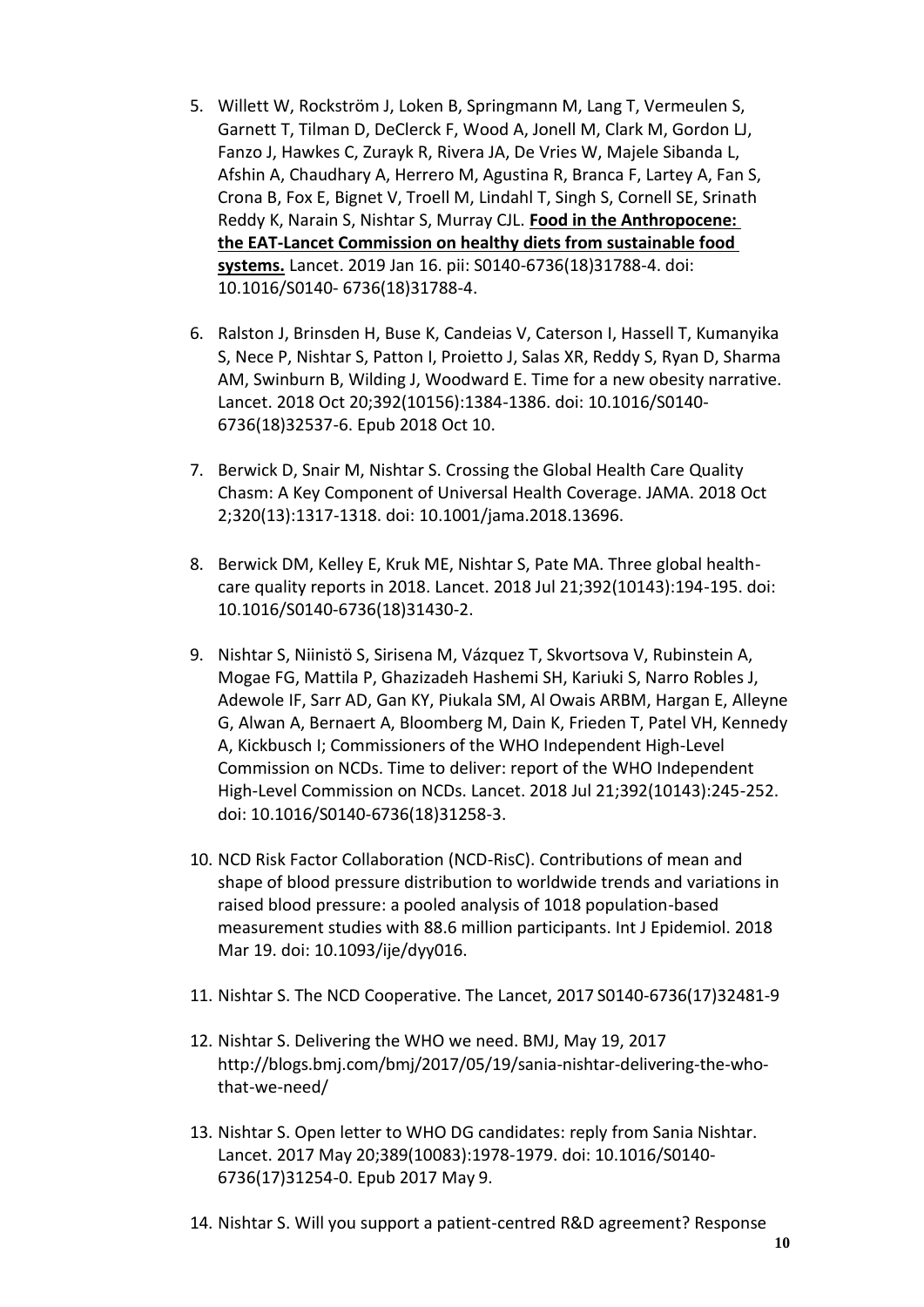[from Sania Nishtar, WHO DG candidate. L](https://www.ncbi.nlm.nih.gov/pubmed/28111244)ancet Glob Health. 2017 Mar;5(3):e263. doi: 10.1016/S2214-109X(17)30026-8. Epub 2017 Jan 19.

- 15. NCD Risk Factor Collaboration (NCD-RisC)[. Worldwide trends in blood](https://www.ncbi.nlm.nih.gov/pubmed/27863813) [pressure from 1975 to 2015: a pooled analysis of 1479 population-based](https://www.ncbi.nlm.nih.gov/pubmed/27863813) [measurement studies with 19·1 million participants. L](https://www.ncbi.nlm.nih.gov/pubmed/27863813)ancet. 2017 Jan 7;389(10064):37-55. doi: 10.1016/S0140-6736(16)31919-5. Epub 2016 Nov 16.
- 16. NCD Risk Factor Collaboration (NCD-RisC)[. A century of trends in adult](https://www.ncbi.nlm.nih.gov/pubmed/27458798) [human height. E](https://www.ncbi.nlm.nih.gov/pubmed/27458798)life. 2016 Jul 26;5. pii: e13410. doi: 10.7554/eLife.13410.
- 17. Nishtar S, Gluckman P, Armstrong T. [Ending childhood obesity: a time for](http://www.ncbi.nlm.nih.gov/pubmed/26823046) [action. L](http://www.ncbi.nlm.nih.gov/pubmed/26823046)ancet 2016 Jan 22. pii: S0140-6736(16)00140-9. doi: 10.1016/S0140-6736(16)00140-9.
- 18. Nishtar S, Chishtie F, Chishtie J, Malik M, Ehsan H, Qazi Y, Amjad S. Pak-India collaborations in health: insights and way forward. Glob Public Health. 2015;10(7):794-816
- 19. Sarah Whitmee, Andy Haines, Chris Beyrer, Frederick Boltz, Anthony G Capon, Braulio Ferreira de Souza Dias, Alex Ezeh, Howard Frumkin, Peng Gong, Peter Head, Richard Horton, Georgina M Mace, Robert Marten, Samuel S Myers, Sania Nishtar, Steven A Osofsky, Subhrendu K Pattanayak, Montira J Pongsiri, Cristina Romanelli, Agnes Soucat, Jeanette Vega, Derek Yach. Safeguarding human health in the Anthropocene epoch: report of The Rockefeller Foundation–Lancet Commission on planetary health. The Lancet 2015. <http://www.thelancet.com/commissions/planetary-health>
- 20. David L Heymann, Lincoln Chen, Keizo Takemi, David P Fidler, Jordan W Tappero, Mathew J Thomas, Thomas A Kenyon, Thomas R Frieden, Derek Yach, Sania Nishtar, Alex Kalache, Piero L Olliaro, Peter Horby, Els Torreele, Lawrence O Gostin, Margareth Ndomondo-Sigonda, Daniel Carpenter, Simon Rushton, Louis Lillywhite, Bhimsen Devkota, Khalid Koser, Rob Yates, Ranu S Dhillon, Ravi P Rannan-Eliya. Global health security: the wider lessons from the west African Ebola virus disease epidemic The Lancet, Vol. 385, No. 9980, p1884–1901
- 21. Peter Gluckman P, Nishtar S. Armstrong T. Ending childhood obesity: a multidimensional challenge. The Lancet 2015. DOI[:](http://dx.doi.org/10.1016/S0140-6736(15)60509-8) [http://dx.doi.org/10.1016/S0140-6736\(15\)60509-8](http://dx.doi.org/10.1016/S0140-6736(15)60509-8)
- 22. Gutierrez H, Shewade A, Dai M, Mendoza-Arana P, Gómez-Dantés O, Jain N, Khonelidze I, Nabyonga-Orem J, Saleh K, Teerawattananon Y, Nishtar S, Hornberger J> [Health Care Coverage Decision Making in Low-](http://www.ncbi.nlm.nih.gov/pubmed/25393442) and Middle[-](http://www.ncbi.nlm.nih.gov/pubmed/25393442)[Income Countries: Experiences from 25 Coverage Schemes. P](http://www.ncbi.nlm.nih.gov/pubmed/25393442)opul Health Manag. 2014 Nov 13. 25393442
- 23. Nishtar S. [Reflections from my tenure as minister. L](http://www.ncbi.nlm.nih.gov/pubmed/25194447)ancet 2014 Sep 3. pii: S0140-6736(14)61284-8. doi: 10.1016/S0140-6736(14)61284-8. [Epub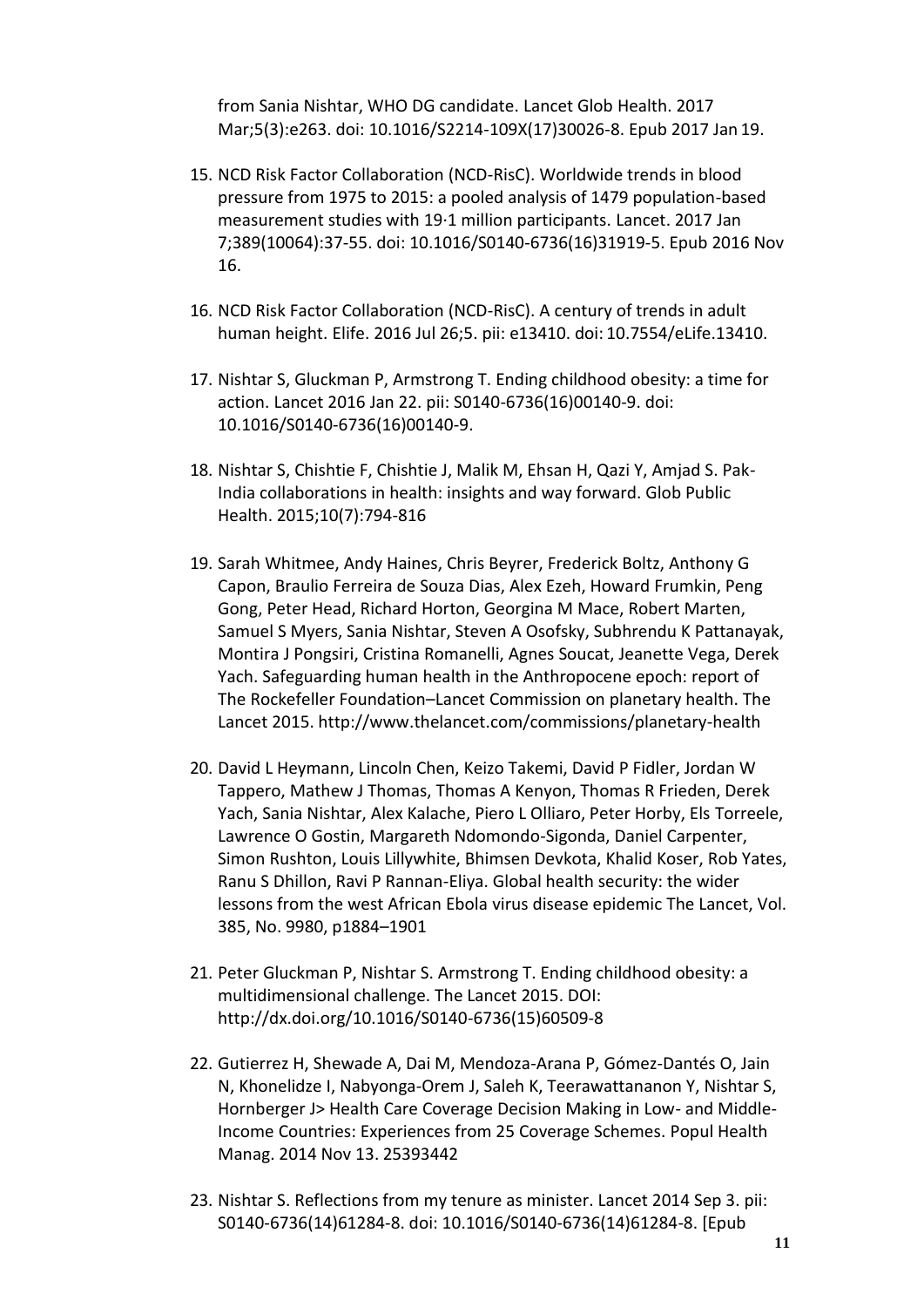ahead of print]

- 24. Russell E, Swanson RC, Atun R, Nishtar S, Chunharas S. [Systems thinking for](http://www.ncbi.nlm.nih.gov/pubmed/24953473) [the post-2015 agenda. L](http://www.ncbi.nlm.nih.gov/pubmed/24953473)ancet. 2014 Jun 21;383(9935):2124-5. doi: 10.1016/S0140-6736(14)61028-X.
- 25. Nishtar S. [Health in the post-2015 agenda: three considerations in moving](http://www.ncbi.nlm.nih.gov/pubmed/24945554) [forward. N](http://www.ncbi.nlm.nih.gov/pubmed/24945554)ishtar S. East Mediterr Health J. 2014 Mar 13;20(2):71-2.
- 26. Nishtar S and Ralston J. [Can human resources for health in the context of](http://www.who.int/bulletin/volumes/91/11/13-118711/en/index.html) [non-communicable disease control be a lever for health system](http://www.who.int/bulletin/volumes/91/11/13-118711/en/index.html) [changes?](http://www.who.int/bulletin/volumes/91/11/13-118711/en/index.html) [Bulletin of the World Health Organization.](http://www.who.int/bulletin/volumes/91/11/13-118711.pdf) 2013 November; 91(11):895-896. doi: 10.2471/BLT.13.118711.
- 27. Bhutta ZA, Nishtar S. [Health and research in Pakistan -](http://www.ncbi.nlm.nih.gov/pubmed/24120199) Authors' reply. Lancet 2013; 382(9900):1246.
- 28. Nishtar S, Boerma T, Amjad S, et al. [Pakistan's health system: performance](http://www.ncbi.nlm.nih.gov/pubmed/23684254) [and prospects after the 18th Constitutional Amendment. L](http://www.ncbi.nlm.nih.gov/pubmed/23684254)ancet 2013 May 16. doi:pii: S0140-6736(13)60019-7. 10.1016/S0140-6736(13 )60019-7.
- 29. Ahmed QA, Nishtar S, Memish ZA. [Poliomyelitis in Pakistan: time for the](http://www.ncbi.nlm.nih.gov/pubmed/23623055) [Muslim world to step in. L](http://www.ncbi.nlm.nih.gov/pubmed/23623055)ancet. 2013 May 4;381(9877):1521-3. doi: 10.1016/S0140-6736(13)60764-3. Epub 2013 Apr 24.
- 30. Atun R, Jaffar S, Nishtar S, et al. [Improving responsiveness of health](http://www.ncbi.nlm.nih.gov/pubmed/23410609) [systems to non-communicable diseases. L](http://www.ncbi.nlm.nih.gov/pubmed/23410609)ancet. 2013 Feb 23;381(9867):690-7. doi: 10.1016/S0140-6736(13)60063-X. Epub 2013 Feb 12.
- 31. Nishtar S, Bhutta ZA, Jafar TH, et al. [Health reform in Pakistan: a call to](http://www.ncbi.nlm.nih.gov/pubmed/23684259) [action. L](http://www.ncbi.nlm.nih.gov/pubmed/23684259)ancet. 2013 May 16. doi:pii: S0140-6736(13)60813-2. 10.1016/S0140-6736(13)60813-2.
- 32. Attaran A, Barry D, Basheer S, Bate R, Benton D, Chauvin J, Garrett L, Kickbusch I, Kohler JC, Midha K, Newton PN, Nishtar S, Orhii P, McKee M[.](http://www.ncbi.nlm.nih.gov/pubmed/23149211) [How to achieve international action on falsified and substandard](http://www.ncbi.nlm.nih.gov/pubmed/23149211) [medicines. B](http://www.ncbi.nlm.nih.gov/pubmed/23149211)MJ. 2012 Nov 13;345:e7381. doi: 10.1136/bmj.e7381
- 33. Nishtar S. Pakistan's deadly cocktail of substandard drugs. The Lancet 5 March 2012. DOI: 10.1016/S0140-6736(12)60277-3
- 34. Nishtar S, Khalid F, Batool N, et al. Heartfile Health Financing: striving to Achieve Health Equity in Pakistan[.](http://www.who.int/sdhconference/resources/draft_background_paper26_pakistan.pdf) [http://www.who.int/sdhconference/resources/draft\\_background\\_paper26](http://www.who.int/sdhconference/resources/draft_background_paper26_pakistan.pdf) [\\_pakistan.pdf \(](http://www.who.int/sdhconference/resources/draft_background_paper26_pakistan.pdf)accessed Dec 2, 2011)
- 35. Rabkin M. Nishtar S. Scaling Up Chronic Care Systems: Leveraging HIV Programs to Support Non-Communicable Disease Services. J Acquir Immune Defic Syndr 2011;57(2):87-90.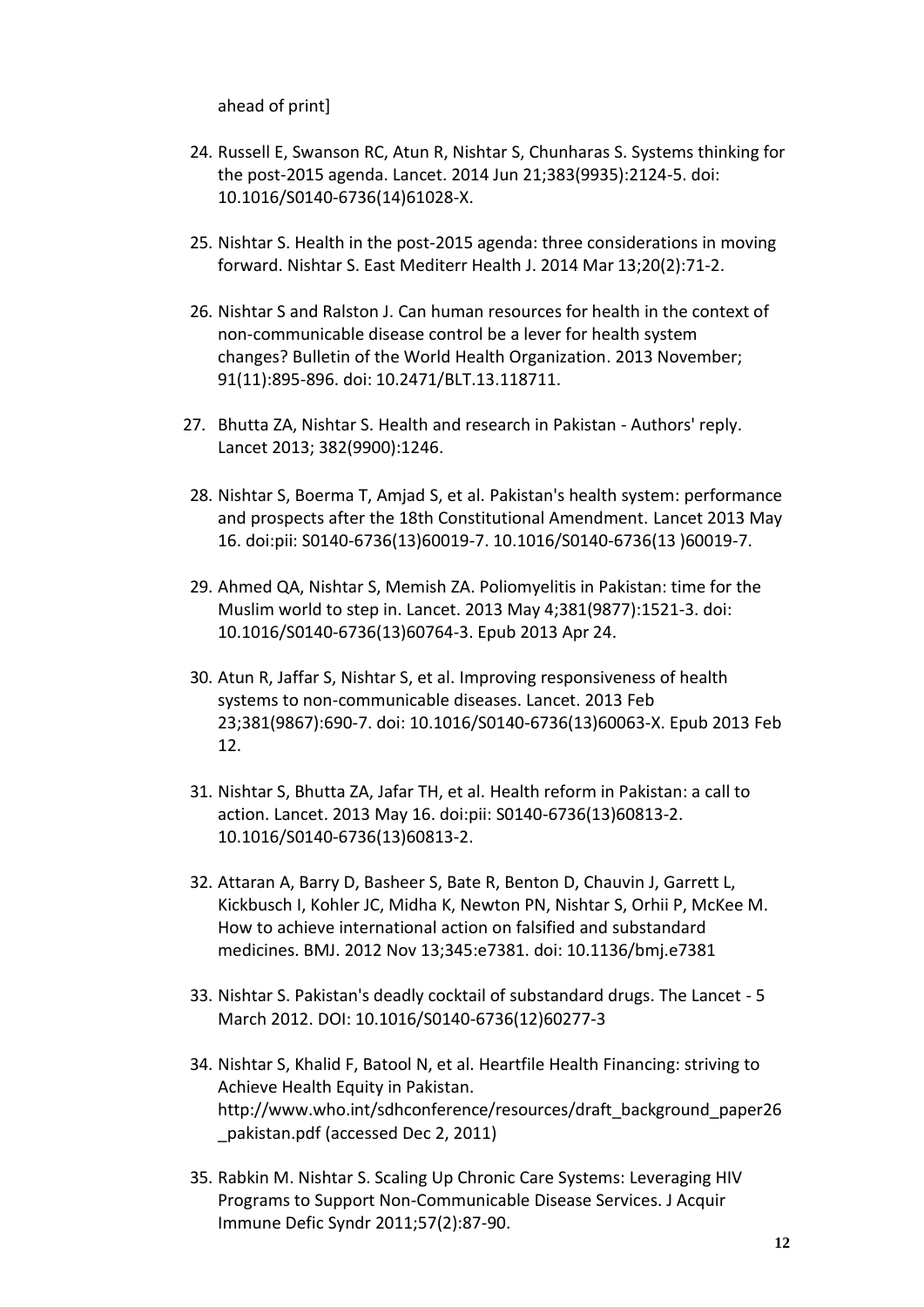- 36. Robert Beaglehole, Ruth Bonita, George Alleyne, Richard Horton, Liming Li, Paul Lincoln, Jean Claude Mbanya, Martin McKee, Rob Moodie, Sania Nishtar, Peter Piot, K Srinath Reddy, David Stuckler, for The Lancet NCD Action Group. UN High-Level Meeting on Non-Communicable Diseases: addressing four questions. Published online June 13, 2011 DOI:10.1016/S0140-6736(11)60879-9
- 37. Nishtar S, Mehboob AB. Pakistan prepares to abolish Ministry of Health. Lancet Published online May 5, 2011 DOI:10.1016/S0140-6736(11)60606-5 2011
- 38. Beaglehole R, Bonita R, Horton R, Adams C, Alleyne G, Asaria P, Baugh V, Bekedam H, Billo N, Casswell S, Cecchini M, Colagiuri R, Colagiuri S, Collins T, Ebrahim S, Engelgau M, Galea G, Gaziano T, Geneau R, Haines A, Hospedales J, Jha P, Keeling A, Leeder S, Lincoln P, McKee M, Mackay J, Magnusson R, Moodie R, Mwatsama M, **Nishtar S,** Norrving B, Patterson D, Piot P, Ralston J, Rani M, Reddy KS, Sassi F, Sheron N, Stuckler D, Suh I, Torode J, Varghese C, Watt J; Lancet NCD Action Group; NCD Alliance. [Priority actions for the non-communicable disease crisis. L](http://www.ncbi.nlm.nih.gov/pubmed/21474174)ancet. 2011 Apr 23;377(9775):1438-47.
- 39. Nishtar S. The Challenges of Scaling up. Lancet 2011;377:986[.](http://download.thelancet.com/pdfs/journals/lancet/PIIS01406736116037) <http://download.thelancet.com/pdfs/journals/lancet/PIIS01406736116037> 47.pdf
- 40. Nishtar S. H1N1 crisis in Pakistan—lessons learnt. NTS Working Paper Series, Working Paper No. 4, 2011. Centre for Non-Traditional Security Studies, Singapore[.](http://www.heartfile.org/pdf/NTS_Working_Paper4.pdf) [http://www.heartfile.org/pdf/NTS\\_Working\\_Paper4.pdf.](http://www.heartfile.org/pdf/NTS_Working_Paper4.pdf)
- 41. Nishtar S, Khalid F, Ikram A, et al. Protecting the poor against health impoverishment in Pakistan: proof of concept of the potential within innovative web and mobile phone technologies. Background Paper to the World Health Report, 2010, Health Systems Financing (World Health Organization[\)](http://www.who.int/healthsystems/topics/research/55Heartfile_HEF_POC.pdf) [http://www.who.int/healthsystems/topics/research/55Heartfile\\_HEF\\_POC.](http://www.who.int/healthsystems/topics/research/55Heartfile_HEF_POC.pdf) [pdf \(](http://www.who.int/healthsystems/topics/research/55Heartfile_HEF_POC.pdf)accessed December, 27, 2010)
- 42. Samb B, Desai N, **Nishtar S,** Mendis S, Bekedam H, Wright A, et.al. Prevention and management of chronic disease: a litmus test for healthsystems strengthening in low-income and middle-income countries. *The Lancet* 2010;376(9754): 1785-97.
- 43. F. Sabih, KM Bile, W. Buehler A. Hafeez, S. Nishtar, S. Siddiqi Implementing the district health system in the framework of primary health care in Pakistan: can the evolving reforms enhance the pace towards the Millennium Development Goals? *Eastern Med health journal* Volume 16 (September) Supplement, 2010[.](http://www.emro.who.int/Publications/EMHJ/16_Supp/article17.htm) [http://www.emro.who.int/Publications/EMHJ/16\\_Supp/article17.htm](http://www.emro.who.int/Publications/EMHJ/16_Supp/article17.htm)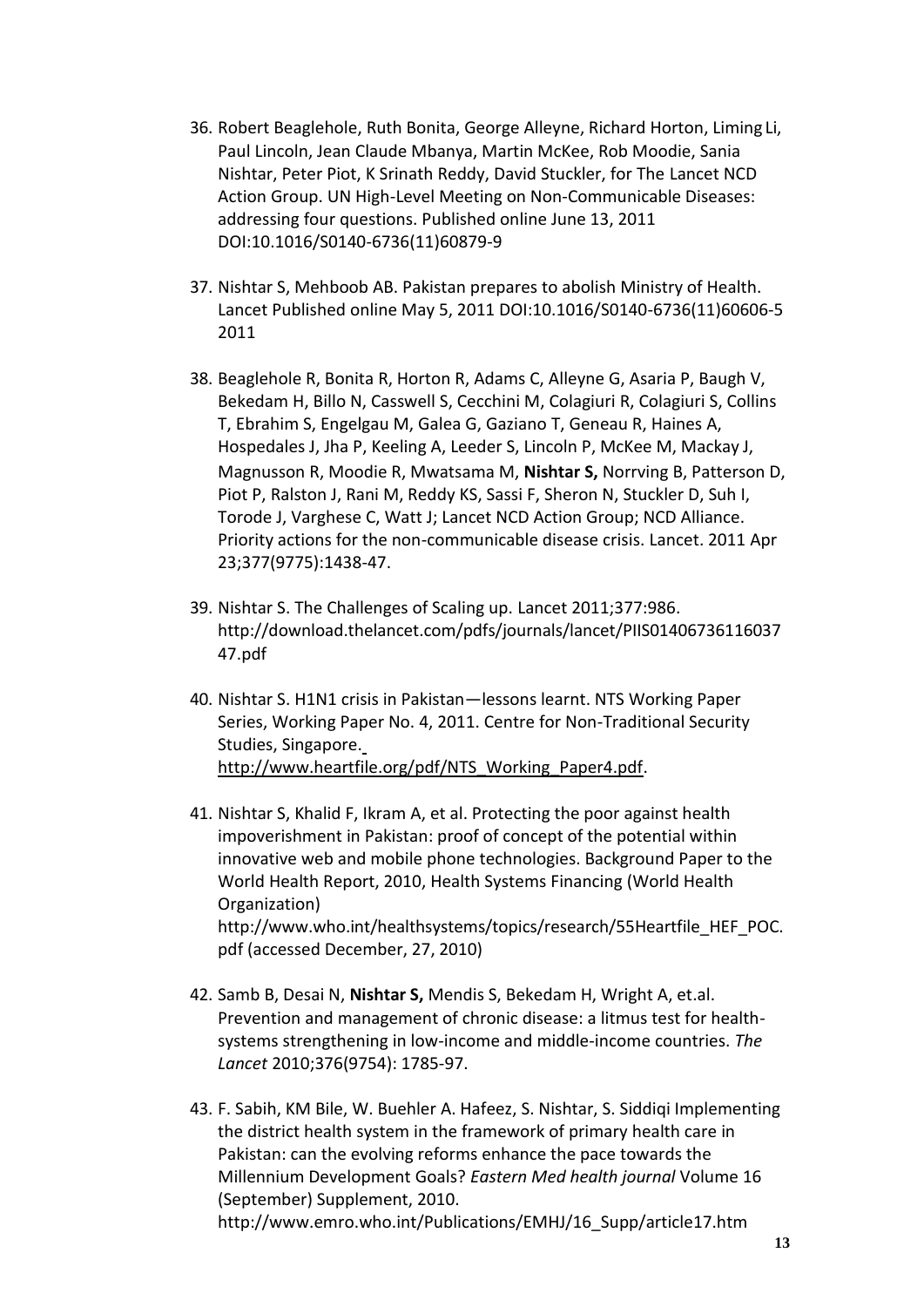- 44. A.Y. Alam, **S. Nishtar,** S. Amjad, K.M. Bile Impact of wealth status on health outcomes in Pakistan. *Eastern Med health journal* Volume 16 (September) Supplement, 2010[.](http://www.emro.who.int/Publications/EMHJ/16_Supp/article19.htm) [http://www.emro.who.int/Publications/EMHJ/16\\_Supp/article19.htm](http://www.emro.who.int/Publications/EMHJ/16_Supp/article19.htm)
- 45. **Nishtar S.** Corruption in health systems. *Lancet* 2010; 376(9744):874.
- 46. **Nishtar S**, Bile KM. The public-private niche in health opportunities for the Friends of Democratic Pakistan. *J Pak Med Assoc* 2010; 60(5):333-4.
- 47. **Nishtar S.** Scaling up Financing for Health. *Lancet* 2010;375:983
- 48. **Nishtar S.** Choked Pipes Reforming Pakistan's Mixed Health System (invited editorial). *J Pak Med Assoc* 2010;60(4):252-3
- 49. **Nishtar S**. Mixed Health Systems Syndrome. *Bull World Health Organ*  2010;88:74-75. doi: 10.2471/BLT.09.06786[8](http://www.who.int/bulletin/volumes/88/1/09-067868/en/) <http://www.who.int/bulletin/volumes/88/1/09-067868/en/>
- 50. **Nishtar S**. Pakistan, Politics and Polio. *Bull World Health Organ* 2010[.](http://www.who.int/bulletin/volumes/88/4/09-066480.pdf) <http://www.who.int/bulletin/volumes/88/4/09-066480.pdf>
- 51. **Nishtar S**. Amjad S. Synergizing health and population in Pakistan. J Pak Med Asoc 2009;Suppl3:S3-20.
- 52. **Nishtar S**. Amjad S. Pakistan's Health Population Mantra. J Pak Med Asoc 2009;Suppl3:S1-2.
- 53. Atun R, Dybul M, Evans T, Kim JY, Moatti JP, **Nishtar S**, Russell A. Venice Statement on global health initiatives and health systems. *Lancet* 2009; 374(9692): 783-4
- 54. Lagomarsino G, de Ferranti D, Pablos-Mendez A, Nachuk S, **Nishtar S**, Wibulpolprasert S. Public stewardship of mixed health systems. *Lancet*  2009 Nov 7;374(9701): 1577-8
- 55. World Health Organization Maximizing Positive Synergies Collaborative Group, Samb B, Evans T, Dybul M, Atun R, Moatti JP, **Nishtar S**, Wright A, Celletti F, Hsu J, Kim JY, Brugha R, Russell A, Etienne C. An assessment of interactions between global health initiatives and country health systems. *Lancet* 2009;20(373):2137-69
- 56. **Nishtar S.** How important are health systems in the prevention of cardiovascular and other noncommunicable diseases? *Nat Clin Pract Cardiovasc* Med. 2009;6(3):170-1
- 57. **Nishtar S.** Pablos-Mendez A. The global financial downturn—imperatives for the health sector. *Lancet* 2009;373:124.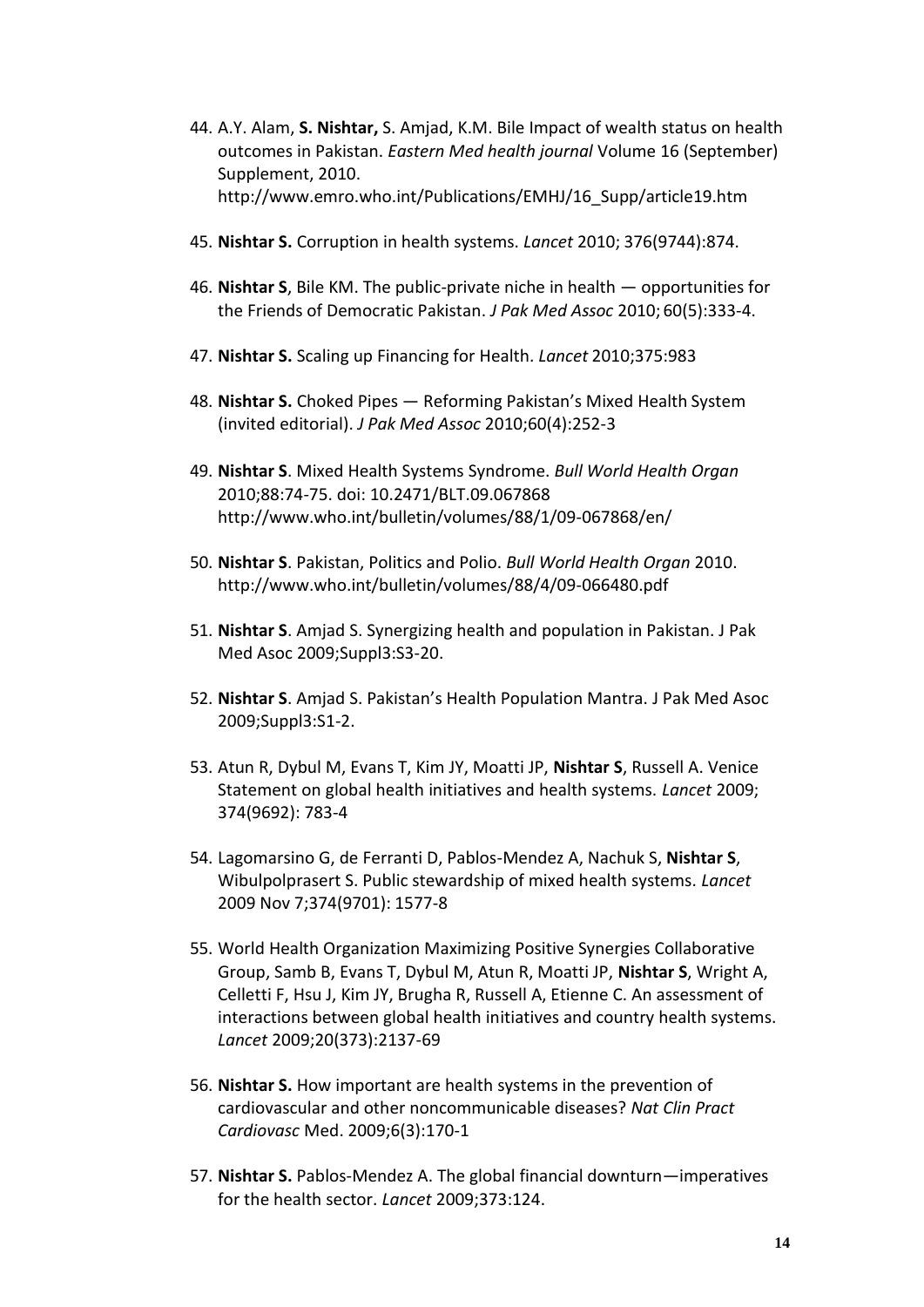- 58. Evans T, **Nishtar S**, Atun R, Etienne C. [Scaling up research and learning for](http://www.ncbi.nlm.nih.gov/pubmed/18984175?ordinalpos=1&itool=EntrezSystem2.PEntrez.Pubmed.Pubmed_ResultsPanel.Pubmed_DefaultReportPanel.Pubmed_RVDocSum) [health systems: time to act.](http://www.ncbi.nlm.nih.gov/pubmed/18984175?ordinalpos=1&itool=EntrezSystem2.PEntrez.Pubmed.Pubmed_ResultsPanel.Pubmed_DefaultReportPanel.Pubmed_RVDocSum) *Lancet* 2008;372(9649):1529-31.
- 59. Siddiqui S, Masud TI, **Nishtar S**, Peters DH, Sabri B, Bile KM, Jama MA. Framework for assessing governance of the health system in developing countries: Gateway to good governance. *Health Policy* 2008 [Epub ahead of print]
- 60. Rizvi N, **[Nishtar S](http://www.ncbi.nlm.nih.gov/pubmed/18479774?ordinalpos=1&itool=EntrezSystem2.PEntrez.Pubmed.Pubmed_ResultsPanel.Pubmed_RVDocSum)**. Pakistan's health policy: appropriateness and relevance to women's health needs. *Health Policy* 2008 May 12. [Epub ahead of print]
- 61. Wierzbicki AS, **Nishtar S**[, Lumb PJ, Lambert-Hammill M, Crook MA, Marber](http://www.ncbi.nlm.nih.gov/pubmed/17689739?ordinalpos=6&itool=EntrezSystem2.PEntrez.Pubmed.Pubmed_ResultsPanel.Pubmed_RVDocSum) [MS, Gill J. W](http://www.ncbi.nlm.nih.gov/pubmed/17689739?ordinalpos=6&itool=EntrezSystem2.PEntrez.Pubmed.Pubmed_ResultsPanel.Pubmed_RVDocSum)aist circumference, metabolic syndrome and coronary artery

disease in a Pakistani cohort. *Int J Cardiol* 2008;128(1):77-82. Epub 2007 Aug 8.

- 62. Wierzbicki AS, **Nishtar S**[, Lumb PJ, Lambert-Hammill M, Crook MA, Marber](http://www.ncbi.nlm.nih.gov/pubmed/18341566?ordinalpos=3&itool=EntrezSystem2.PEntrez.Pubmed.Pubmed_ResultsPanel.Pubmed_RVDocSum) [MS, Gill J. I](http://www.ncbi.nlm.nih.gov/pubmed/18341566?ordinalpos=3&itool=EntrezSystem2.PEntrez.Pubmed.Pubmed_ResultsPanel.Pubmed_RVDocSum)nsulin resistance phenotypes and coronary artery disease in a native Pakistani cohort. *Int J Clin Pract* 2008;62(5):701-7. Epub 2008 Mar 12.
- *63.* **Nishtar S**. Integrating a new public health order. *Lancet* 2007;370(9603):1901.
- 64. **[Nishtar S.](http://www.ncbi.nlm.nih.gov/pubmed/18068498?ordinalpos=4&itool=EntrezSystem2.PEntrez.Pubmed.Pubmed_ResultsPanel.Pubmed_RVDocSum)** Time for a global partnership on non-communicable diseases. *Lancet* 2007;370(9603):1887-8.
- 65. [Alam AY, Iqbal A, Mohamud KB, Laporte RE, Ahmed A,](http://www.ncbi.nlm.nih.gov/pubmed/18254981?ordinalpos=1&itool=EntrezSystem2.PEntrez.Pubmed.Pubmed_ResultsPanel.Pubmed_RVDocSum) **Nishtar S**. Investigating socio-economic-demographic determinants of tobacco use in Rawalpindi, Pakistan. *BMC Public Health* 2008;8(1):50
- 66. [Abegunde DO, Shengelia B, Luyten A, Cameron A, Celletti F,](http://www.ncbi.nlm.nih.gov/pubmed/17639240?ordinalpos=9&itool=EntrezSystem2.PEntrez.Pubmed.Pubmed_ResultsPanel.Pubmed_RVDocSum) **Nishtar S**[,](http://www.ncbi.nlm.nih.gov/pubmed/17639240?ordinalpos=9&itool=EntrezSystem2.PEntrez.Pubmed.Pubmed_ResultsPanel.Pubmed_RVDocSum) [Pandurangi V, Mendis S. C](http://www.ncbi.nlm.nih.gov/pubmed/17639240?ordinalpos=9&itool=EntrezSystem2.PEntrez.Pubmed.Pubmed_ResultsPanel.Pubmed_RVDocSum)an non-physician health-care workers assess and manage cardiovascular risk in primary care? *Bull World Health Organ*  2007;85(6):432-40.
- 67. **Nishtar S**. Politics of health systems: WHO's new frontier. *Lancet*. 2007 Sep 15;370(9591):935-6.
- *68.* **Nishtar S**. The WHO Director General election finale. *Lancet* 2007;369(9557):185.
- 69. **Nishtar S**. Community health promotion—a step further. *Promot Educ*. 2007;14(2):61-2, 109-10, 124-5.
- 70. [Ronis KA,](http://www.ncbi.nlm.nih.gov/sites/entrez?Db=pubmed&Cmd=ShowDetailView&TermToSearch=17665712&ordinalpos=3&itool=EntrezSystem2.PEntrez.Pubmed.Pubmed_ResultsPanel.Pubmed_RVDocSum) **Nishtar S**. Community health promotion in Pakistan: a policy development perspective. *Promot Educ*. 2007;14(2):98-9.
- 71. **[Nishtar S.](http://www.ncbi.nlm.nih.gov/sites/entrez?Db=pubmed&Cmd=ShowDetailView&TermToSearch=17595839&ordinalpos=6&itool=EntrezSystem2.PEntrez.Pubmed.Pubmed_ResultsPanel.Pubmed_RVDocSum)** Health reforms in Pakistan—configuring health beyond the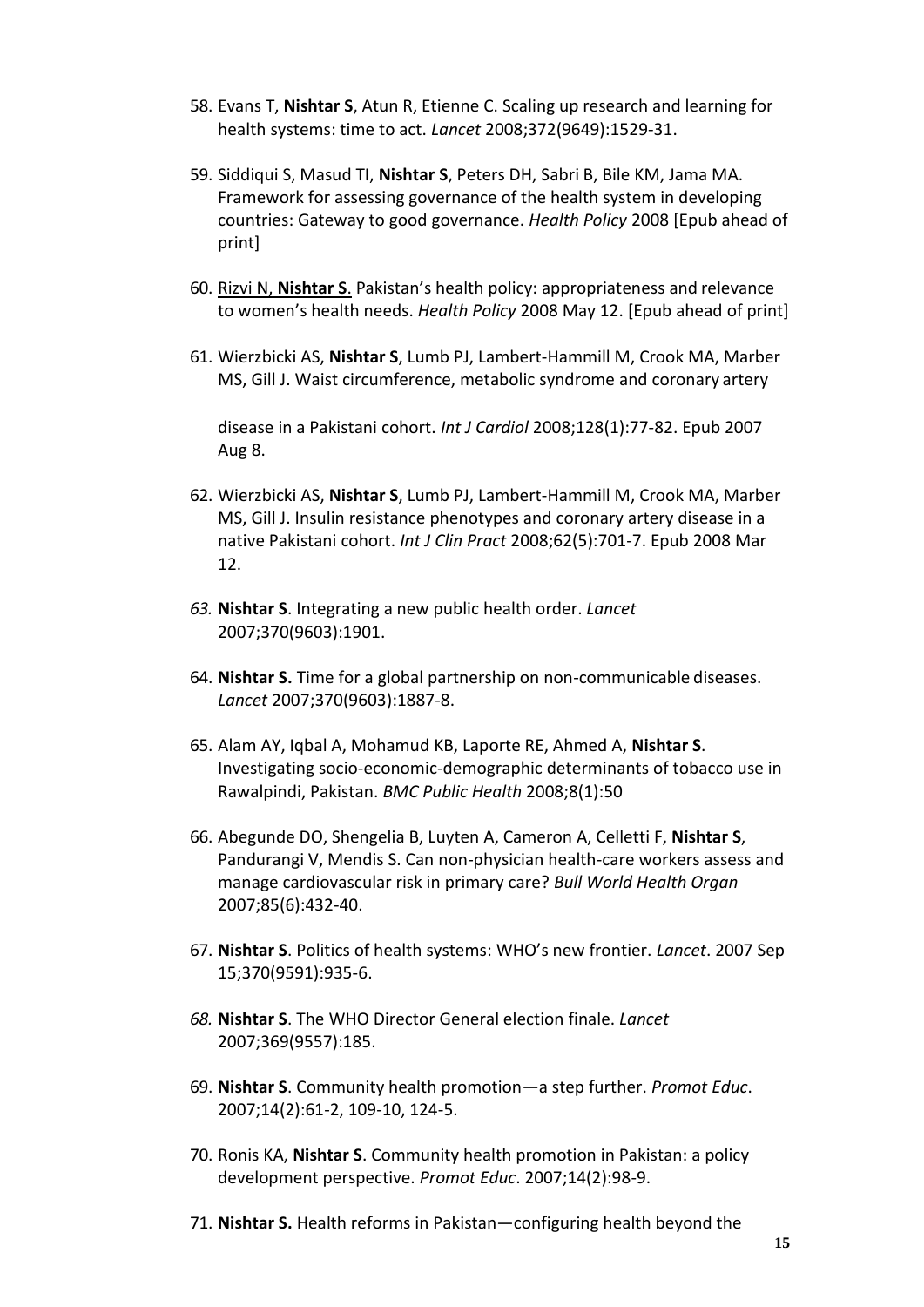health sector. *J Pak Med Assoc*. 2006 Dec;56(12 Suppl 4):S120-35.

- 72. **[Nishtar S.](http://www.ncbi.nlm.nih.gov/sites/entrez?Db=pubmed&Cmd=ShowDetailView&TermToSearch=17595838&ordinalpos=7&itool=EntrezSystem2.PEntrez.Pubmed.Pubmed_ResultsPanel.Pubmed_RVDocSum)** Evidence from research and its implications for health reforms in Pakistan: the Gateway Paper perspective. *J Pak Med Assoc*. 2006 Dec;56(12 Suppl 4):S112-9.
- 73. **[Nishtar S.](http://www.ncbi.nlm.nih.gov/sites/entrez?Db=pubmed&Cmd=ShowDetailView&TermToSearch=17595838&ordinalpos=7&itool=EntrezSystem2.PEntrez.Pubmed.Pubmed_ResultsPanel.Pubmed_RVDocSum)** Pharmaceuticals—strategic considerations in health reforms in Pakistan. *J Pak Med Assoc*. 2006 Dec;56(12 Suppl 4):S100-11.
- 74. **[Nishtar S.](http://www.ncbi.nlm.nih.gov/sites/entrez?Db=pubmed&Cmd=ShowDetailView&TermToSearch=17595836&ordinalpos=9&itool=EntrezSystem2.PEntrez.Pubmed.Pubmed_ResultsPanel.Pubmed_RVDocSum)** Human resource solutions—the Gateway Paper-proposed health reforms in Pakistan*. J Pak Med Assoc*. 2006 Dec;56(12 Suppl 4):S94-9.
- 75. **[Nishtar S.](http://www.ncbi.nlm.nih.gov/sites/entrez?Db=pubmed&Cmd=ShowDetailView&TermToSearch=17595835&ordinalpos=10&itool=EntrezSystem2.PEntrez.Pubmed.Pubmed_ResultsPanel.Pubmed_RVDocSum)** The Gateway Paper-proposed health reforms in Pakistan interface considerations*. J Pak Med Assoc*. 2006 Dec;56(12 Suppl 4):S78-93.
- 76. **[Nishtar S.](http://www.ncbi.nlm.nih.gov/sites/entrez?Db=pubmed&Cmd=ShowDetailView&TermToSearch=17595834&ordinalpos=11&itool=EntrezSystem2.PEntrez.Pubmed.Pubmed_ResultsPanel.Pubmed_RVDocSum)** The Gateway Paper—health service delivery outside of the public sector in Pakistan. J Pak Med Assoc. 2006 Dec;56(12 Suppl 4):S66-77.
- 77. **[Nishtar S.](http://www.ncbi.nlm.nih.gov/sites/entrez?Db=pubmed&Cmd=ShowDetailView&TermToSearch=17595833&ordinalpos=12&itool=EntrezSystem2.PEntrez.Pubmed.Pubmed_ResultsPanel.Pubmed_RVDocSum)** The Gateway Paper—preventive and promotive programmes in Pakistan and health reforms in Pakistan. *J Pak Med Assoc*. 2006 Dec;56(12 Suppl 4):S51-65.
- 78. **[Nishtar S.](http://www.ncbi.nlm.nih.gov/sites/entrez?Db=pubmed&Cmd=ShowDetailView&TermToSearch=17595832&ordinalpos=13&itool=EntrezSystem2.PEntrez.Pubmed.Pubmed_ResultsPanel.Pubmed_RVDocSum)** The Gateway Paper—public sector service delivery infrastructure and health reforms in Pakistan*. J Pak Med Assoc*. 2006 Dec;56(12 Suppl 4):S43-50[.Nishtar](http://www.ncbi.nlm.nih.gov/sites/entrez?Db=pubmed&Cmd=ShowDetailView&TermToSearch=17595831&ordinalpos=14&itool=EntrezSystem2.PEntrez.Pubmed.Pubmed_ResultsPanel.Pubmed_RVDocSum) S.
- 79. **[Nishtar S.](http://www.ncbi.nlm.nih.gov/sites/entrez?Db=pubmed&Cmd=ShowDetailView&TermToSearch=17595832&ordinalpos=13&itool=EntrezSystem2.PEntrez.Pubmed.Pubmed_ResultsPanel.Pubmed_RVDocSum)** The Gateway Paper—financing health in Pakistan and its linkage with health reforms. *J Pak Med Assoc.* 2006 Dec;56(12 Suppl 4):S25-42.
- 80. **[Nishtar S.](http://www.ncbi.nlm.nih.gov/sites/entrez?Db=pubmed&Cmd=ShowDetailView&TermToSearch=17595830&ordinalpos=15&itool=EntrezSystem2.PEntrez.Pubmed.Pubmed_ResultsPanel.Pubmed_RVDocSum)** The Gateway Paper—stewardship and governance in the health sector in Pakistan. *J Pak Med Assoc*. 2006 Dec;56(12 Suppl 4):S14-24.
- 81. **[Nishtar S.](http://www.ncbi.nlm.nih.gov/sites/entrez?Db=pubmed&Cmd=ShowDetailView&TermToSearch=17595829&ordinalpos=16&itool=EntrezSystem2.PEntrez.Pubmed.Pubmed_ResultsPanel.Pubmed_RVDocSum)** The Gateway Paper—context and configuration of the proposed health reforms in Pakistan. *J Pak Med Assoc*. 2006 Dec;56(12 Suppl 4):S2- 13.
- 82. **Nishtar S**, et al. The Heartfile Lodhran CVD prevention project end of project evaluation. *Promotion and Education* 2007;XIV(1):17-27.
- 83. **Nishtar S**, Voute J. Women and Heart Disease: time for change. *Nat Clin Pract Cardiovasc Med* 2007;4(5):231.
- 84. **Nishtar S.** Lessons in tackling chronic disease. *BMJ* 2006;333(7573)820.
- 85. **Nishtar S**. Heartfile's Contribution to Health Systems Strengthening in Pakistan. *Eastern Mediterranean Journal* 2006; 12(2)S38-S53.
- 86. **Nishtar S**, Perry M, Lammare MC, Ritchie J. Global Consortium on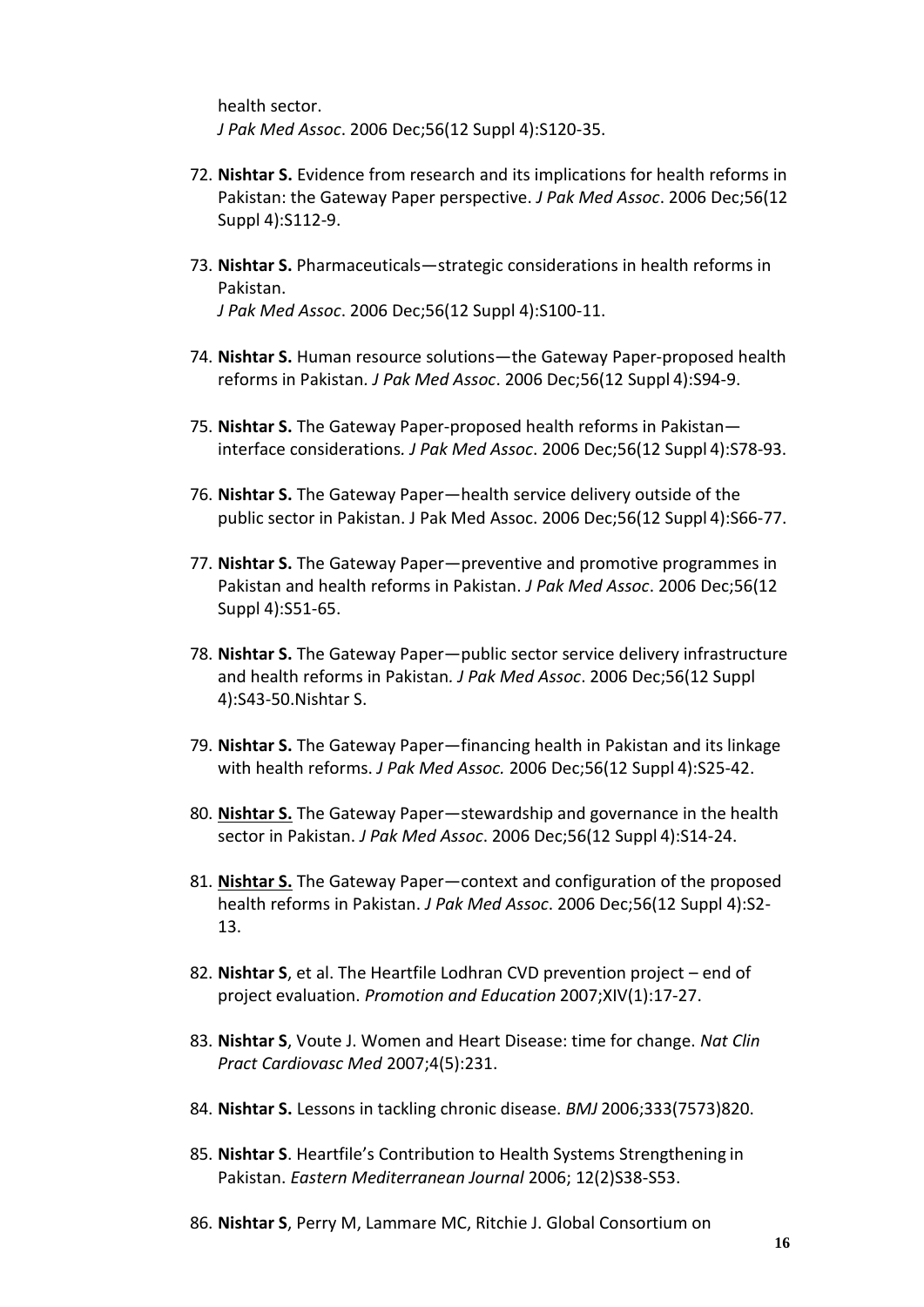Community Health Promotion. *Promotion and Education* 2006;XIII(1):7-8.

- 87. **Nishtar S**, Shera S. Diabetes prevention and control as part of the integrated non-communicable disease strategy: the Pakistan approach. *Practical Diabetes Int* 2006;23(8):1-3.
- 88. **Nishtar S**. Improving Heart Health in Europe. *Circulation* 2006;113(4):f16.
- 89. **Nishtar S**, Lateef E. Tobacco Control an integral component of the National Action Plan on NCDs in Pakistan. *Prevention and Control*.
- 90. **Nishtar S**, Bile KM, Ahmed A, Amjad S, Iqbal A. Integrated population-based surveillance of non-communicable diseases—the Pakistan model. *Am J Prev Med*. 2005 Dec;29(5 Suppl 1):102-6.
- 91. Azad N. **Nishtar S**. A call for a gender-specific approach to address the worldwide cardiovascular disease burden. *Prevention and Control*  2005;1:223-7.
- 92. Voûte J, **Nishtar S**, Grizeau-Clemens D. World Heart Day 2000-2004 A day that builds awareness and capacity. *Prevention and Control*, 2005, 1:17-19.
- 93. **Nishtar S**, Bile KM, Ahmed A, Faruqui AMA, Mirza Z, Shera S, et al. Process, rationale, and interventions of Pakistan's National Action Plan on Chronic Diseases. *Prev Chronic Dis*. 2006 Jan;3(1):A14. Epub 2005 Dec 15.
- 94. AS Wierzbicki, **S Nishtar**, P J Lumb, M Lambert-Hammill, C N Turner, MA Crook, M S Marber, Gill JS. Metabolic syndrome and risk of coronary heart disease in a Pakistani population. *Heart* 2005;91:1003–1007.
- 95. AS Wierzbicki, **S Nishtar**, P J Lumb, M Lambert-Hammill, C N Turner, M ACrook, M S Marber, Gill JS. Impaired renal function and atherosclerosis in a Pakistani cohort. *Curr med Res Opin* 21(8); 2005: 1201–1207.
- 96. **Nishtar S**, Minhas FA, Ahmed A, Badar A, Mohamud KB. Prevention and control of mental illnesses and mental health: National Action Plan for NCD Prevention, Control and Health Promotion in Pakistan. *J Pak Med Assoc*. 2004;54(12 Suppl 3):S69-77.
- 97. **Nishtar S**, Mohamud KB, Razzak J, Ghaffar A, Ahmed A, Khan SA, Mirza YA. Injury prevention and control: National Action Plan for NCD Prevention, Control and Health Promotion in Pakistan. *J Pak Med Assoc*. 2004;54(12 Suppl 3):S57-68.
- 98. **Nishtar S**, Ahmed A, Bhurgri Y, Mohamud KB, Zoka N, Sultan F, Jafarey NA. Prevention and control of cancers: National Action Plan for NCD Prevention, Control and Health Promotion in Pakistan. *J Pak Med Assoc*. 2004;54(12 Suppl 3):S45-56.
- 99. **Nishtar S**, Ahmed A, Kazi Y, Khan A, Mohamud KB. Prevention and control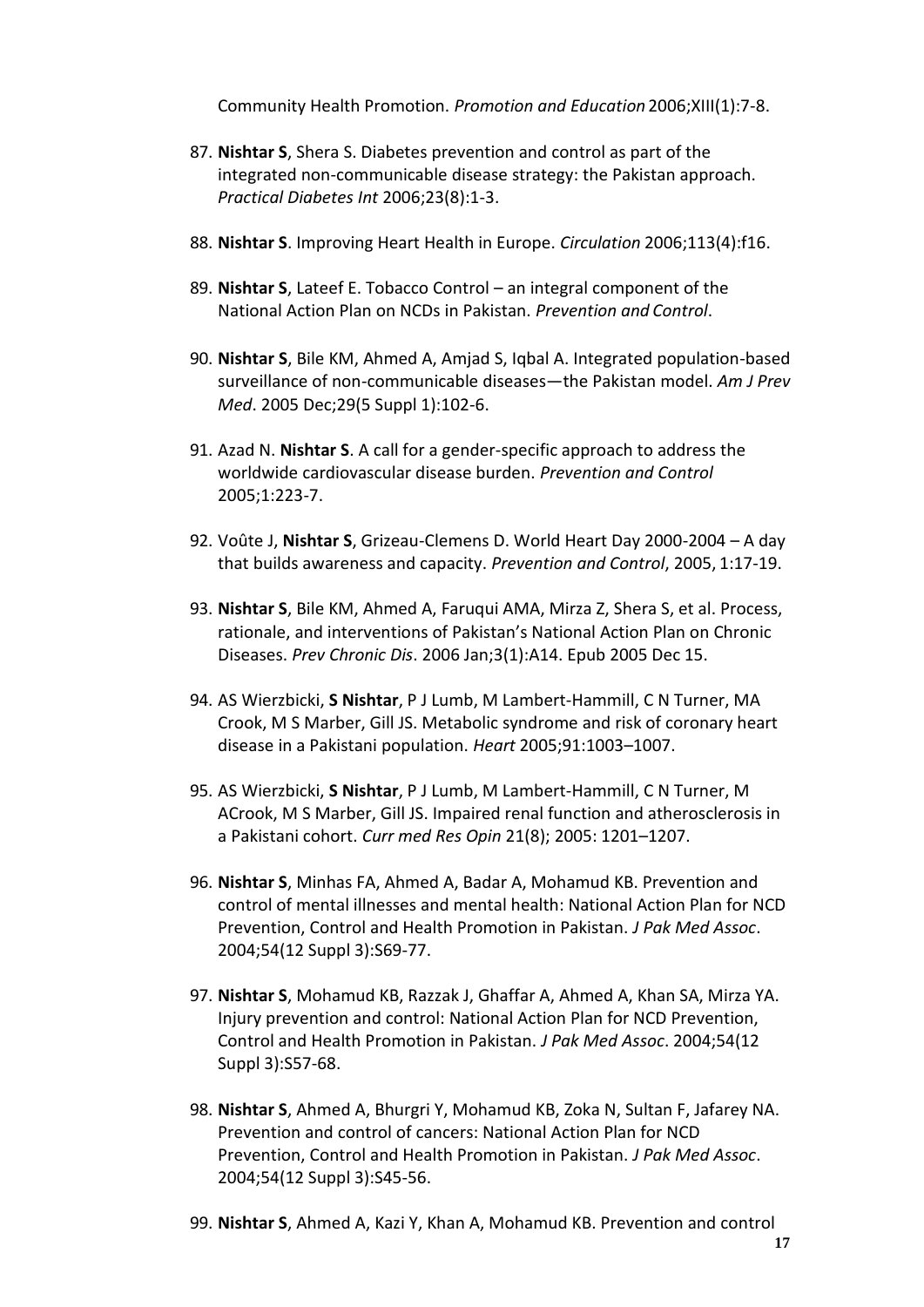of chronic chest diseases: National Action Plan for NCD Prevention, Control and Health Promotion in Pakistan. *J Pak Med Assoc*. 2004;54(12 Suppl 3):S42-4.

- 100. **Nishtar S**, Mirza Z, Mohamud KB, Latif E, Ahmed A, Jafarey NA. Tobacco control: National Action Plan for NCD Prevention, Control and Health Promotion in Pakistan. J Pak Med Assoc. 2004;54(12 Suppl 3):S31-41.
- 101. **Nishtar S**, Shera S, Rafique G, Mohamud KB, Ahmed A. Diabetes prevention and control: National Action Plan for NCD Prevention, Control and Health Promotion in Pakistan. *J Pak Med Assoc*. 2004;54(12 Suppl 3):S26- 30.
- 102. **Nishtar S**, Faruqui AM, Mattu MA, Mohamud KB, Ahmed A. The National Action Plan for the Prevention and Control of Non-Communicable Diseases and Health Promotion in Pakistan—Cardiovascular diseases. *J Pak Med Assoc*. 2004;54(12 Suppl 3):S14-25.
- 103. **Nishtar S**. The National Action Plan for the Prevention and Control of Non-Communicable Diseases and Health Promotion in Pakistan—Common action area. *J Pak Med Assoc*. 2004;54(12 Suppl 3):S9-13.
- 104. **Nishtar S**. The National Action Plan for the Prevention and Control of Non-Communicable Diseases and Health Promotion in Pakistan—Prelude and finale. *J Pak Med Assoc*. 2004;54(12 Suppl 3):S1-8.
- 105. **Nishtar S**. Editor Special supplement National Action Plan for Prevention and Control of Non-Communicable Diseases and Health Promotion in Pakistan. *J Pak Med Assoc* 2004.
- 106. **Nishtar S**, Zoka N, Nishtar S. S, Khan Y, Jehan S, Mirza Y. A. Poster as tool for disseminating health related information in a developing country: a pilot experience. JPMA 2004
- 107. **Nishtar S**. Public-private partnerships in health a global call to action. *Health Res Policy Syst*. 2004 Jul 28;2(1):5.
- 108. **Nishtar S**. Prevention of non-communicable diseases in Pakistan: an integrated partnership-based model. *Health Res Policy Syst*. 2004 Sep 13;2(1):7.
- 109. **Nishtar S**, Mirza YA, Jehan S, Hadi Y, Badar A, Yusuf S, Shahab S. Newspaper articles as a tool for cardiovascular prevention programmes in a developing country. *J Health Commun*. 2004 Jul-Aug;9(4):355-69.
- 110. **Nishtar S**. The SAARC Seven regional cooperation for sustainable health outcomes. BMJ 2004. *BMJ* 2004;328:837.
- *111.* **Nishtar S**. Coronary Heart Disease Prevention in South Asia. *Lancet*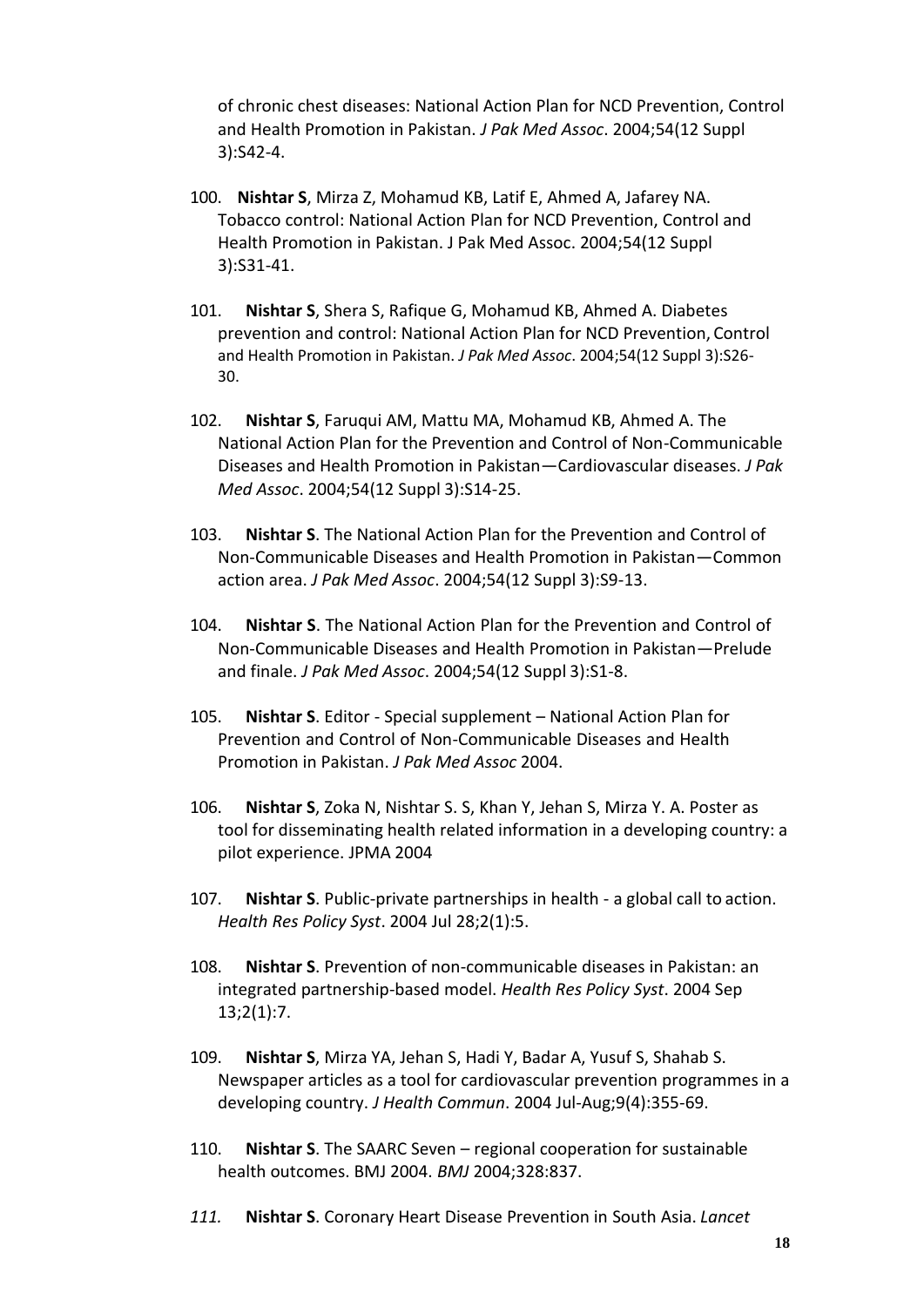2002; 360: 1015-18.

- 112. **Jabbour S**, Nishtar S, Prabhakaran D, Chockalingham A, Achiutti A, Agrawal A, Luna M, Garofalo F, Wielgosz A. Information and communication technology in cardiovascular disease prevention in developing countries: Hype and Hope. *Int J Cardiol*. 2003 Dec; 92(2-3): 105- 11.
- 113. **Nishtar S**, Wierzbicki AS, Lumb P, Hammill ML, Turner CN, Cook MA, et al. Low HDL and waist hip ratio predict the risk of coronary artery disease in Pakistanis. *Curr med Res Opin* 2004: 20(1): 55-64.
- 114. **Nishtar S**. Cardiovascular disease prevention in low-resource settings: lessons from the Heartfile experience in Pakistan. *Ethnicity and Disease*  2003; 13(S2): S2/138-148.
- 115. [Bayes de Luna A, Tse TF, de Figueiredo MB, Maranhao M, Voute J,](http://www.ncbi.nlm.nih.gov/entrez/query.fcgi?cmd=Retrieve&db=PubMed&list_uids=12952824&dopt=Abstract) **Nishtar S**[, Fuster V, Poole-Wilson P; World Heart Federation. W](http://www.ncbi.nlm.nih.gov/entrez/query.fcgi?cmd=Retrieve&db=PubMed&list_uids=12952824&dopt=Abstract)orld Heart Day: a World Heart Federation enterprise promoting the prevention of heart disease and stroke across the world. *Circulation*. 2003 Sep 2;108(9):1038-40.
- 116. Nishtar S, Gill JS, Wierzbicki AS. Smoking exposure in patients with and without angiographic coronary heart disease in a Pakistani population. J Am Coll Cardiol 2002; 39(9) Suppl B: 460B-461B.
- 117. Nishtar S, Khan IS, Mattu MA, Saleem M. Surviving ventricular rupture. PIMS Jour Surg 1997; 13:72-3.
- 118. Nishtar S, Zafar J. Hypothyroid cardiomyopathy: a case report. Pak Heart Jour 1998; 31(3-4): 62-5.
- 119. **Nishtar S**, Mattu MA, Khan IS. Frequency of left anterior descending artery disease occurrence: A PIMS experience. *Pak Heart Jour* 1998; 31(3-4) 40-4.
- 120. **Nishtar S**, Mattu MA. Review Article: Cardiac valvular involvement in systemic lupus erythematosus. *Pak J Cardiol* 1997;8(3,4): 66-8.
- 121. **Nishtar S**, Khan IS, Shahab S. Diagnostic accuracy of spect scanning in the diagnosis of ischaemic heart disease using coronary angiography as a gold standard: A PIMS experience. *Pak J Cardiol* 1998: 9(4): 83-7.
- 122. **Nishtar S**, Mattu MA. Linked angina (Editorial). *Pak J Cardiol* 1998; 9(1- 2):1.
- 123. **Nishtar S.** Lipid levels in Pakistanis overseas: lessons learnt. (Editorial). *Pak J Cardiol* 1998:9(4): 1.
- *124.* **Nishtar S**. The role of vitamins in coronary artery disease. *Pak J Cardiol*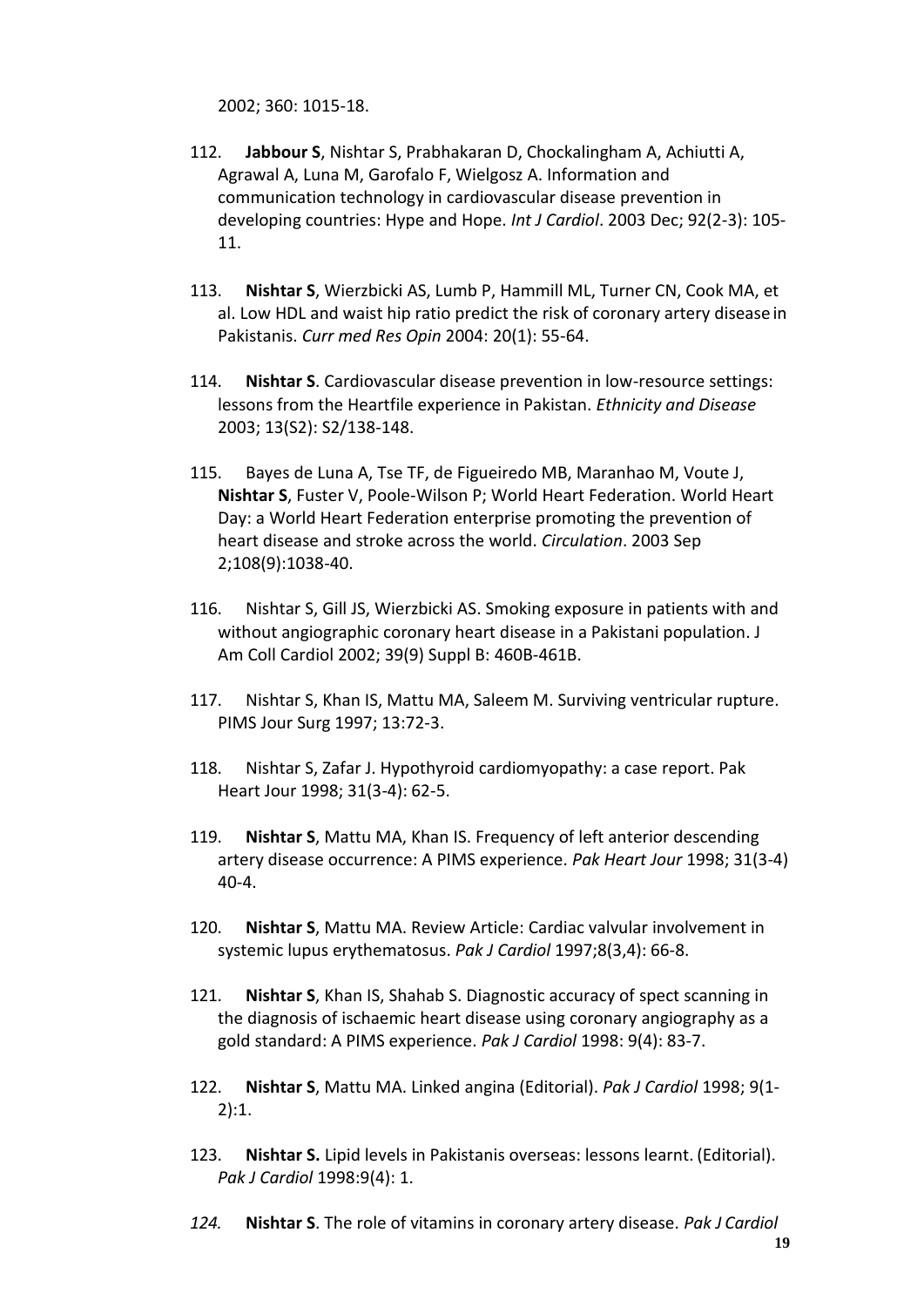1999:10(1) 5-7.

- *125.* **Nishtar S**. Thrombogenicity of anticoagulants. *Pak J Cardiol* 1993:10(1):3.
- 126. **ishtar S**. Inferior wall artifacts in Pakistanis: the central obesity effect: Supplement to the American Journal Nuclear Cardiology, Jan-Feb 1999 Issue.
- 127. Nishtar S. Shahab S, Gill JS. Preventive cardiac care targeting women in Pakistan: an unfinished agenda. Can Jour Cardiol 2000:16 B: 65-6.
- 128. Nishtar S. Peripartum cardiomyopthy: an overview. Pak Heart Jour 2000; 11(1):34-8.
- 129. Nishtar S. Women in South Asia: a long way from basic cardiovascular care. Indian Heart Journal 2000; 56(2):706 (Abstract).
- 130. Nishtar S. Echocardiographic identification of clinically silent lesions in SLE. Indian Heart Journal 2000; 56(2):781 (Abstract)
- 131. Nishtar S. Customized guidelines for cardiovascular disease prevention and management in South Asia. Japanese Journal of Cardiovascular Disease prevention 2001:36 suppl 1:50.
- 132. Nishtar S. Shahab S. Cost and sustainability of long term therapy of coronary artery disease in low-income countries. Japanese Journal of Cardiovascular Disease prevention 2001:36 suppl 1:171

#### <span id="page-19-0"></span>**Books, book chapters, monographs**

- 1. Sania Nishtar and Saniyya Gauhar. Pakistan, extreme decentralization, In: Federalism and Decentralization in Health Care: A Decision Space Approach. Eds Gregory P. Marchildon & Thomas J. Bossert 2018. Forum of Federations.
- 2. Sania Nishtar. Fusion Funds for Health, In Saving Humanity. Eds. Steven Hoffman and Julio Frenk. 2015, Oxford University press, New York.
- 3. Sir George A. & Nishtar S. Sectoral Cooperation for the Prevention and Control of NCDs. In: Sturchio JL and Galambos L (eds) Noncommunicable Diseases in the Developing World: Addressing Gaps in Global Policy and Research: Johns Hopkins University Press, 2013.
- 4. Ralston J, & Nishtar S. NCDs and Civil Society, a history and a roadmap. In: McQueen DV (eds) Global Handbook on Non-communicable diseases: New York, Springer, 2013.
- 5. Nishtar S. Pakistan: potential to achieve universal coverage for health.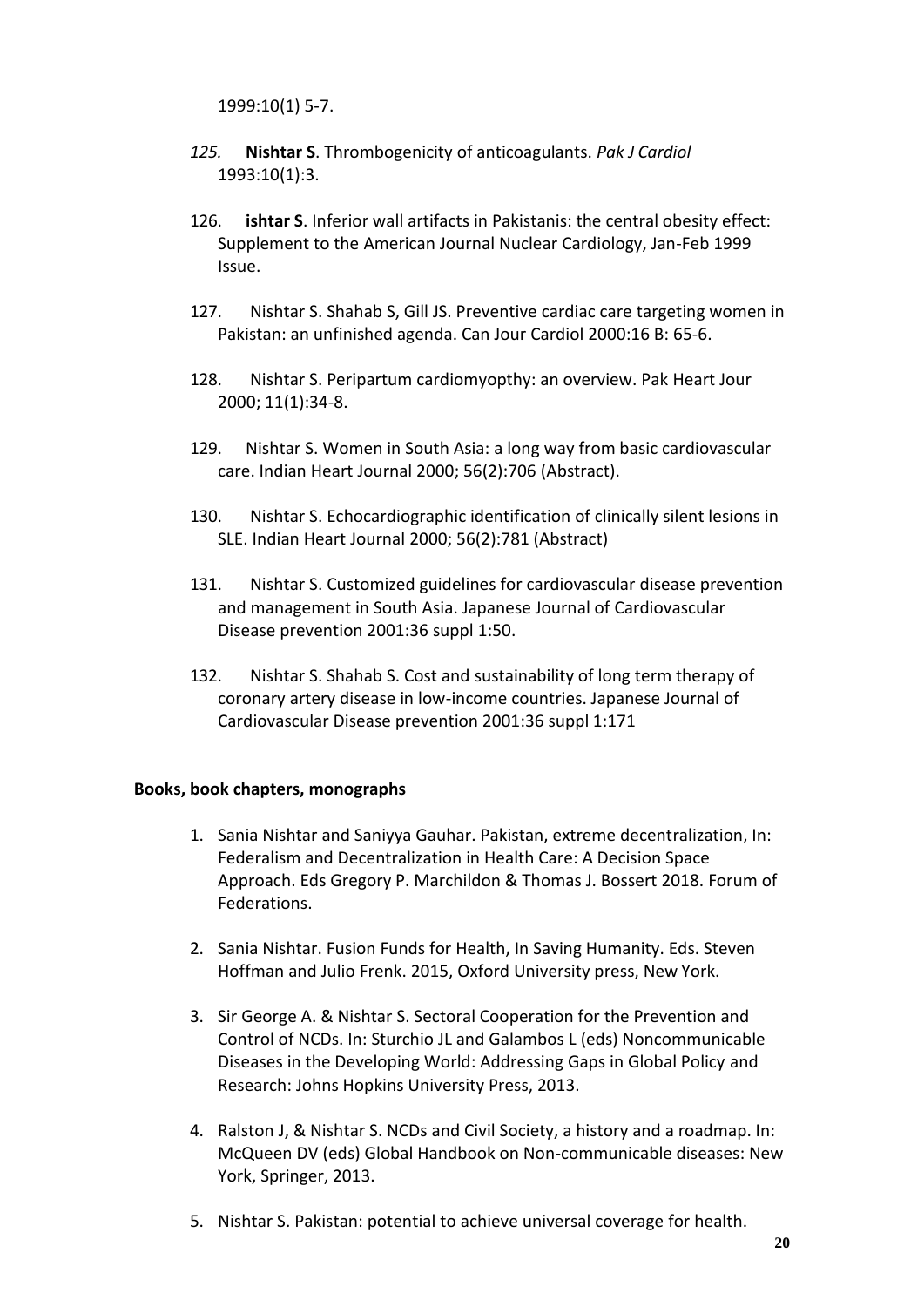Attaining Universal Health Coverage – A research initiative to support evidence-based advocacy and policy-making. EGEA 2010.

- 6. Nishtar S. Choked Pipes: Reforming Pakistan's Health System. *Oxford University Press*, 2010. ISBN 978-0-19-547969-0
- *7.* Nishtar S. Health Indicators of Pakistan. Gateway Paper II. *Heartfile, Pakistan's Health Policy Forum, Federal Bureau of Statistics and Ministry of Health*; 2006.
- 8. Nishtar S. The Gateway Paper: Reforming Health Systems in Pakistan a Strategic View. *Heartfile and Pakistan's Health Policy Forum*; 2005.
- 9. Nishtar S. The National Action Plan for Prevention and Control of Non-Communicable Diseases and Health Promotion in Pakistan. *Heartfile* 2004.
- 10. Nishtar S. Prevention of Coronary Heart Disease in South Asia. *Heartfile and SAARC Cardiac Society*. ISBN 969-8651-00-4. Islamabad, Pakistan.
- 11. Nishtar S. Public-Private Partnerships in the health sector a call to action. The Commonwealth Health Ministers Book; 2007
- 12. Nishtar S. Health chapter. Vision 2030 of the Planning Commission of Pakistan
- 13. Nishtar S. Health section. National Commission for Government Reform. 2007

#### <span id="page-20-0"></span>**Op-ed columns in national newspapers**

A number of policy Viewpoints on contemporary issues relevant to governance in Pakistan, have been published in national newspapers. Details can be accessed at:<http://www.heartfile.org/publications/>

## <span id="page-20-1"></span>**International conferences, consultations and invited talks:**

Washington D.C. (Virtual). April 19, 2022. Health taxes panel at the World Bank Spring Meeting Session. **Panellist** at the event.

Tashkent (Virtual). January 28, 2022. Shanghai Cooperation Organization's apex event on poverty alleviation. Speaker at the event representing Pakistan.

Dubai. January 16, 2022. Information session with Member States to garner support for the Universal Declaration on Social Protection. Keynoted the event.

Dubai. January 16, 2022. Panel of global experts on cash transfers featuring Ehsaas at Expo Dubai 2020. Chaired the panel.

Dubai (Virtual). December 9, 2021. Meeting of Global Council on SDGs. Joined as a member of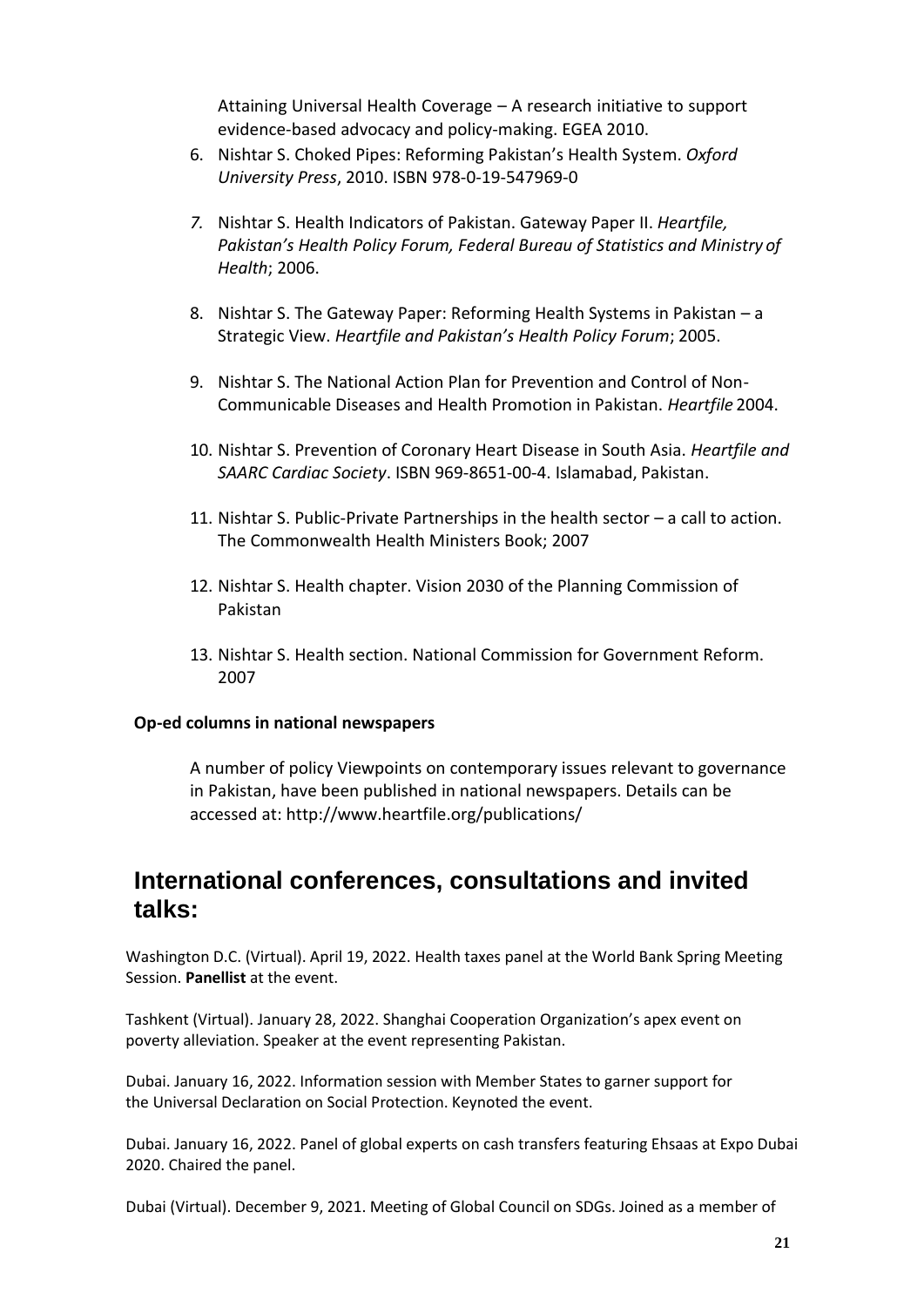Global Council on SDG 1.

Dubai (Virtual). November 16, 2021. BOP Financial Inclusion Seminar at Dubai Expo 2020. Keynoted the event.

Geneva (Virtual). November 15, 2021. SUN Lead Group Meeting. Joined as lead group member.

Berlin (Virtual). October 20, 2021. Humanitarian Congress Berlin: Aspiring towards global justice – a humanitarian imperative. **Panellist** at the event.

Washington D. C. (Virtual). October 20, 2021. 2021 IMF-WB Human Capital Ministerial Conclave: Arresting Human Capital Losses due to COVID-19: Reimagining Service Delivery in a Digital Age. Speaker at the event representing Pakistan.

Beijing (Virtual). October 19, 2021. 2021 Global Rural Development Forum: Global Sustainable Development Cooperation: Poverty Reduction and Rural Development. Keynoted the event.

Kathmandu (Virtual). September 30, 2021. South Asia Experts' Summit: Dialogues on the Post-COVID-19 World of Work, hosted by UNICEF. Keynoted the session.

New York (Virtual). September 29, 2021. UNGA's high-level meeting with Heads of State and Government: Jobs and Social Protection for Poverty Eradication. Speaker at the event representing Pakistan.

Dubai (Virtual). September 22, 2021. McKinsey Middle East Women Speaker session. Keynoted the event.

New York (Virtual). September 27, 2021. High-level side event to the 2021 UN General Assembly: Uplifting women and girls through access to education, financial inclusion and economic empowerment, hosted by Government of Pakistan. Keynoted the event.

New York (Virtual). September 27, 2021. High-level side event to the 2021 UN General Assembly: Commemorating 10-years since the first Political Declaration on the Prevention and Control of NCDs (2011): reflections and hope, hosted by Governments of Norway and Jamaica, World Health Organization and NCD Alliance. Speaker at the event representing Pakistan.

New York (Virtual). September 24, 2021. High-level side event to the 2021 UN General Assembly: "Envisioning a More Equitable Future: Using Multidimensional Poverty Indices as a Policy Tool", hosted by OPHI and the Multidimensional Poverty Peer Network. Speaker at the event representing Pakistan.

New York. September 18, 2021. First meeting of Group of Friends on Social Protection co-hosted by Pakistan, Turkey, Nigeria and Costa Rica. Keynoted the event.

Washington D. C. September 17, 2021. WB panel discussion on Harnessing Technology to Build Human Capital in South Asia. Speaker at the event representing Pakistan.

Rhode Island (Virtual). September 10, 2021. South Asia COVID-19 Conference at Brown University. Keynoted the conference.

Geneva (Virtual). July 28, 2021. WHO's Global Talk Show. Speaker at the event representing Pakistan.

Beijing (Virtual). July 20, 2021. Shanghai Cooperation Organization's (SCO) Forum: Women's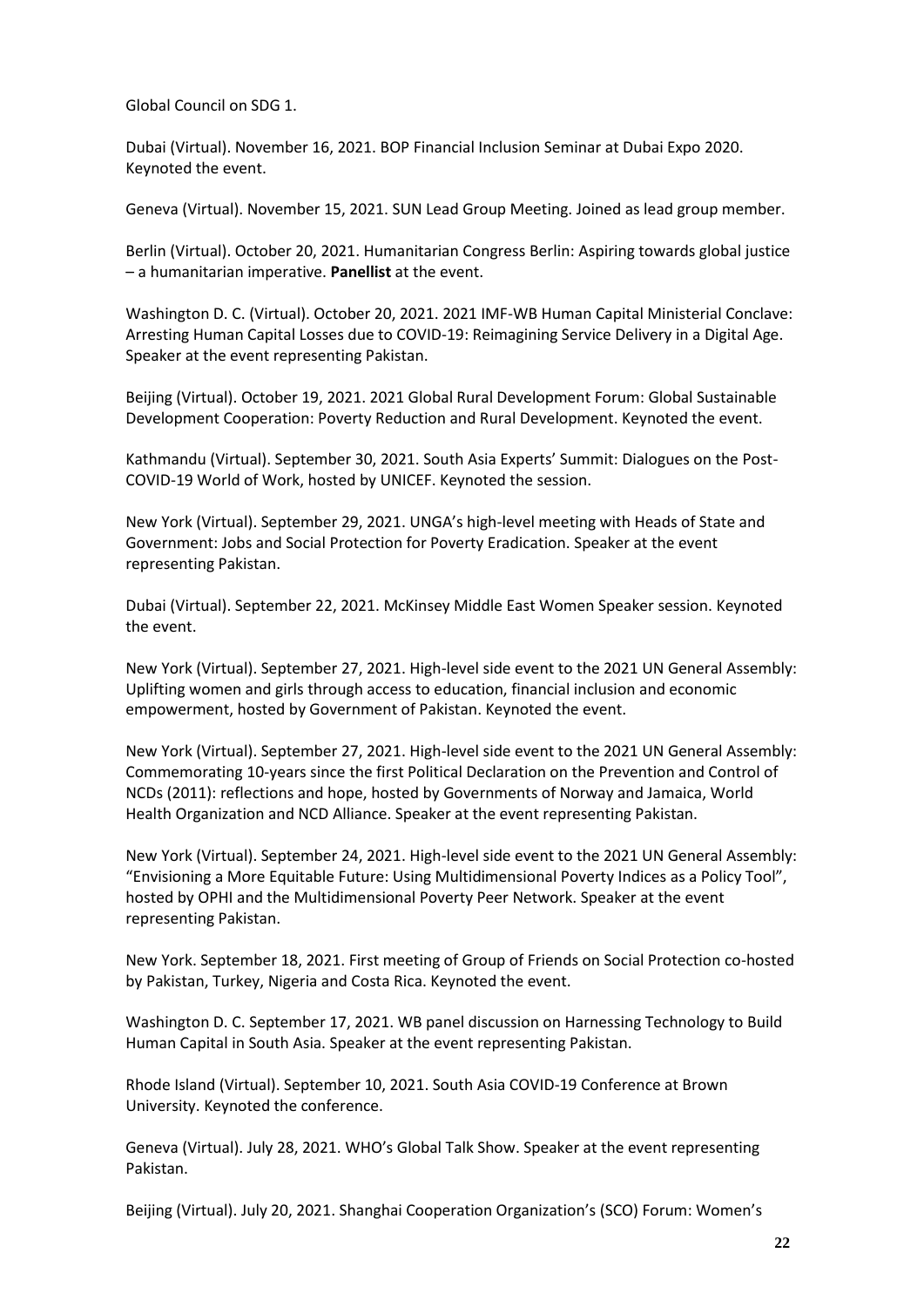Education and Poverty Reduction. Speaker at the event representing Pakistan.

Tokyo (Virtual). July 14, 2021. ADB's policy dialogue: From Emergency to Recovery: Social Safety Nets beyond the COVID-19 Crisis. Sole Headline Presenter at the event.

New York. July 7, 2021. UN's high-level Political Forum on, "SDGs in focus, Goal 1,2,8 and 17". Keynoted the event.

New York. July 7, 2021. "An Inflection Point on Social Protection", a high-level side event on social protection

New York. July 6, 2021. UN's high-level Political Forum on Sustainable Development. Speaker at the event representing Pakistan.

New York. July 6, 2021. Press briefing with UN correspondents. Briefed on Pakistan's Ehsaas.

Paris (Virtual). July 1, 2021. Generation Equality Forum, "Achieving gender-transformative policy action" hosted by France, WHO and WGH

Geneva (Virtual). June 23, 2021. High-level parliamentary meeting on "Transforming food systems for health, equity, and sustainability" hosted by the Inter-Parliamentary Union. Keynoted the event.

Rome (Virtual). June 23, 2021. Special session of WFP Executive Board 2021. Keynoted the event.

Geneva (Virtual). May 27, 2021. World Health Assembly side event on, "Hepatitis Elimination" hosted by WEF and WHO. Chaired the panel. Speaker at the event representing Pakistan.

Kunming (Virtual). May 25, 2021. First 'High-level Women Forum' held in China. Keynoted the event.

New York (Virtual). May 18, 2021. UNDP and ILO's Global Dialogue on Social Protection for people living with HIV. Speaker at the event representing Pakistan.

New York (Virtual). May 6, 2021. UN-ECOSOC 7<sup>th</sup> Biennial Development Cooperation Forum 2021. Keynoted the event.

Manila (Virtual). May 4, 2021. The Asian Development Bank's annual meeting seminar on gender equality. **Panellist** at the event.

Washington D.C. April 5, 2021. 'The IMF's Engagement on Social Protection' a webinar at the World Bank-IMF annual spring meetings. Speaker at the event representing Pakistan.

Brasilia (Virtual). March 25, 2021. High-level panel hosted by IPC-IG on ODI-GiZ study. Speaker at the event representing Pakistan.

Rome (Virtual). March 8, 2021. International Women's Day webinar on, "Food Systems and Women in Leadership: Achieving an equal future in a COVID-19 world" hosted by Food and Agriculture Organization. Speaker at the event representing Pakistan.

Washington D. C. March 8, 2021. IWD virtual forum organized by Pak Embassy in US. Keynoted the forum. Keynoted the event.

London (Virtual). March 8, 2021. IWD webinar hosted by Athena40. Speaker at the event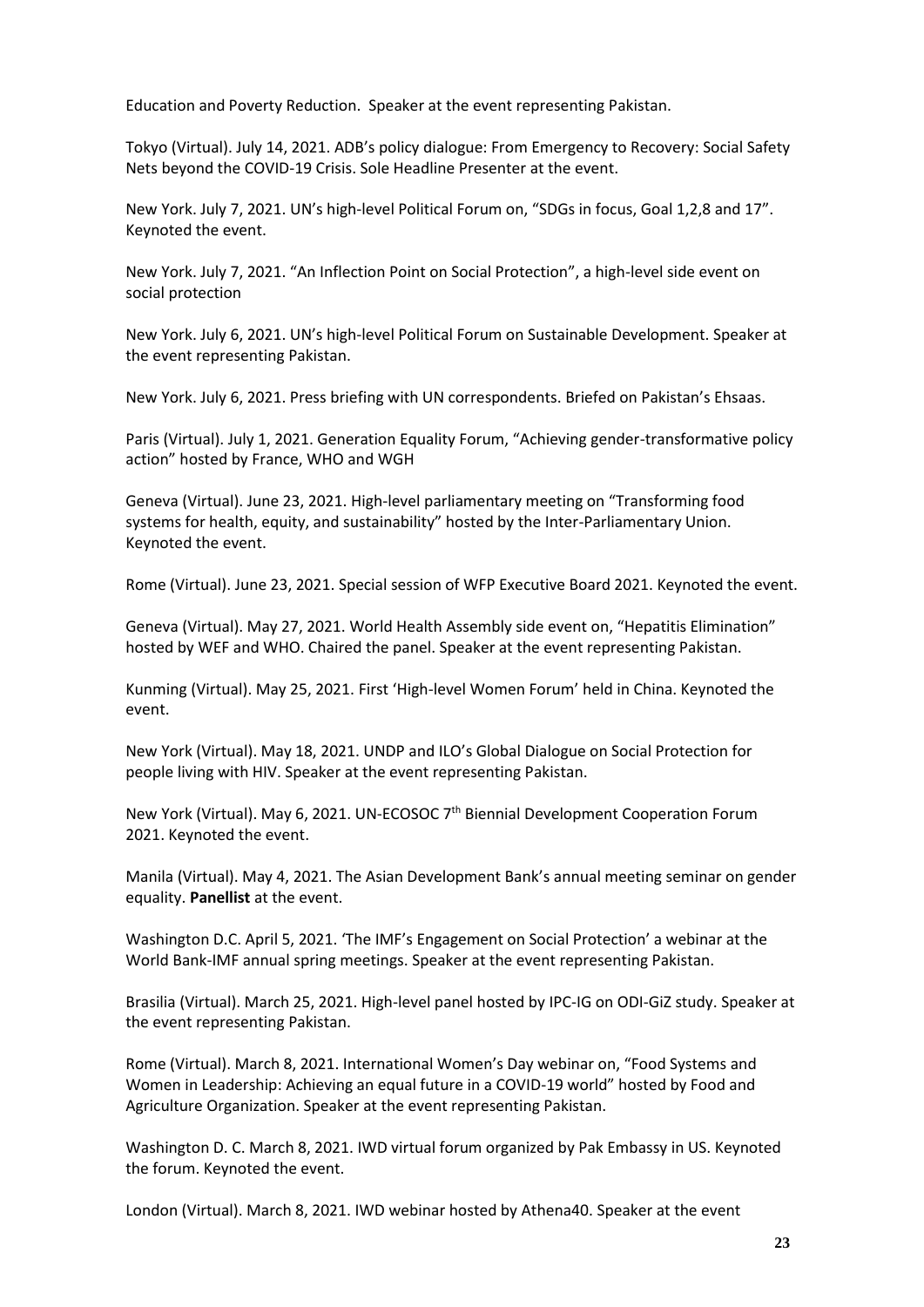representing Pakistan.

Geneva (Virtual). March 8, 2021. World Economic Forum's virtual global event themed, "Women, Leadership and a Pandemic". Speaker at the event representing Pakistan.

Geneva (Virtual). March 8, 2021. The Lancet series panel on International Women's Day. **Panellist** at the event.

Bangkok (Virtual). Jan 20, 2021. Virtual launch of the Asia and the Pacific Regional Overview of Food Security and Nutrition 2020. Keynoted the event.

Geneva (Virtual). Dec 7, 2020. Annual meeting of the SUN Lead Group 2020. Speaker at the event as a member of Lead Group.

Bangkok (Virtual). Nov 30, 2020. UNDP hosted a high-level webinar on '#NextGenGov- Whole of the Government Integrated Social Protection Policy Response to COVID-19'. Keynoted the event.

New York (Virtual). November 12, 2020. UNDP's Future of Development Strategy Lab. **Panellist** at the event.

Cambridge (Virtual). October 29, 2020. first meeting of the Lancet–Chatham House Commission on population health post COVID-19. Speaker at the event as one of the Commissioners.

Stanford (Virtual). October 21, 2020. Stanford CDDRL and Delivery Associates online panel. Chaired the panel.

Toronto (Virtual). October 21, 2020. Gairdner Global Perspectives Panel- SDGs & GH through the Pandemic Lens. **Panellist** at the event.

Washington (Virtual). October 21, 2020. World Bank-IMF virtual roundtable with Ministers of South Asian Countries. Speaker at the event representing Pakistan.

Geneva (Virtual). October 21, 2020. Jobs Reset Summit 2020 hosted by the World Economic Forum. Speaker at the event representing Pakistan.

Washington (Virtual). October 17, 2020. World Bank's poverty open event 'End Poverty Day 2020: Surmounting Setbacks'. Speaker at the event representing Pakistan.

Bangkok (Virtual). October 15, 2020. Regional Conversation on Social Protection: "A Right for All, or a Privilege for a Few?". **Panellist** at the event.

Chiang Mai (Virtual). October 14, 2020. How can we reduce inequalities in later life as societies aged? co-organized by Asian Development Bank, HelpAge International and ESCAP. Keynoted the event.

Washington (Virtual). October 13, 2020. 2020 Women Leaders in Global Health Conference (WLGH). Chaired the panel.

Washington (Virtual). October 13, 2020. High-level South Asian event at World Bank-IMF Annual Meeting. **Panellist** at the event.

Jakarta (Virtual). October 8, 2020. "International Webinar on Integration and Digitization of G2P Programs" hosted by Indonesian Government. Keynoted the event.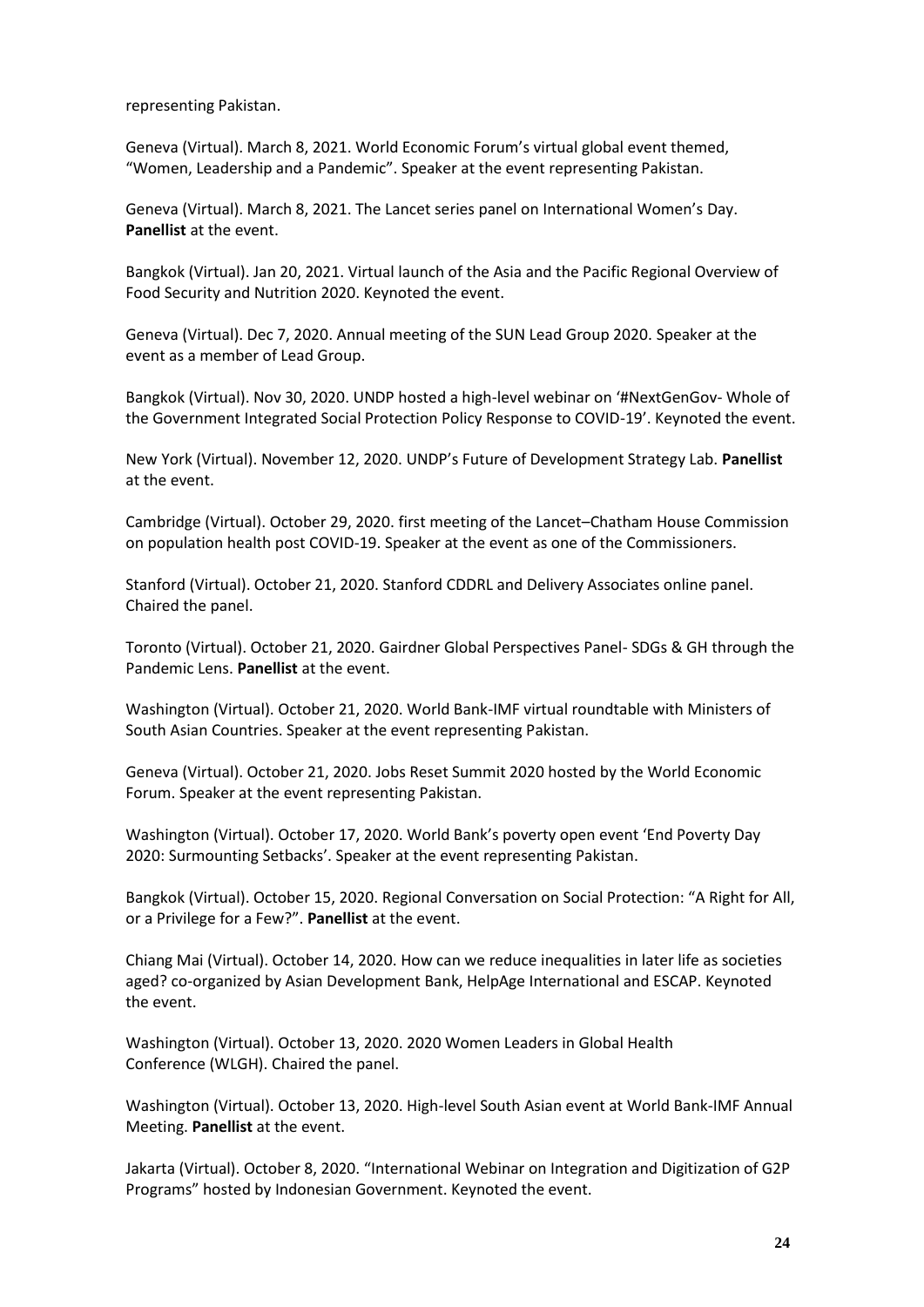Brasilia (Virtual). October 5, 2020. Global e-conference on COVID-19 response hosted by the International Policy Centre for Inclusive Growth (IPC-IG). Chaired the panel.

Rome (Virtual). September 29, 2020. Global Panel on Agriculture and Food Systems for Nutrition and FAO. Speaker at the event as a member of the Global Panel's High-Level Stakeholder Group

New York (Virtual). September 24, 2020. Pakistan and Chile co-hosted a high-level poverty event at UNGA. Speaker at the event.

Washington D. C. (Virtual). September 22, 2020. international forum, 'Coping with COVID-19: The Pakistan Experience' hosted by **Centre** for Global Development. Speaker at the event representing Pakistan's Ehsaas Emergency Cash.

Geneva (Virtual). September 15, 2020. Global virtual event to launch 'The Lancet NCDI Poverty Commission Report'. Chaired the panel.

Geneva (Virtual). August 31, 2020. SUN Lead Group Consultation on the SUN Strategy 3.0. Joined the panel as a lead group member.

Bangkok. August 5, 2020. Ministerial roundtable hosted by UN Women. Chaired the panel.

Seoul (Virtual). August 3, 2020. 11th Korea – SAARC Seminar convened by the Government of Korea. Keynoted the event.

New York (Virtual). July 1, 2020. Launch of UN's Poverty Eradication Alliance. Speaker at the event representing Pakistan's Ehsaas.

Bangkok (Virtual). June 25, 2020. UNDP Regional Innovation Hub's NextGenGov online Summit. Speaker at the event.

Tokyo (Virtual). June 2, 2020. The Asian Development Bank Institute's webinar on "Casting Wider Safety Nets to Reach Asia's Most Vulnerable: Real-time Policy Recommendations during the Covid-19 Pandemic". Keynoted the webinar.

Geneva (Virtual). April 23, 2020. Global SUN Movement meeting. Represented Pakistan's Ehsaas as SUN's lead group member.

Geneva. Feb 5, 2020. World Health Organization's Executive Board meeting. Presented report as co-chair of High-Level Commission on Noncommunicable Diseases.

Texas (Virtual). Nov 14, 2019. U.S.-Pakistan Women in the Economy Symposium. Keynoted the event.

Windsor (Virtual). Oct 22, 2019. Global Panel's High Level Stakeholder Group (HLSG) meeting. Speaker at the event representing Pakistan's Ehsaas.

London. Oct 16, 2019. Graduation ceremony at Kings College. Received the honorary D.Sc from degree.

New York. Sep 26, 2019. Multidimensional Poverty Peer Network meeting. Speaker at the event representing Pakistan's Ehsaas.

New York. Sep 26, 2019. SDG Action Zone 2019. **Panellist** at the event.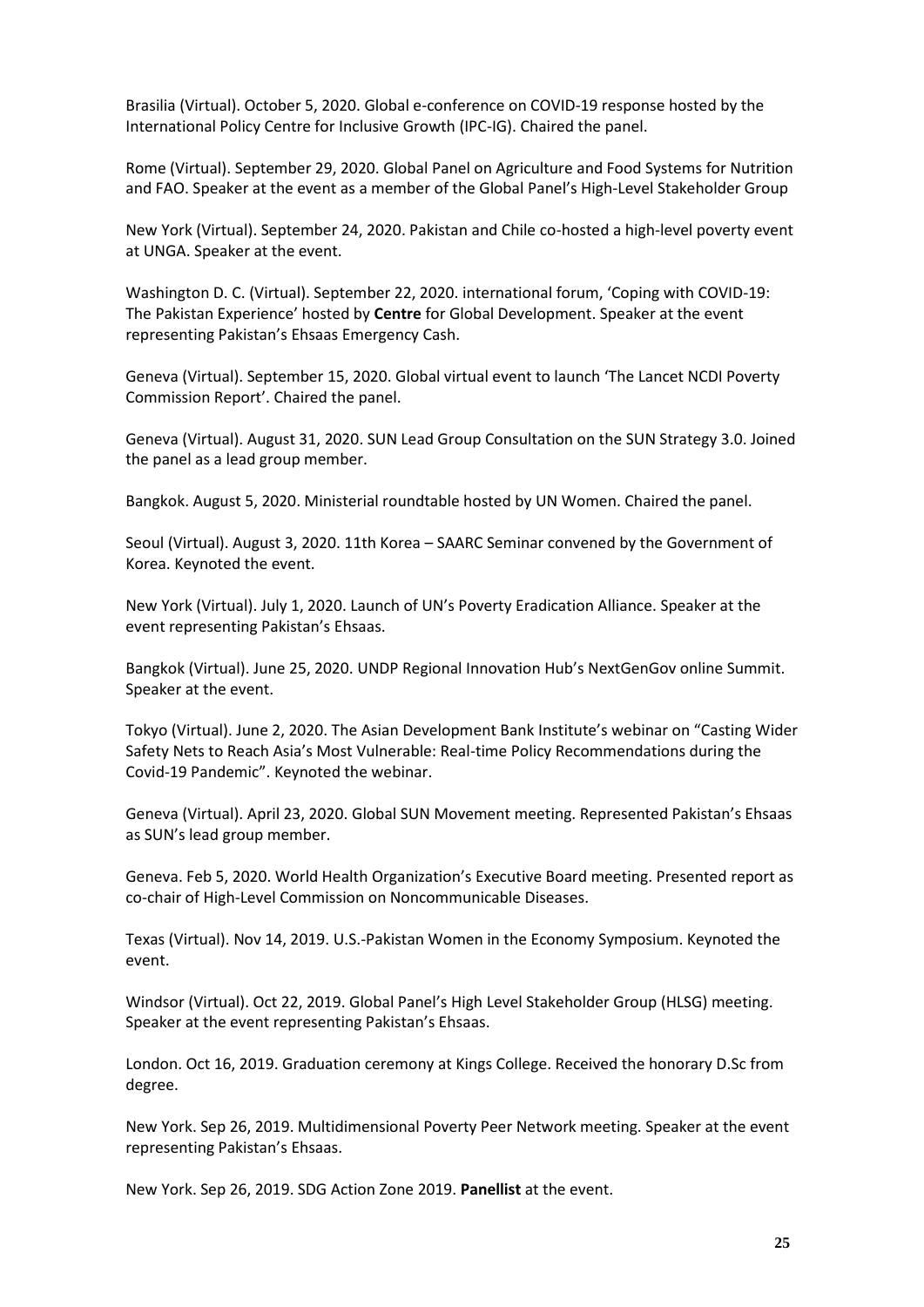New York. Sep 26, 2019. Prime Minister of Pakistan's high-level meeting with Malaysian and Turkish leaders at 74<sup>th</sup> UNGA. Speaker at the event representing Pakistan

New York. Sep 25, 2019. Signed MoU focusing on poverty alleviation with Bill Gates Foundation. Signatory at the event representing Pakistan. New York. Sep 25, 2019. SUN Movement lead group meeting. Speaker at the event as a lead group member.

New York. Sep 24, 2019. WHO High level Summit on Universal Health Coverage. Speaker at the event representing Pakistan

New York. Sep 24, 2019. Launch of US-Pakistan Women's Council mentoring campaign. Speaker at the event.

**Geneva.** Sep 9, 2019. Final meeting of the High-level Global Commission on Noncommunicable Diseases (NCDs). Co-chaired the commission.

**Lisbon.** August 22, 2019. 19th WPA World Congress of Psychiatry. Keynoted the opening plenary.

**Addis Ababa.** August 4-5, 2019. Strategic Leadership Retreat for Ethiopian Women Ministers. Joined as adjunct expert faculty.

**Seattle.** June 15, 2019. Meeting with Bill Gates, Founder and co-chair of the Bill & Melinda Gates Foundation. Represented Pakistan.

**Dushanbe.** June 16, 2019. CICA Summit, Tajikistan. Led Pakistani delegation.

**Geneva.** Feb 5-7, 2020. Official launch of the final report ("*It's time to walk the talk"*) of the WHO Independent High-level Commission on NCDs.

**London.** October 16, 2019. Awarded with the prestigious Doctor of Science Honoris Causa by Kings College.

**New York.** September 26, 2019. Joined a high-level meeting with Prime Minister of Pakistan, Imran Khan, Prime Minister of Malaysia and ministers from Turkey and Malaysia to discuss imperative of environmental stewardship for addressing poverty.

**New York.** September 26, 2019. Joined President of Costa Rica, Dr. Sabina Alkire & other ministers at the multidimensional poverty peer network meeting during 74th session of the UN General Assembly.

**New York.** September 26, 2019. Co-chaired a session on Ehsaas Programme with Bill Gates, Cochair, Bill and Melinda Gates Foundation at the SDGs summit in SDGs Action Zone.

**New York.** September 25, 2019. Inked an MoU with The Bill & Melinda Gates Foundation (B&MGF) on behalf of the government of Pakistan for Ehsaas.

**New York.** September 24, 2019. Presented Ehsaas Nutrition Plan at the SUN Movement lead group meeting.

**New York.** September 24, 2019. Launched US-Pakistan Women's Council mentoring campaign.

**Geneva.** September 9, 2019. Led the final meeting of WHO Independent High-level Global Commission on Noncommunicable Diseases (NCDs).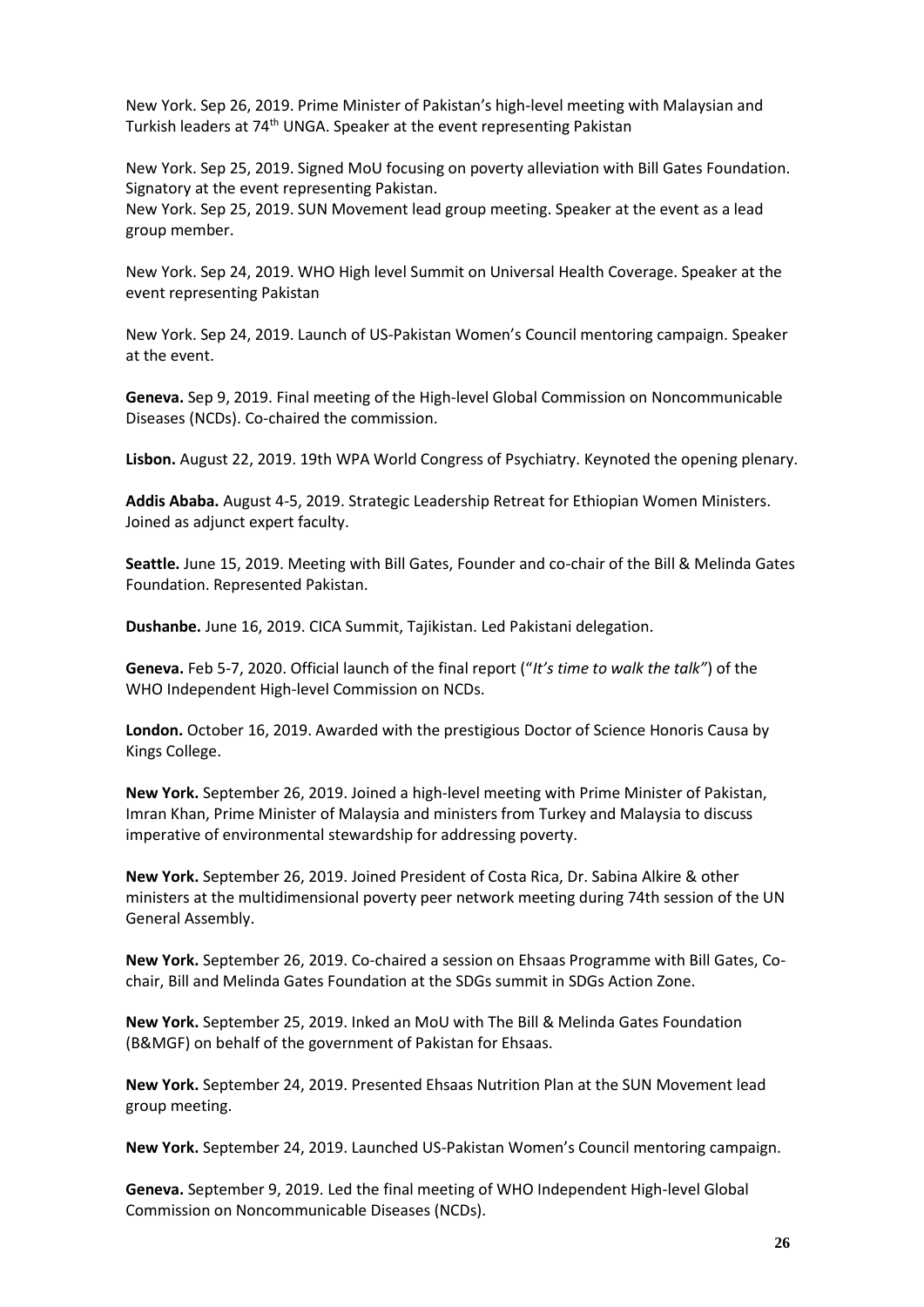**Lisbon.** August 21-24, 2019. Addressed the opening plenary of 19th WPA World Congress of Psychiatry via video.

**Ethiopia***.* August 4-5, 2019. Attended Harvard Ministerial Retreat as a faculty for Ethiopian women Ministers together with distinguished women leaders from around the world.

**Tajikistan.** June 17, 2019. Led the Pakistani delegation at CICA summit in Tajikistan. Represented at the summit were 27 member states, which cover over 90% of the Asian continent.

**Seattle.** June 15, 2019. Met with Bill Gates, founder and co-chair of the Bill & Melinda Gates Foundation to discuss pressing health and development needs in Pakistan.

**Melbourne.** April 22, 2019. Delivered the Brenner/Dirks lecture on global health and noncommunicable diseases at the international conference on Nephology.

**Geneva.** April 2-3, 2019. Chaired the third meeting of the WHO High-Level Commission on NCDs.

**Berlin.** March 18, 2019. Chaired the meeting of the Advisory Board of the United Nations' Institute of Global Health Advisory Committee. At this meeting, the advisory committee took stock of progress and next steps.

**New York.** March 4-5, 2019. Attended a stakeholder hearing of working group 3 of the High-Level Commission on NCDs. The meeting was convened by the World Economic Forum, and the Governments of USA and Kenya.

**Bangkok.** February 1, 2019. Attended the Prime Prince Mahidol Award Conference and joined the plenary panel on "The Political Economy of the Determinants of NCDs".

**Davos.** January 22, 2019. Panellist on the plenary panel on "Global health financing" at the World Economic Forum Annual meeting.

**Singapore**. November 28, 2018: Keynote Speech at the Third Raffles Dialogue on Future of Human Well-Being and Security

**Singapore.** November 26, 2018: Keynote Speech at the Ministerial Conference on Diabetes

**Dubai**. November 11-12, 2018: Attended the Global Agenda Council on the Future of Healthcare of the World Economic Forum as Council member

**Geneva**. November 6, 2018: Closing keynote speech at the meeting of the Global Coordination Mechanism on NCDs

**Berlin**, November 5, 2018: Attended the Second meeting of the International Advisory Board on Global Health of the Government of Germany

**Milan**. November 1, 2018: Virtual participation in the World Oncology Forum Task Force

**Astana**. October 26, 2918: Plenary Panellist at the Global Conference on Primary Health Care

**Liverpool**. October 9, 2018**.** Keynote address at the opening of the Healthsystems symposium.

**Kuala Lumpur,** Malaysia. October 2, 2018: Keynote address at the World Cancer Congress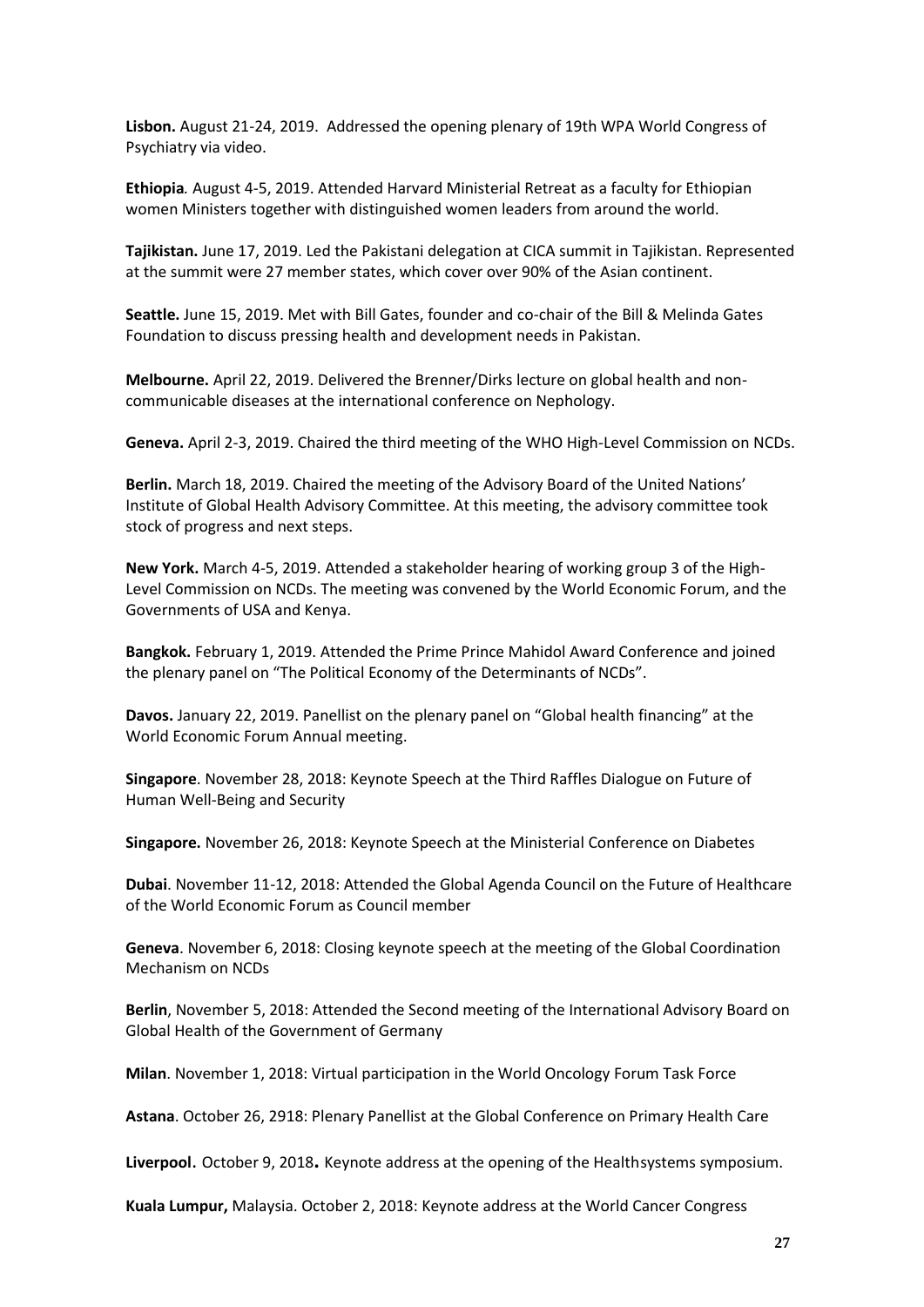**New York.** 27 September 2018: Welcome speech at the event hosted by the High- Level commission on NCDs at the at the United Nations at the United Nations General Assembly

**New York.** 27 September 2018: Keynote speech at the United Nations on Childhood Obesity, UNGA 2018 official side session

**New York.** 26 September 2018, 6 pm: Panellist at the Devex and the World Economic Forum

**New York**. 26 September 2018: Keynote address at the UNGA side event organized by Access Accelerated

**New York**. September 25, 2018, 6 pm: Keynote address at the High-Level side event on Food Systems, UNGA 2018 official side session

**New York**. 25 September 2018: Keynote address at the event organized by Partners in Health, Harvard University.

**New York**. 25 September 2018: Opening keynote at the NCD care continuum event on the side lines of UNGA

**New York**. September 24, 2018: Keynote speech at the launch of the DEFEAT NCD partnership. UNGA 2018 official side session

**Salalah, Oman**. September 3, 2018: Keynote speech at the EMRO ministerial meeting on Universal Health Coverage

**Geneva**. August 23, 2018: Chaired the Second meeting of the high-level commission on NCDs

**Moscow**. July 25, 2018: participated in the NCD experts meeting in Moscow

**New York**. July 5, 2018: spoke at the opening of the NCDs event at the United Nations' General Assembly

**Stockholm**. June 11, 2018: speech at the opening of the EAT Stockholm food forum

**Geneva**. June 1, 2018: Launch of the report of the commission on NCDs at the World Health Organization headquarters

**Geneva***.* May 25, 2018: spoke at several sessions accompanying the 71st World Health Assembly: 1) panellist on the session on NCDs by the NCD alliance; 2) ) panellist on the panel organized by the government of Netherlands, Colombia, and Norway; 3) chaired a meeting of the High-Level Commission on NCDs; 4) keynoted the breakfast townhall event of NCD Child; 5) gave opening remarks at the G4 Surgical Alliance.

**Washington**. May 16, 2018. Charing the Sania Nishtar Chairs the National Academy of Sciences meeting in Washington

**Geneva**. May 7, 2018. Chair of the meeting of the High-Level Commission on NCDs

**Copenhagen**. April 9, 2018: closing speech at the World Health Organization NCD Financing Meeting.

**Bangkok**, February 2, 2018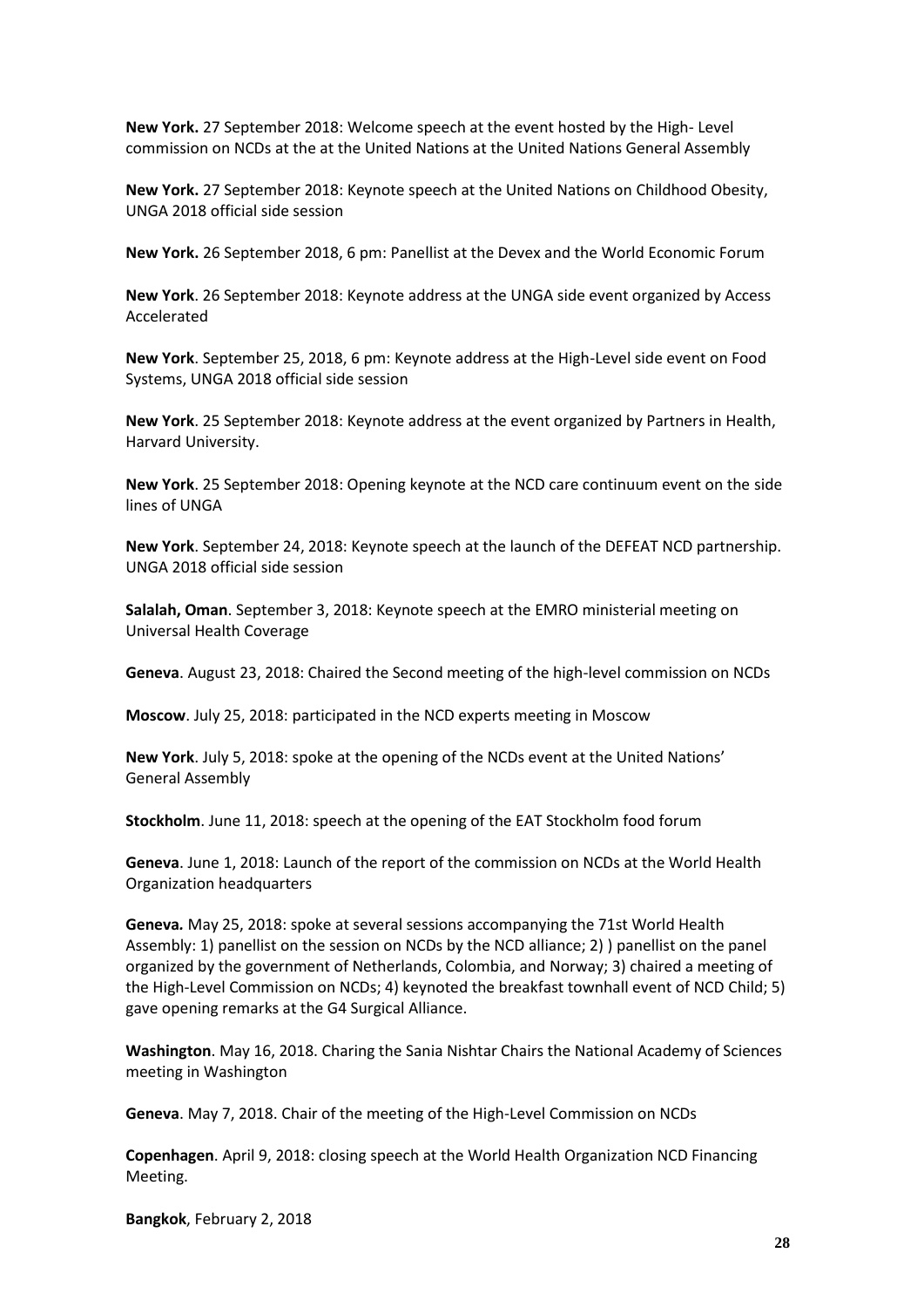Prince Mahidol Award Conference Plenary speaker during the session: "Making the World Safe from the Threats of Emerging Infectious Diseases"

**Davos**, January 23-26, 2018 World Economic Forum Annual meeting Panellist in the sessions "South Asia Outlook" and "Asia Game Changers"

**Geneva**, January 16, 2018 WHO NCDs Commission Meeting Attended the meeting as Chair of the WHO Commission on NCDs

**Nairobi,** *December 18-19, 2017* The National Academies Global Study on the Quality of Healthcare in Low- and Middle-Income Countries Committee meeting Attended as Chair of committee

**Tokyo**, December 12-15, 2017 Universal Health Coverage Forum Attended as Plenary speaker and moderator

**Sharjah**, UAE, December 9, 2017 Non-communicable diseases forum Attended as keynote speaker

**London,** November 20, 2017 Rethinking the Global System for Health in Agenda 2030 Attended the meeting as an invited expert and speaker

**Dubai**, November 10-12, 2017 World Economic Forum, Global Agenda Council Attended as chair of the Global Future Council on Healthcare

**Boston**, October 23, 2017 Harvard Symposium on women in the workforce Keynote speaker

**Montevideo**, Uruguay, October 20, 2017 WHO Global Conference on NCDs Plenary speaker in closing plenary

**Washington**, October 18-19, 2017 The National Academies Global Study on the Quality of Healthcare in Low- and Middle-Income Countries Attended as Chair of committee

**San Francisco**, October 12, 2017 Women Leaders in Global Health conference, Stanford University Featured speaker

**New York**, September 2017 Impact Summit of the World Economic Forum Plenary speaker

**New York**, September 2017 Sun Lead group meeting in New York Member of Advisory Group **New York,** September 2017 Launch of the Access to Treatment for NCDs Alliance Keynote speaker

**Brussels:** September 7, 2017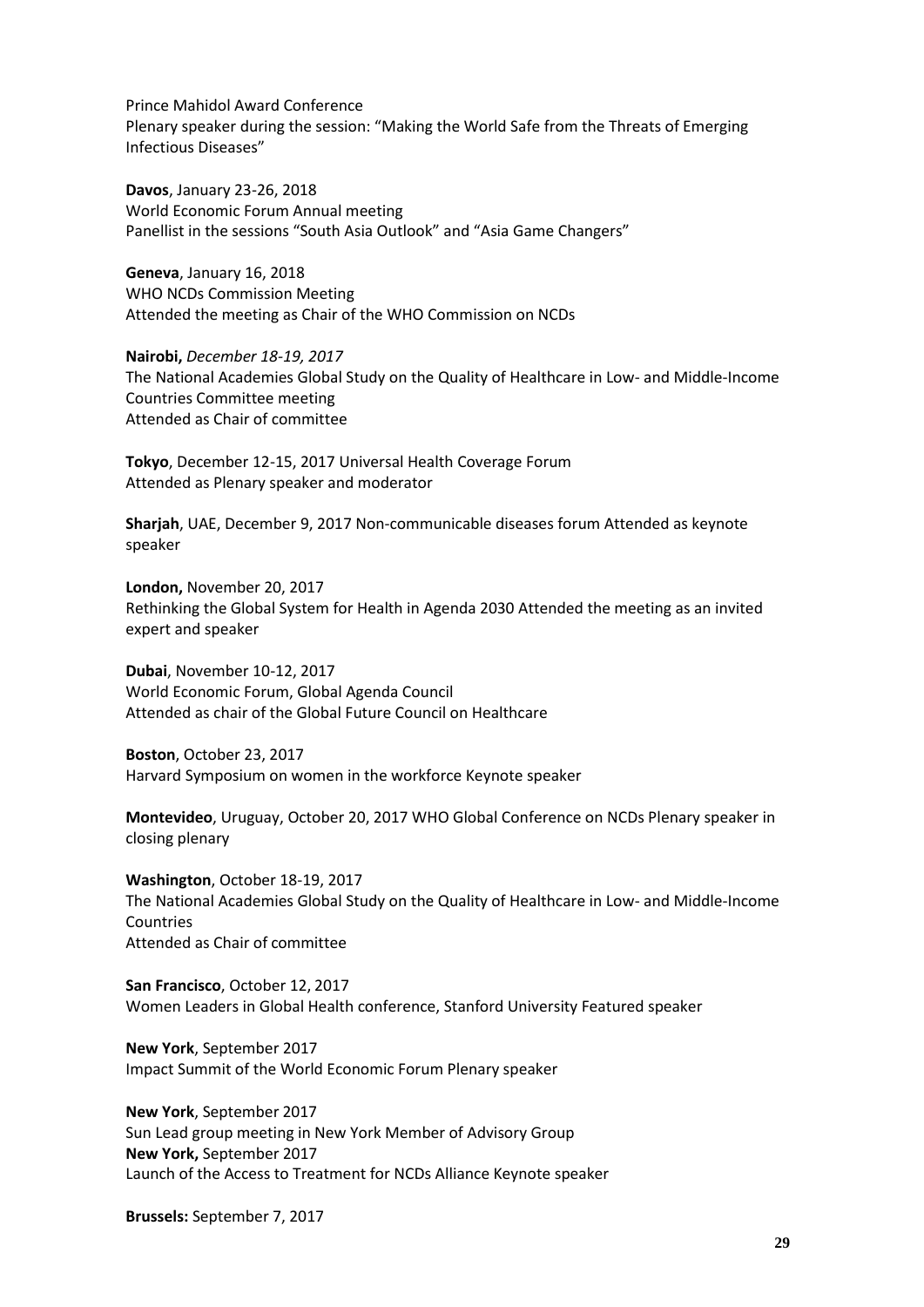European Public Health Alliance's 8th annual conference Keynote speech

**New York:** September 18, 2017 Launch of the Access to Treatment for NCDs Alliance Keynote speech

**New York:** September 19, 2017 World Economic Forum Sustainable Development Impact Summit Panelist in session on NCD Financing

Singapore: July 13<sup>th</sup> 2017 2nd Global Summit on Circulatory Health Closing keynote speech

**Geneva, Switzerland:** 22-31, May 2017 [Seventieth World Health Assembly](http://www.who.int/entity/mediacentre/events/2017/wha70/en/index.html) Attended as WHO Director General Nominee

**Suva, Fiji:** April 25, 2017 Pacific Heads of Health Meeting, Fiji Addressed participants as WHO Director General Nominee

**Quito, Ecuador:** March 31, 2017 Special panel discussion for WHO DG nominees at the UNASUR meeting Addressed participants as WHO Director General Nominee

**Geneva, Switzerland:** March 6, 2017 Political leadership for global health Attended as WHO Director General Nominee and plenary panelist

**Paris, France:** February 10, 2017 DG WHO Nominees event at Science Po in Paris Attended as WHO Director General Nominee and plenary panelist

**Bangkok, Thailand:** February 3, 2017 DG WHO Nominees event at Prince Mahidhol Award Conference Attended as WHO Director General Nominee and plenary panelist

**Davos: January:** 19-24, 2017 World Economic Forum Annual meeting Attended as co-Chair of the Global Future Council on Health and Healthcare and moderator of the session on the Future of Healthcare **Geneva, Switzerland:** 23 January-1 February 2017. 140th session of the Executive Board of the WHO

**Geneva, Switzerland:** 1-2 November 2016. Director-General Candidates forum

**Doha, Qatar:** November 30, 2016. World Innovation Summit for Health 2016

**Shanghai, China:** November 25, 2016 Shanghai Global Conference on health promotion

**Manila, Philippines,** 10–14 October 2016. Sixty-seventh session of the WHO Regional Committee for the Western Pacific Region. Attended as WHO Director General Candidate

**Cairo, Egypt,** 3–6 October 2016.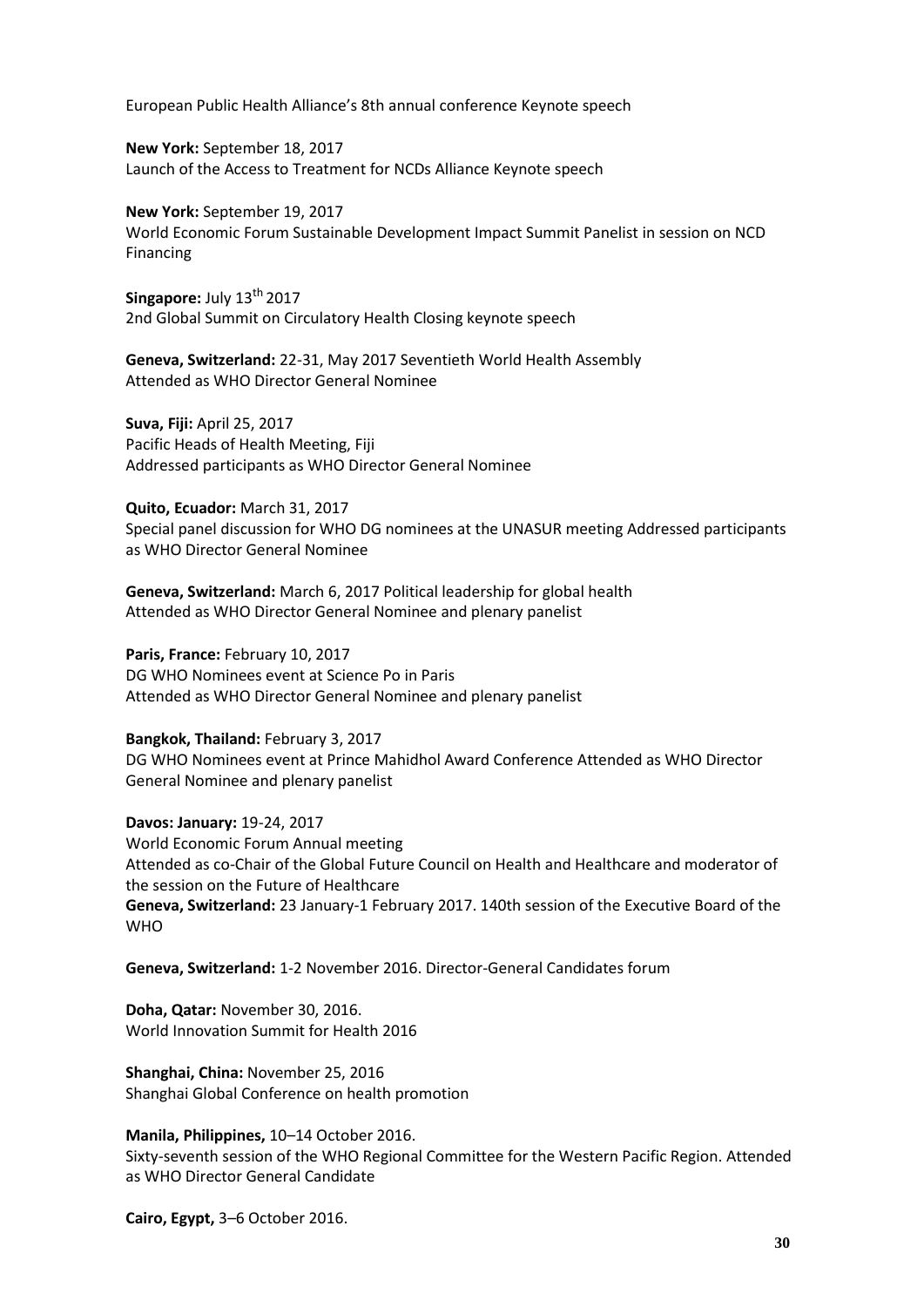Sixty-third session of the WHO Regional Committee for the Eastern Mediterranean Region. Attended as WHO Director General Candidate

**Washington,** 26-30 September 2016.

Sixty-eighth session of the WHO Regional Committee for the Americas. Attended as WHO Director General Candidate

#### **Copenhagen, Denmark**, 12–15 September 2016.

Sixty-sixth session of the WHO Regional Committee for Europe. Attended as WHO Director General Candidate

**Addis Ababa, Ethiopia.** August 2016. Sixty-sixth session of WHO Regional Committee for African Region. Attended as WHO Director General Candidate

**Geneva, Switzerland:** 23–28 May 2016. [Sixty-Ninth World Health Assembly,](http://www.who.int/entity/mediacentre/events/2016/wha69/en/index.html) Attended as WHO Director General Candidate

**Geneva, Switzerland:** January 25, 2016 Launching of the final report of the Commission on Ending Childhood Obesity at the World Health Organization headquarter Co-chaired the meeting

**Oxford, UK.** January 7-10, 2016 Emerging Markets Symposium at the Green Templeton College, Oxford University: emerging markets and the future of young people Attended the meeting as an invited expert

**Geneva, Switzerland: November 30-December 1, 2016** Partnership Building for NCDs at World Health Organization Keynote speaker at the event

Geneva, Switzerland: November 30-December 1, 2016 Fourth meeting of the Commission on Ending Childhood Obesity Co-chaired the meeting

Paris, France: December 5, 2015 The Fourth Climate and Health Summit Plenary talk on the role of public policy in shaping the post 2015 agenda

**Istanbul, Turkey, November 18, 2015** The World Cancer Leaders' Summit Keynote speech on Conflict of interest

Valletta, Malta, October 29-30 EURO Regional consultation of the Commission on Ending Childhood Obesity Chaired the consultation

New York, September 22, 2015 The Rockefeller Foundation hosed global premiere of the documentary based on Sania Nishtar's book, "Choked Pipes"

Washington, September 21, 2015

Opening talk on the "Current state of global financing for pandemic response at the World Bank's Global Pandemic Financing Stakeholders' Meeting

London, September 11, 2015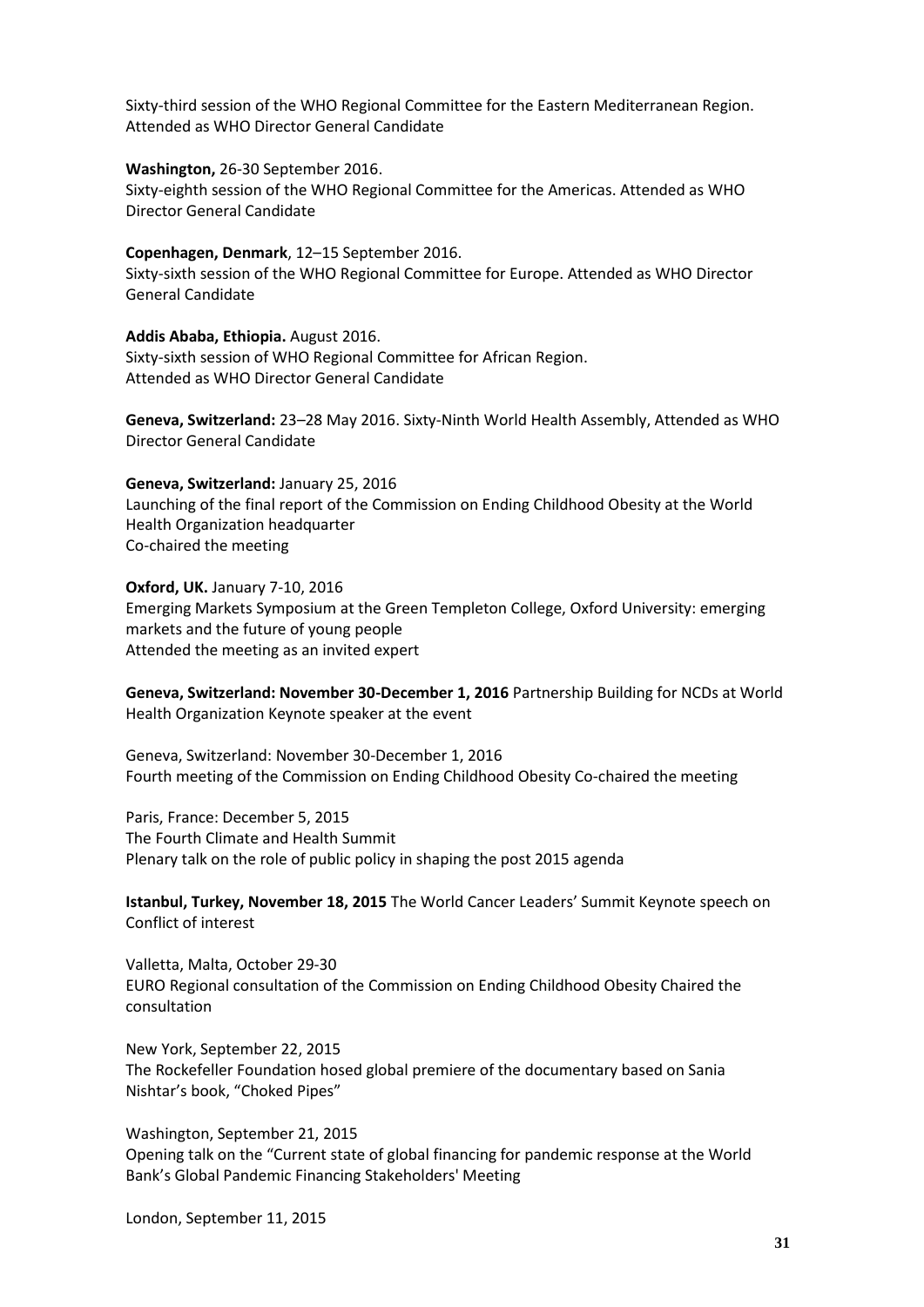Royal Society of Medicine hosted sneak preview of a documentary based on Sania Nishtar's book, "Choked Pipes"

Dalian, China, September 9, 2015 Annual meeting of Champions of the World Economic Forum Moderated a session on the "Future of healthcare"

Mexico, August 26-27, 2015 PAHO Regional consultation of the Commission on Ending Childhood Obesity Chaired the consultation Attended the meeting as Co-Chair of the Commission

Cairo, Egypt, July 2-3, 2015 EMRO Regional consultation of the Commission on Ending Childhood Obesity Chaired the consultation

Hong Kong, June 22-23, 2015 Third Meeting of the WHO Commission on Ending Childhood Obesity Attended the meeting as Co-Chair of the Commission

Baku, Azerbaijan, May 2, 2015 Seminar Series, Annual Board Meeting of the Asian Development Bank Plenary panel speaker

**Boston, USA. March 29, 2015** Pakistan Harvard Forum Keynote speaker

**Manila, Philippines,** March 24-25, 2015

Regional consultation of the Commission on Ending Childhood Obesity Attended the meeting as Co-Chair of the Commission

**New York, USA.** January 15-16, 2015 Lancet-Rockefeller Planetary Health Commission Peer review meeting Attended the meeting as a Commissioner

**Geneva-Switzerland.** January 13-14, 2015 Second Meeting of the Commission on Ending Childhood Obesity Attended the meeting as Co-Chair of the Commission

**Mexico.** December 9, 2014 International Seminar on Public Policies against Childhood Obesity and Overweight Key note speaker of the event through a video link

**Dubai, UAE.** November 9-10, 2014 World Economic Forum's Summit on the Global Agenda Attended the meeting as a member of the Global Agenda Council

**Rome, Italy.** November 19-21, 2014 Second International Conference on Nutrition, ICN2 Attended meeting as Roundtable Speaker

**Melbourne, Australia.** October 22, 2014 Nossal Institutes 10thAnnual Global Health Forum Special invited guest for a video presentation

**Geneva, Switzerland.** October 13- 14, 2014 Commission on Ending Childhood Obesity: Hearings with non-State actors Attended the Hearings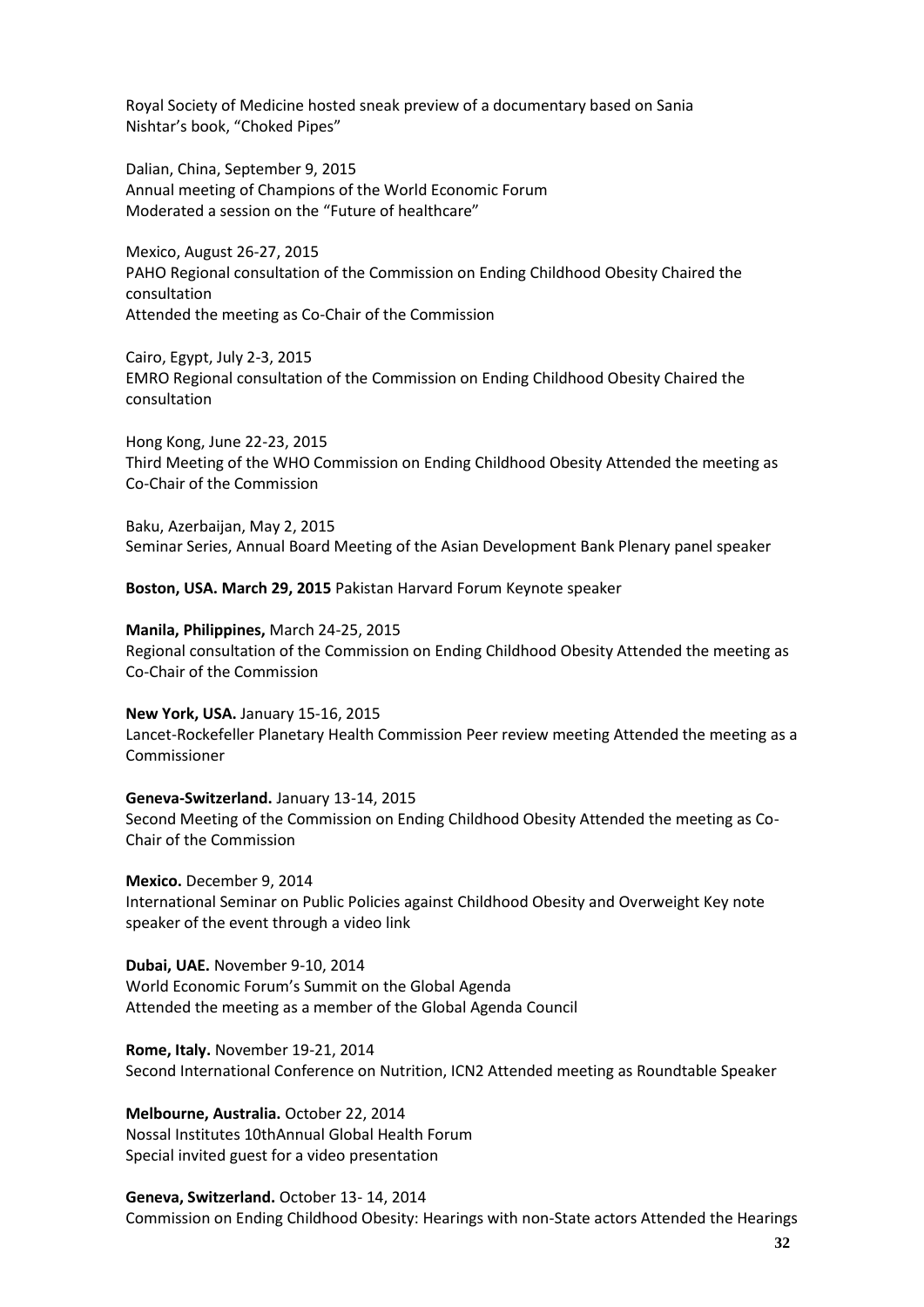in capacity as Co-chair of the Commission

**New York, USA.** September 22, 2014 MSH event: A toast to Universal health Coverage Amongst a select group of global health thinkers who presented a toast to UHC

**New York, USA.** September 22, 2014 Global Access to Pain Control and Palliative Care Attended the meeting as Commissioner

**New York, USA.** September 22, 2014 Universal Health Coverage: from the health worker lens Attended as speaker on the panel **New York, USA.** September 22, 2014 Rockefeller Foundation's UNGA side event: Delivering on UHC: why the time is now Attended as speaker on the panel

**Bellagio, Lombardy, Italy.** July 2014 The Future of Planetary Health Commission meeting convened by Rockefeller Foundation, the Economist Intelligence Unit and the Lancet Participated as Commission member

**New York, USA.** July 11, 2014 NCD Alliance, Government of Sweden and CARICOM panel discussion on the sidelines of the UN high level review on NCDs on "delivering solutions, accountability and results" Moderator of the panel discussion

**New York, USA.** July 12, 2014 NCDs review at the UN Headquarters Roundtable speaker

**Geneva, Switzerland.** July 16-19, 2014 WHO commission on Ending Childhood Obesity Attended the meeting as Co-Chair of the Commission

**Boston, USA.** June 1-5, 2014 Ministerial Health Leaders Forum The Harvard School of Public Health and the Harvard Kennedy School Attended the forum as a expert resource person

**Stockholm,** May 26-27, 2014 EAT Forum Attended the forum as a Panelist Stordalen Foundation

**Geneva-Switzerland,** May 19, 2014 Harvard Health Leaders' Ministerial Roundtable Attended the Roundtable as a Panelist

**Davos**, January 22-25, 2014 World Economic Forum Annual Meeting Invitee to the health sessions

**Oxford**, January 9-12, 2014 Emerging Market Symposium Attended the meeting as an invited expert

**Manila, Philippines.** December 09, 2013 Asian Development Bank Keynote address on World Anti-corruption Day celebrations at the Asian Development Bank Headquarters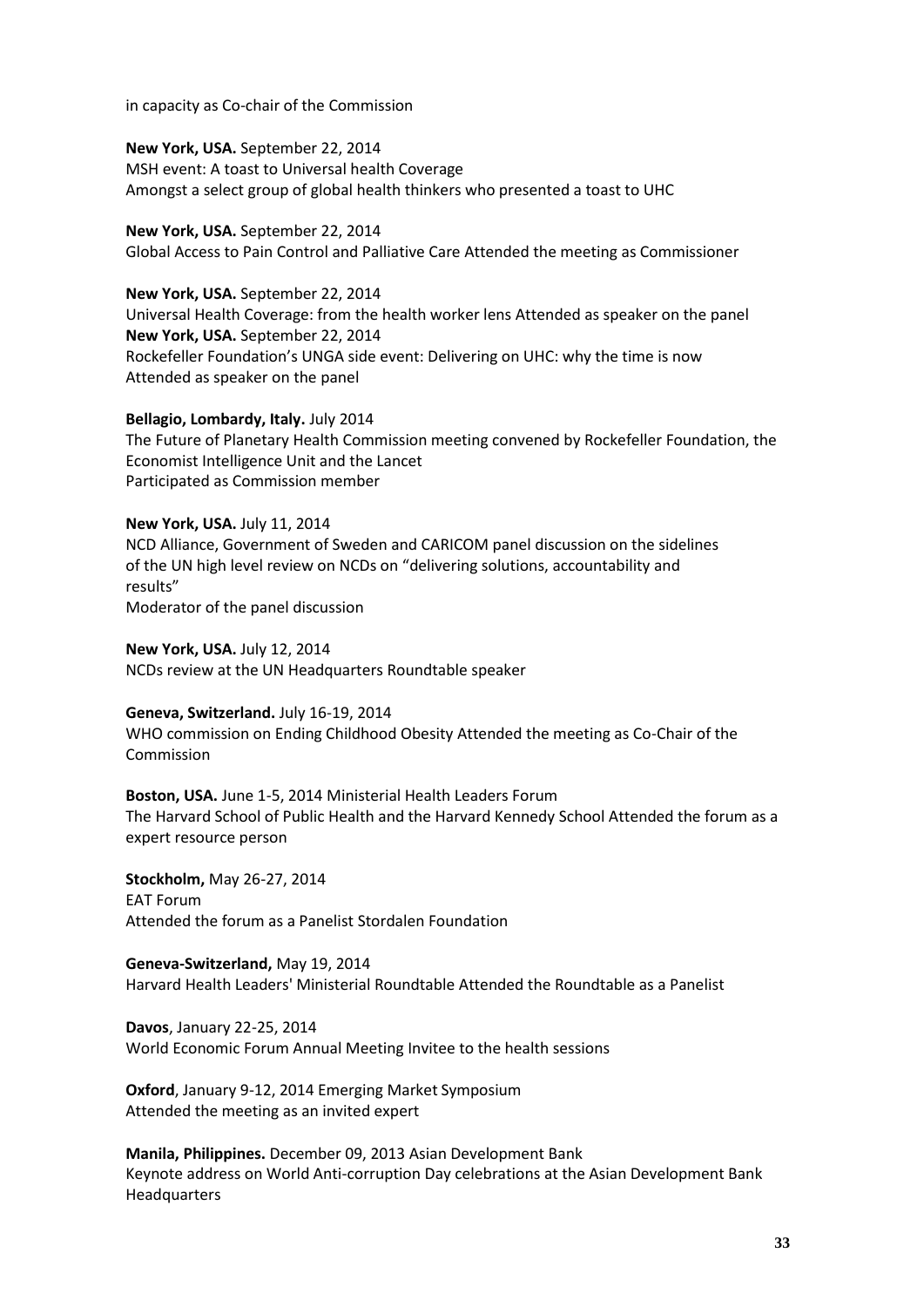**Dubai, UAE.** December 08, 2013 Regional Meeting on Accelerating Progress Towards UHC: Global Experiences & Lessons for the EMR Attended as plenary panelist and Chair

**Abu Dhabi, UAE.** November 17-19, 2013 Summit on the Global Agenda, World Economic Forum Attended as a Council Member

**Washington DC, USA.** November 6, 2013 Pakistan's Galloping Urbanization, Woodrow Wilson International Center for Scholars Attended as Plenary panelist

**Jakarta, Indonesia.** October 23, 2013 OIC Conference Panelist via video link

**New York, USA.** September 23-26, 2013 Clinton Global Initiative Attended as 2013 members and commitment maker

**New York, USA.** September 25, 2013 UNICEF Thought leaders lecture

**New York, USA.** September 23, 2013 Healthy planet, healthy people: building synergies for sustainable development Panelist

**Pattaya, Thailand,** August 25, 2013 World Congress on Health Promotion Opening Keynote Speaker

**Geneva, Switzerland,** July 30, 2013 ECOSOC high level segment Panelist on Universal Health Coverage (through a video link)

**Helsinki Finland,** June 11-12, 2013 8GCHP 2013 Conference Participated as Chair of the Plenary session

**Geneva Switzerland,** 20-28 May, 2013 World Health Assembly 2013 Attended as leader of the Pakistan delegation in Capacity as Federal Minister

**Qatar, Doha,** April 31, 2013 Invited guest to the High-Level Strategic meeting to accelerate efforts to reach out of school children Attended as State guest in capacity as Federal Minister of Education

**Abu Dhabi United Arab Emirates,** April 26-27 2013 Bill & Melinda Gates Foundation Global Vaccine Summit 2013 Participated as the opening plenary speaker

**Gaborone, Botswana,** March 2013 Global Thematic Consultation on Health in the post 2015 Development Agenda attended the meeting as an invited expert

**Geneva, Switzerland.** February 2013 WHO Expert group meeting on NCDs Attended the meeting as an invited expert

**Davos, Switzerland.** January 2013 World Economic Forum Annual Meeting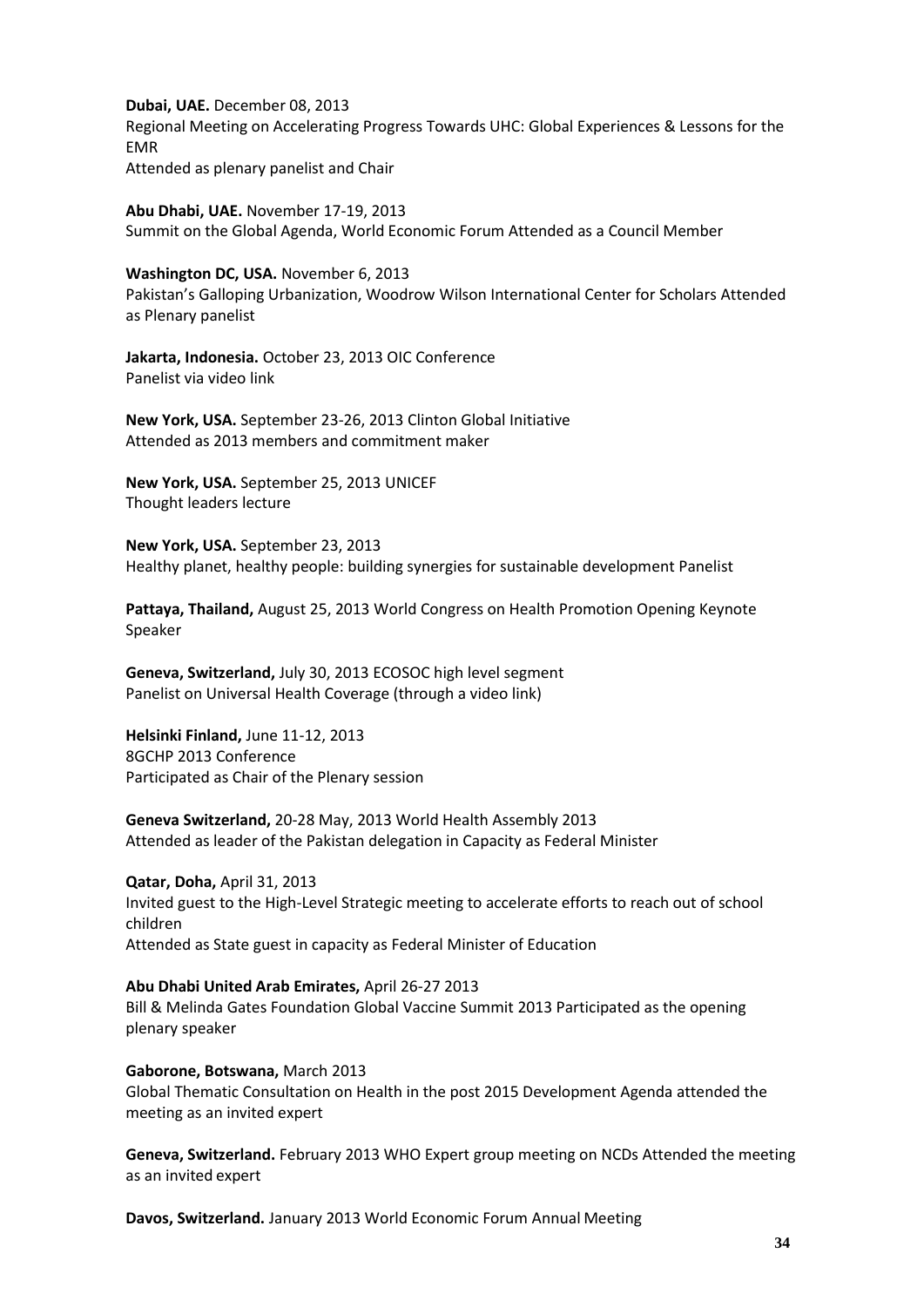Attended the meeting as a plenary session panelist

**Oxford, UK.** January 11-13, 2013

Symposium on Gender inequality in emerging markets Attended the meeting as an invited expert

**London, UK.** December 14, 2012 Launch of the Global Burden of Disease Study, hosted by the Lancet and IHME at the Royal Society. Chaired one of the four sessions

**Dubai, UAE**. November 12-14, 2012

World Economic Forum Summit on the Global Agenda 2012 Attended as a member of the WEF Global Agenda Council on Wellbeing and Mental Health

**Gurgaon, India**, November 6-8, 2012 World Economic Forum on India Attended as panelist on the session "Health Collaboration as a Bridge"

#### **Beijing China,** November 1-4**, 2012**

2<sup>nd</sup> Global Symposium on Health System Research and Meeting of the Board of the Alliance HPSR-Beijing. Attended as a plenary panelist in the Session "Post – 2015 Development Goals –

Framing the Issues, Prioritizing Health and Using Evidence

**Berlin, Germany,** October 21-23, 2012

COHRED Partner Symposium-Global Health Summit Beyond Forum 2012: Research and Innovation for Health, Equity and Development Attended the meeting as a panelist

#### **Tokyo, Japan,** October 10-13, 2012

Annual Meetings of the International Monitory Fund Global Health Session 1: Making the Case for Investing in Health, Again Attended the meeting as a panelist

**Bellagio Italy**, September 25-28, 2012 Complex Systems Analysis: Advancing Health Systems Policy and Design and Planning at the Rockefeller Foundations' Bellagio Center Co-hosted the meeting

**New York, USA.** September 23-25, 2012 Clinton Global Initiative Attended the meeting as a 2012 Member of CGI and Commitment maker

#### **Riyadh, Saudi Arabia,** September 10-12, 2012

High Level Conference on Non-Communicable Diseases organized by the Saudi Arabian Ministry of Health and the WHO East Mediterranean Regional Office Attended the meeting as a plenary speaker

**Hiroshima, Japan.** August 25, 2012 The 20th IPPNW World Congress Attended the meeting as a plenary speaker in the session "World without Structural Violence and Human Security".

#### **London, UK.** August 1, 2012

Global Health Policy Summit hosted by the Imperial College London and Qatar Foundation Attended as a panelist in the session on Innovative Delivery Models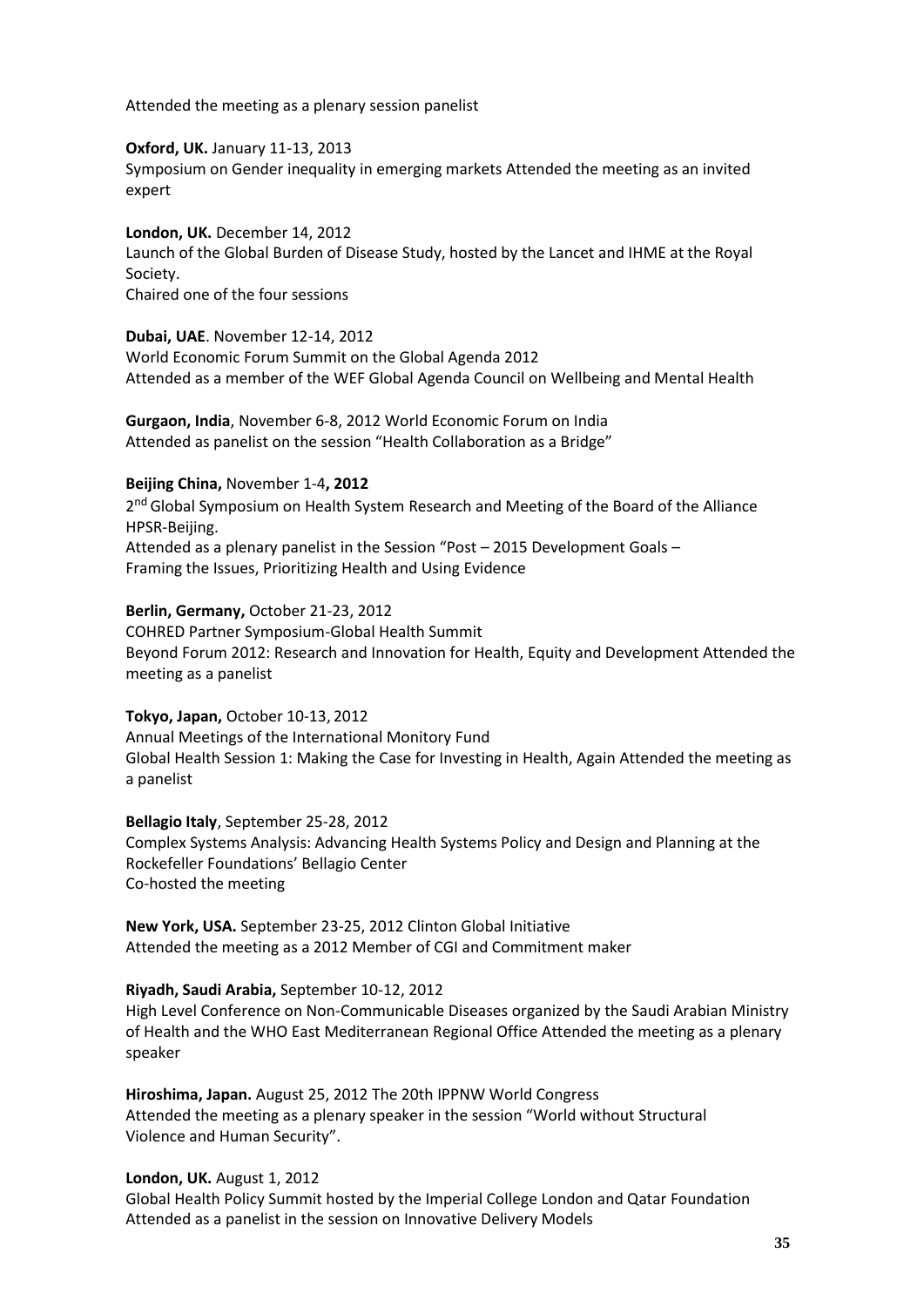#### **Washington, USA.** July 22, 2012

Learning from HIV experience: An NCDs and health systems perspective. High level satellite meeting during the International AIDS conference hosted by WHO and UNAIDS Opening Plenary speaker

**London, UK.** July 11, 2012 The London Launch of the Heartfile Leaders' Network at the House of Lords Key note speaker

**New York, USA. June** 25, 2012 Clinton Global Initiative: Mid Year Meeting Attended the meeting as a plenary speaker and Commitment presenter at a Commitment Workshop on "Multi-sectoral action on NCDs".

**Washington,** USA. June 14-15, 2012 High level meeting on Child Survival: a Call to Action Attended the meeting as a panelist in the session on "How to Reach Every Child with Essential Services: Coverage with quality and equity."

**Washington,** USA. June 13, 2012 Global Alliance for Vaccine Initiative, Board Meeting Attended as Chair of the Evaluation Advisory Committee and presented the committee update

**Boston, USA.** June 12, 2012 2nd Meeting of the Advisory Group of the WHO Global Strategy for Health Systems Research Attended the meeting as a member of the Advisory Group

**Washington, USA.** June 11, 2012 Heartfile Leader's Network launch hosted by Partners for a New Beginning, Aspen Institute Attended the meeting as keynote speaker

**Cape Town, South Africa.** April 2012 COHRED Forum 2012

Attended two sessions as panelist and chaired one session

**Oslo, Norway,** April 2012 GAVI Board Retreat Attended the meeting in her capacity as Chair of GAVI's Evaluation Advisory Committee

**New-York, USA.** April 2012 2<sup>nd</sup> High Level Meeting on Wellbeing and Happiness Hosted by Prime Minister Jigmi Y Thinley of Bhutan at the UN General Assembly Attended the meeting as an invited expert

**New-York, USA.** April 2012 Columbia University consultation on Wellbeing and Happiness hosted by Jeffery Sachs Attended the meeting as an invited expert

**Cairo, Egypt.** March 2012 WHO High-Level Meeting on Health Priorities, EMRO Attended the meeting as an invited expert

**Washington, USA.** February 2012 NCD Working Group Addressing Gaps in Policy and Research for Non-Communicable Diseases Attended the meeting as a panellist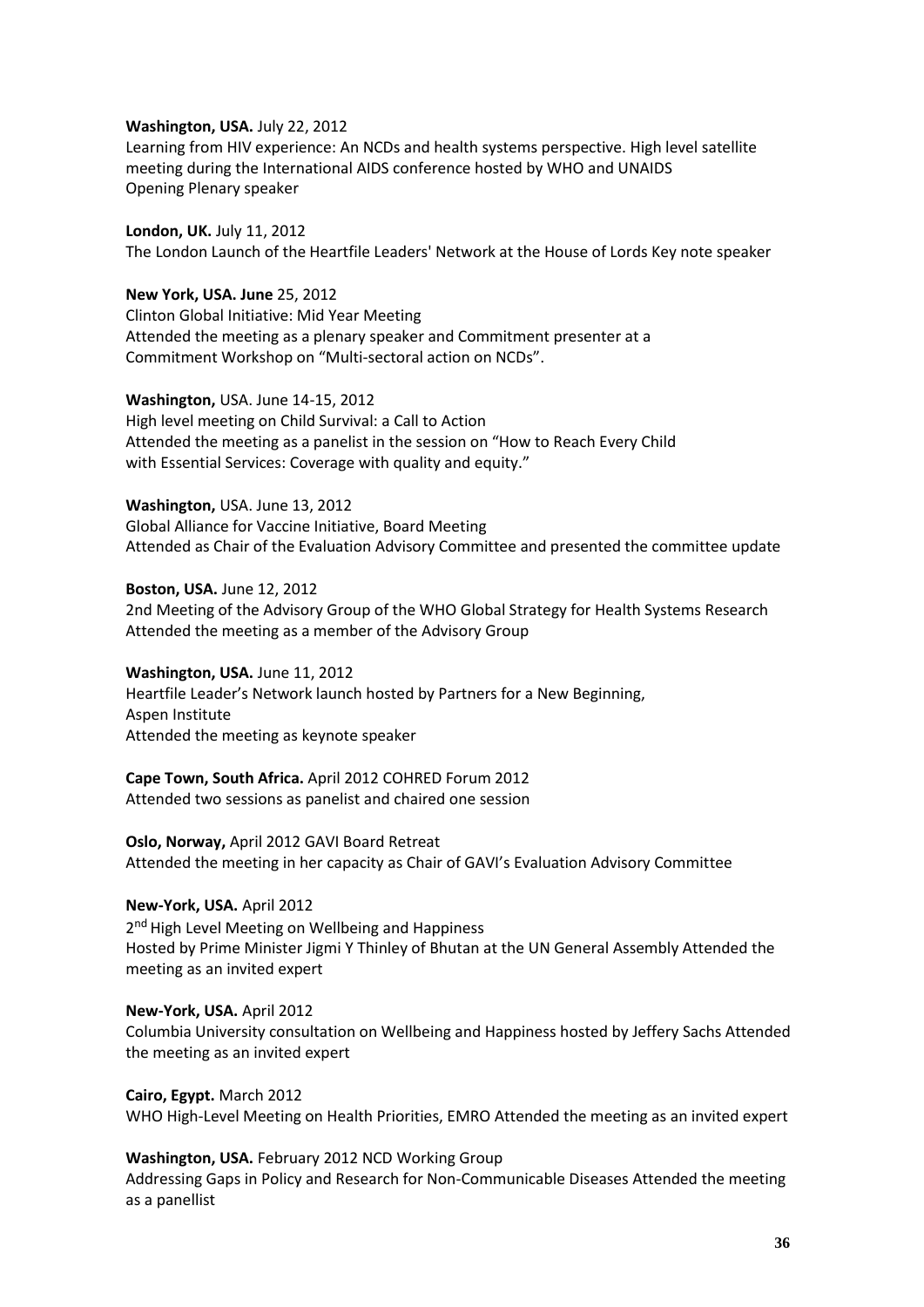**Davos, Switzerland.** January 2012 World Economic Forum Annual Meeting Attended as a Panelist on the session "Innovative Development Models" **Geneva, Switzerland.** January 2012 GAVI Evaluation Advisory Meeting Attended as the chair of the Evaluation Advisory Committee

#### **Abu Dhabi, UAE.** December 2011

2<sup>nd</sup> World Health Care Congress Middle East Plenary speaker on Innovative Financing Models for Global Health Care Challenges

#### **Dubai, UAE.** December 2011

WHO Joint RPC/NCD Consultative Meeting on Building Regional NCD Research Agenda and Enhancing Implementation on NCD Action Plan Attended the meeting as an invited expert and WHO advisor

**Istanbul, Turkey.** December 2011 PNB Global Chapter Meeting Attended the meeting as a plenary speaker and Member of the Partners for a New Beginning initiative

Dhaka, Bangladesh. November 2011 GAVI Alliance Board Meeting Attended as the chair of the Evaluation Advisory Committee

#### **Geneva, Switzerland**. October 2011

World Health Organization, Alliance for Health Policy and Systems Research Meeting Attended the meeting as a Board Member of the Alliance

#### **Rio De Janeiro, Brazil.** October 2011

World Health Organization Conference on Social Determinants of Health Participated at the Ministerial Panel

**Abu Dhabi. United Arab Emirates.** October 2011 World Economic Forum Summit on the Global Agenda 2011 Attended the meeting as a member of the Global Agenda Council on Health and Wellness

**New York, USA.** September, 2011 Clinton Global Initiative Attended the meeting as an invited member and commitment featuring

**St Gallen, Switzerland.** August 30, 2011 The World Ageing and Generations conference, 2011 *Plenary speaker in the first session titled "Demography meets health"*

**Delhi, India.** July 30, 2011 Aman ki Asha Health committee meeting Attended the meeting as meeting chair

**New York, USA.** July 27, 2011 Rockefeller Foundation's Innovation Forum *Attended the forum as a recipient of the Rockefeller Foundation's Innovation Award*

**Rome, Italy.** July 15, 2011 IAS pre-meeting on NCDs and HIV and AIDs *Chaired and moderated a panel discussion on "the rising prevalence of NCDs implications for health policy and financing"*

New York, USA. June 16, 2011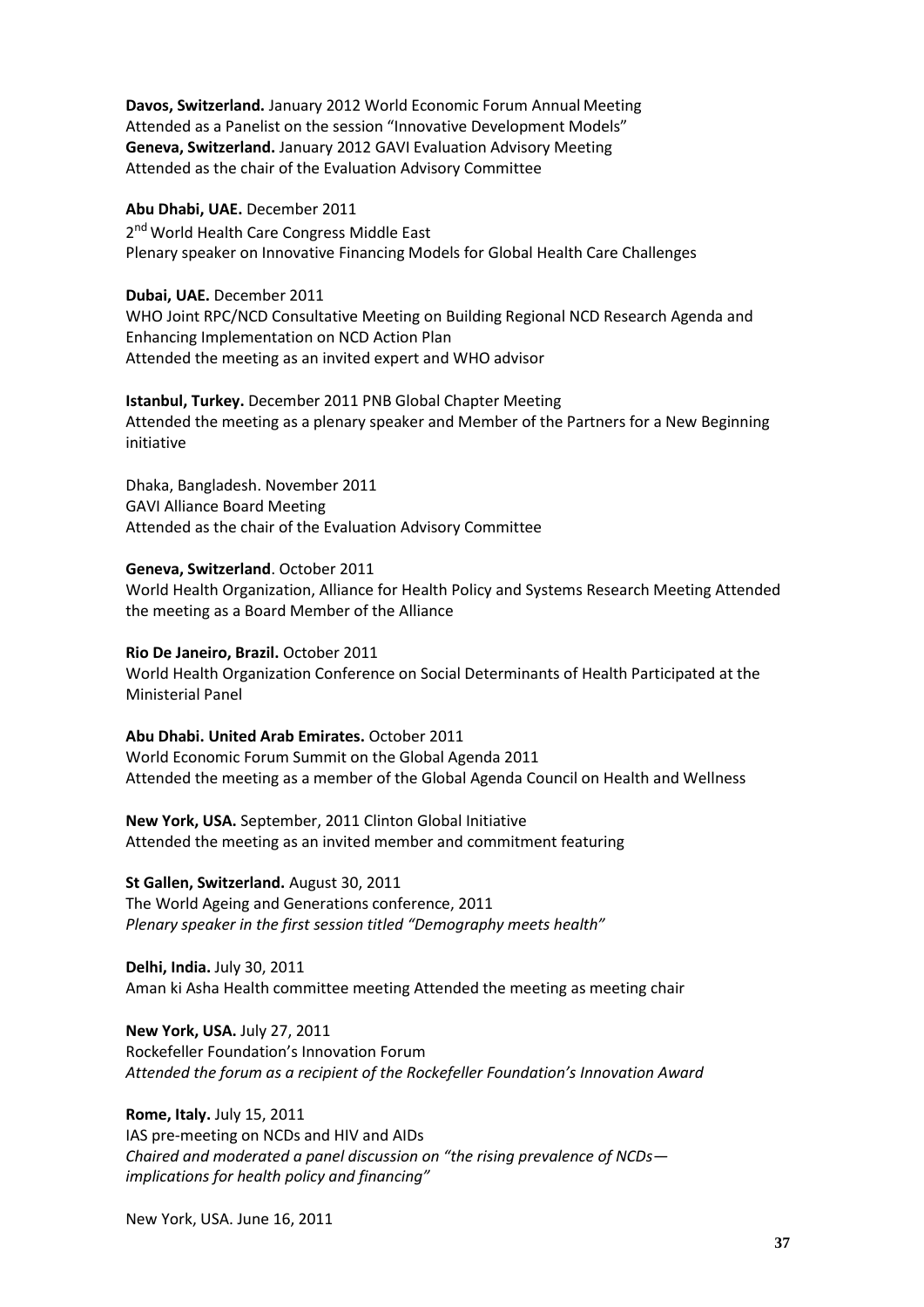UN General Assembly Civil Society hearting on NCDs in preparation for the high level meeting in September. *Participated as the eminent panelist on one of the three roundtables*

Washington, USA. June 14-15, 2011 Global Health Council meeting *Chaired the preview of WHO TDR's IDEAS Report and participated in the World Heart Federation panel on "collaborating to battle the number one cause of death: research alliance and case studies from the global cardiology community".*

Washington, USA. June 14, 2011 US Institute of Peace seminar on Building Pakistan's human capital: a focus on health and education *Participated in the meeting as a panelist*

Moscow, Russia. April 27-29, 2011 First Global Ministerial Conference on Healthy lifestyles and Non-communicable disease prevention and control *Participated in the meeting as member of the international Steering Committee and as a conference rappourteur for the closing plenary.*

#### **Toledo, Ohio.** April 8, 2011

University of Toledo, Medical Mission Hall of Fame Induction Ceremony ttended the meeting as a new inductee in the Hall of Fame

**Dhaka, Bangladesh, March 15, 2011 13<sup>th</sup> Annual Scientific Conferenceicddr, b** *Gave a presentation in the opening plenary on "Managing the public-private mix: remedies for the Mixed Health Systems Syndrome"*

#### **New York, USA.** February 25, 2011

Parallel Event: 55th Session of the Commission on the Status of Women in New York> Noncommunicable diseases: a Priority for women's health and development *Talk on women's' health and health systems*

**Lahore.** February 17-19, 2011 US-Pakistan Muslim Engagement Initiative *Attended the meeting as a invited expert*

**Geneva, Switzerland.** January 26-27. First Global Ministerial Conference on health Lifestyles and NCD control Moscow. Planning meeting *Attended the meeting as member of the Steering Committee*

**Oxford, UK. January** 14-16, 2011 The Emerging Markets Symposium on Urbanization, health and human security: challenges for the emerging market countries *Attended the meeting as a invited expert and panelist* **Bangkok, Thailand.** December 14-15 Rockefeller Foundation's Partners convening meeting: overcoming inequities in Asia. *Attended the meeting as an invited expert*

**Dubai, UAE.** November 29-December 1, 2010 Summit of the Global Agenda Council, World Economic Forum *Attended the meeting as a member of the Global Agenda Council*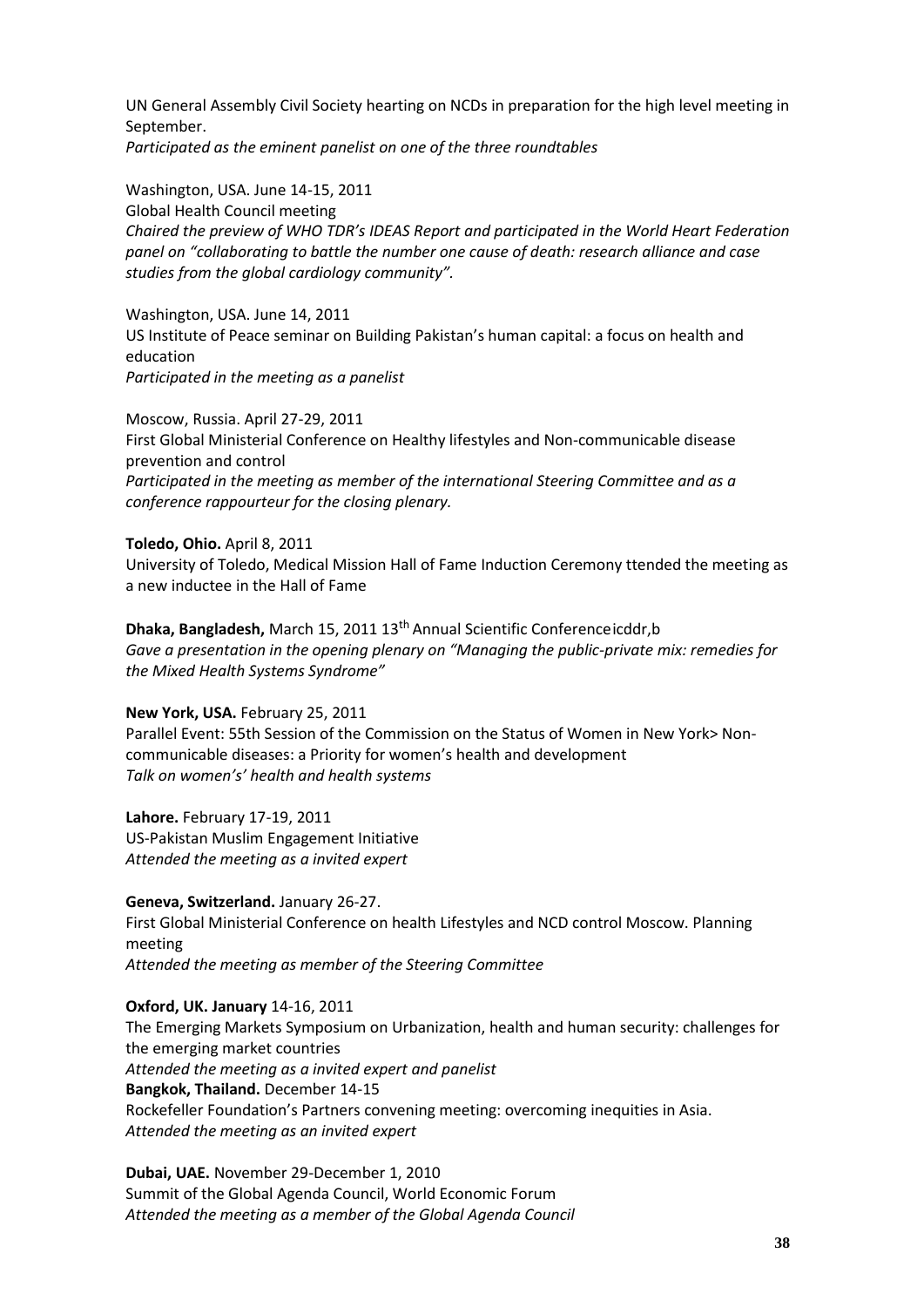**Singapore.** November 25, 2010 4th NTS-Asia annual convention *Talk on Global Architecture and Health in the opening plenary (participation through video).*

**Montreux, Switzerland.** November 16-19, 2010 First Global Symposium on health systems research

*i) Attended the meeting as member of the Council of Deans and Steering committee; ii) gave a plenary talk on Mixed Health Systems for Universal Coverage in the state of the art research plenary session; and iii) chaired the satellite session on Heartfile Health Financing*

**New York, USA.** October 22-27, 2010 The Changing landscape of global public health: hosted by Columbia University School of Public Health *Plenary discussant response on the paper: "trends transforming the landscape"*

**London, UK.** September 15, 2010 The Lancet Pakistan Series—Authors' meeting. The Lancet *Co-chaired the meeting as series co-editor*

Bellagio, Lake Como, Italy. HIV and Health Systems: A Bellagio Center Conference. Mailman School of Public Health, Columbia University August 17-20, 2010 *Attended the meeting as an invited expert*

Oxford, UK. July 21, 2010 Follow up to the Emerging Market's Symposium on health management. Green Templeton College, Oxford University, UK. *Attended the meeting as an invited expert*

Singapore. June 28-29, 2010. Global Health Study Group Workshop. Center on Asia and Globalization, Lee Kwan Yew School of Public Policy *Attended the meeting as an invited expert*

Amman, Jordan; June 7, 2010 Regional Conference on Achieving better health equity and efficiency in Middle East and North Africa. MENA Health policy Forum *Keynote address at the opening plenary* Delhi, India. May 31, 2010 AMEA Health and Wellness Council meeting, PEPSICo *Attended the meeting as a member of the Council*

Milan, Italy; May 14, 2010 Bocconi University and Rockefeller foundation initiative on attaining universal coverage. *Talk on "Achieving universal health coverage: experiences of Pakistan"*

Geneva, Switzerland; May 13, 2010 WHO Consultation on the Report of the Expert Working Group on R&D and Financing *Made the presentation on the report to the WHO Executive Board*

Geneva, Switzerland; April 8-10, 2010 WHO Consultation - Review of International Experience in NCD Prevention and Control *Attended the consultation as an expert and speaker*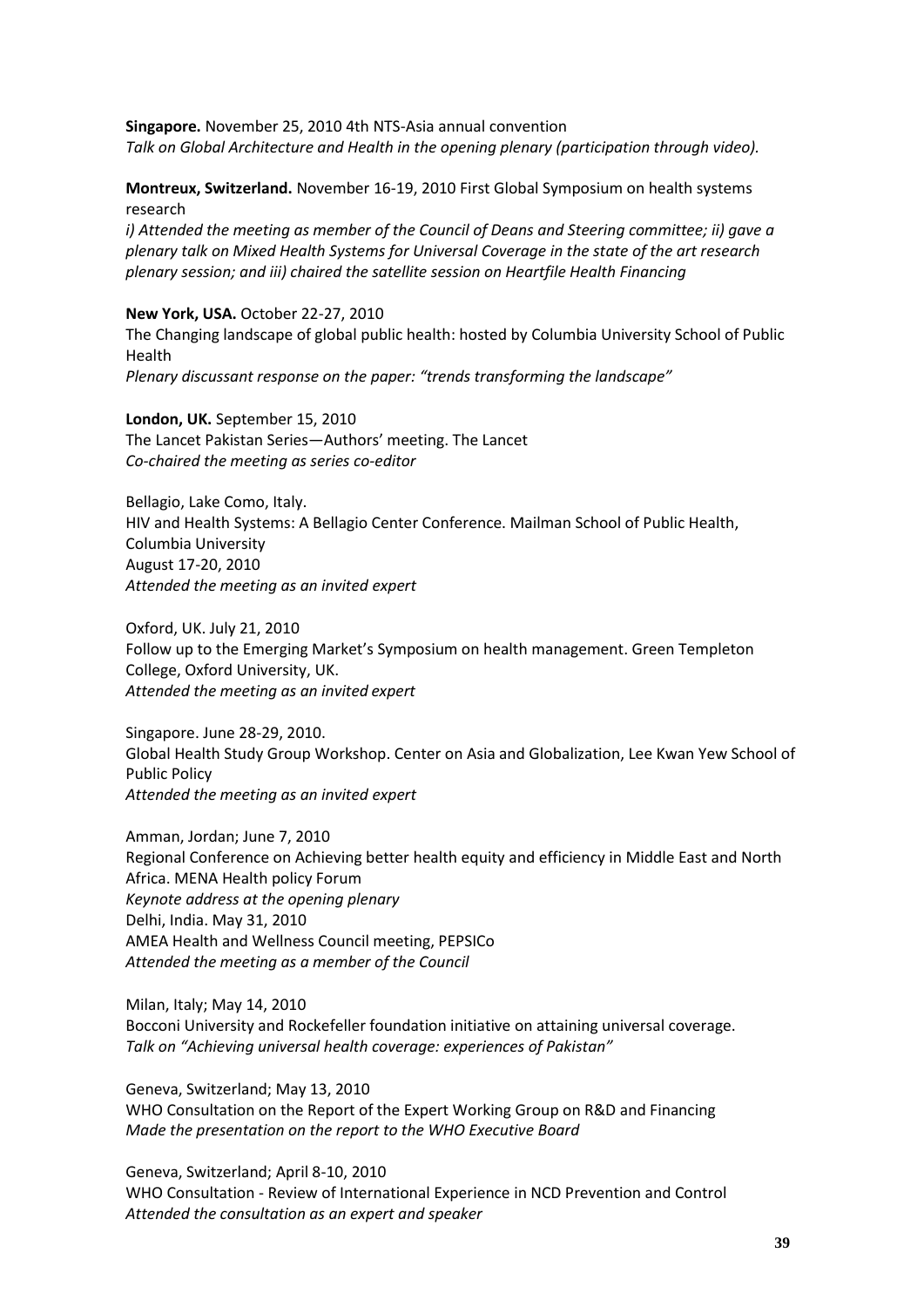Singapore, March 18, 2010 Strengthening health systems in Asia conference. Panelist in the final plenary: way forward and recommendations (participation through video)

Geneva, Switzerland, March 3, 2010 Introductory seminar on Choked Pipes at the World Health Organization headquarter

**Bangkok, Thailand,** January 29, 2010 Prince Mahidhol Award Conference *Plenary session panelist in the session entitled "Who does what to health information systems" Concurrent session panelist in the session entitled "Assessing health systems performance"*

**Dubai, UAE**, January 26, 2010 Meeting of Friends of Democratic Pakistan *Concurrent and Plenary session presentation on Public-Private partnerships in the health sector*

**Oxford, UK,** December 4, 2009 The Emerging Markets Symposium. Oxford University, Green Templeton College *Attended the Symposium as an invited expert*

**Geneva, Switzerland,** November 30–December 02, 2009 3<sup>rd</sup> Meeting of WHO Director General's Expert Working Group on R&D Financing *Attended the meeting as a member of the Expert Working Group*

**Dubai, UAE,** November 20–22, 2009 Summit of the Global Agenda Council, World Economic Forum *Attended the meeting as a member of the Global Agenda Council* **Havana, Cuba,** November 16–20, 2009 13<sup>th</sup> Annual Meeting of the Global Forum for Health Research *Chaired the launch of the Alliance for Health Policy and Systems Research's report entitled: Systems Thinking Panelist at the Pre-Launch Preview of the self authored Book: Choked Pipes Panelist in the closing plenary: recorded comments communicate[d](http://www.youtube.com/watch?v=vvY1zupVQf8) <http://www.youtube.com/watch?v=vvY1zupVQf8>*

**Nairobi, Kenya,** October 26-30, 2009 7 th Global Conference on Health Promotion *Panellist at the plenary session entitled: Convergent strategies, divergent histories, emergent opportunities: health promotion, the social determinants of health and primary health care. Recorded comments accessible at<http://www.youtube.com/watch?v=2H-z1muiMUA> and<http://www.youtube.com/watch?v=5dAqVYlIxA0>*

**Puyuhuapy, Chile,** October 19–21, 2009 Planning meeting of the First Global Symposium on Health Systems Research *Attended the meeting as a member of Scientific Advisory Committee*

**Geneva, Switzerland,** October 13-14, 2009 Board meeting. Alliance for Health Policy and Systems Research *Attended as a Member of the Board*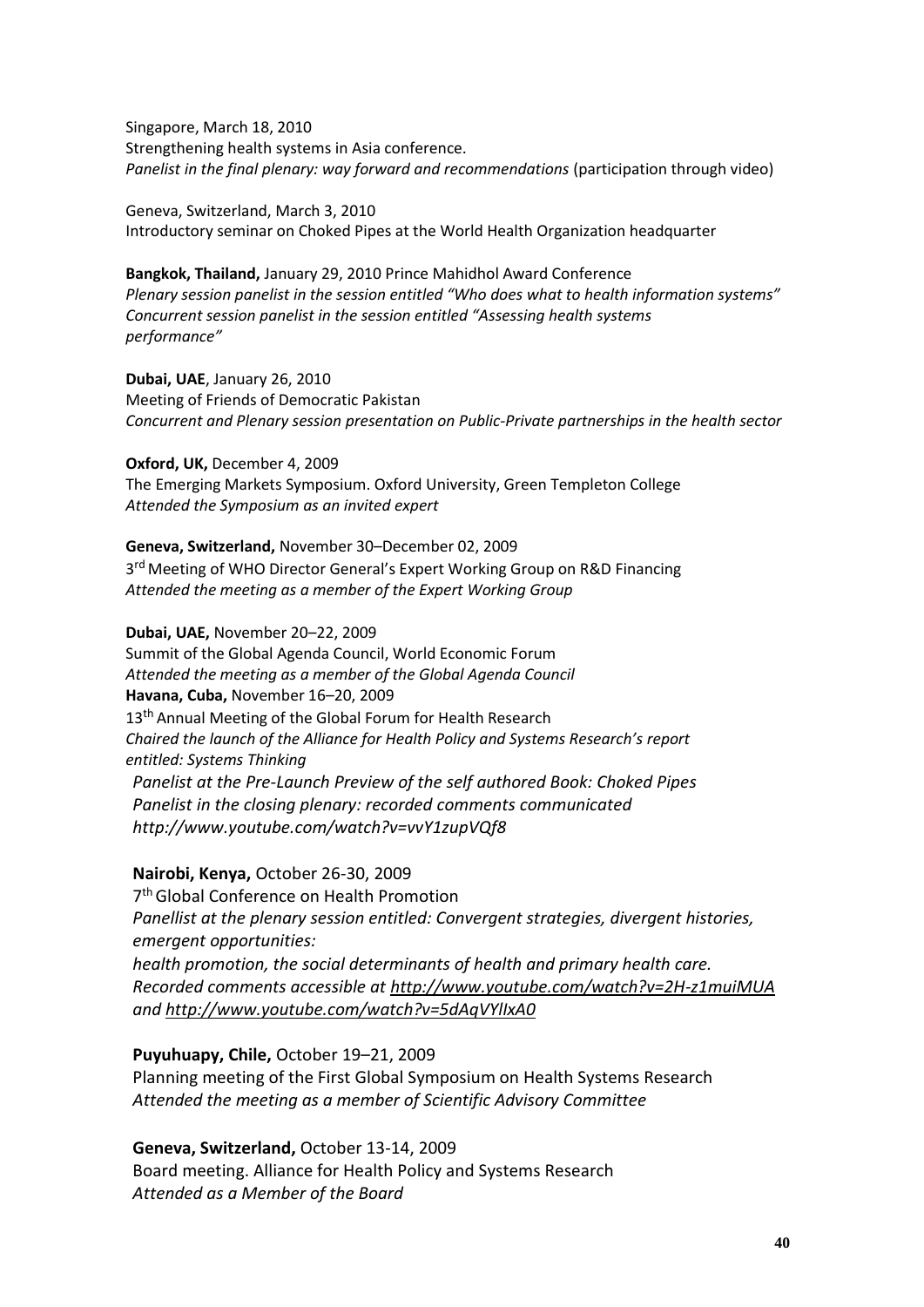**New York, USA,** August 27–28, 2009 PepsiCo Global Health Policy meeting *Attended the meeting as a member of PepsiCo's Global Health Advisory Committee*

**Dubai, UAE,** August 20–21, 2009

AMEA Health & Wellness meeting *Attended the meeting as a member of PepsiCo's Global Health Advisory Committee*

## **Klong Luang, Thailand,** July 19 -25, 2009

Asian Institute of Technology Professional Development course on "Enabling Effective District Leadership for Reproductive Health in Pakistan" *Talk in the plenary session entitled: Health Policy Challenge in Pakistan*

**Geneva, Switzerland,** July 7-8, 2009

United Nations Economic and Social Council Ministerial roundtable breakfast on Addressing Non-Communicable Diseases and Injuries *Attended the meeting as an invited expert*

## **Geneva, Switzerland;** June 29-30, 2009

Second Meeting of WHO Director General's Expert Working Group on R&D Financing *Attended the meeting as a member of the Expert Working Group*

## **Venice, Italy;** June 22-23, 2009

World Health Organization's High-level dialogue on Maximizing Positive Synergies between Global Health Initiatives and Health Systems *Attended the meeting as the Chair of the Drafting Committee of the Venice Statement on Health Systems and Global Health Initiatives*

## **Geneva, Switzerland;** May 16, 2009

Consultation on Global Initiatives, Health System Strengthening and Universal Health Coverage

*Attended the meeting as a member of the Results for Development and Rockefeller Foundation's Working Group on Private Sector in Health Systems.*

**Istanbul, Turkey;** April 27-28, 2009. 12<sup>th</sup> World Congress on Public Health *Talk in the plenary session entitled: Redesigning Health Systems in a Changing World Title of the talk: Strengthening the Evidence Base of Health Reform in Pakistan: Implications for the Global Community*

## **Chiangmai, Thailand;** April 23-24, 2009

Meeting of the World Health Organization's Implementers Consortium on Maximizing Positive Synergies between Health Systems and Global Health Initiatives *Attended the meeting as a member of WHO's Maximizing Positive Synergies Group*

**Washington DC, USA;** April 12-14, 2009. Institute of Medicine Committee on Preventing the Global Epidemic of Cardiovascular Disease: Meeting the Challenges in Developing Countries.

*Talk in the plenary*: *Prevention, Implementation and Health Systems Strengthening Talk entitled: Chronic Disease Management in Health Care Systems in Middle- and*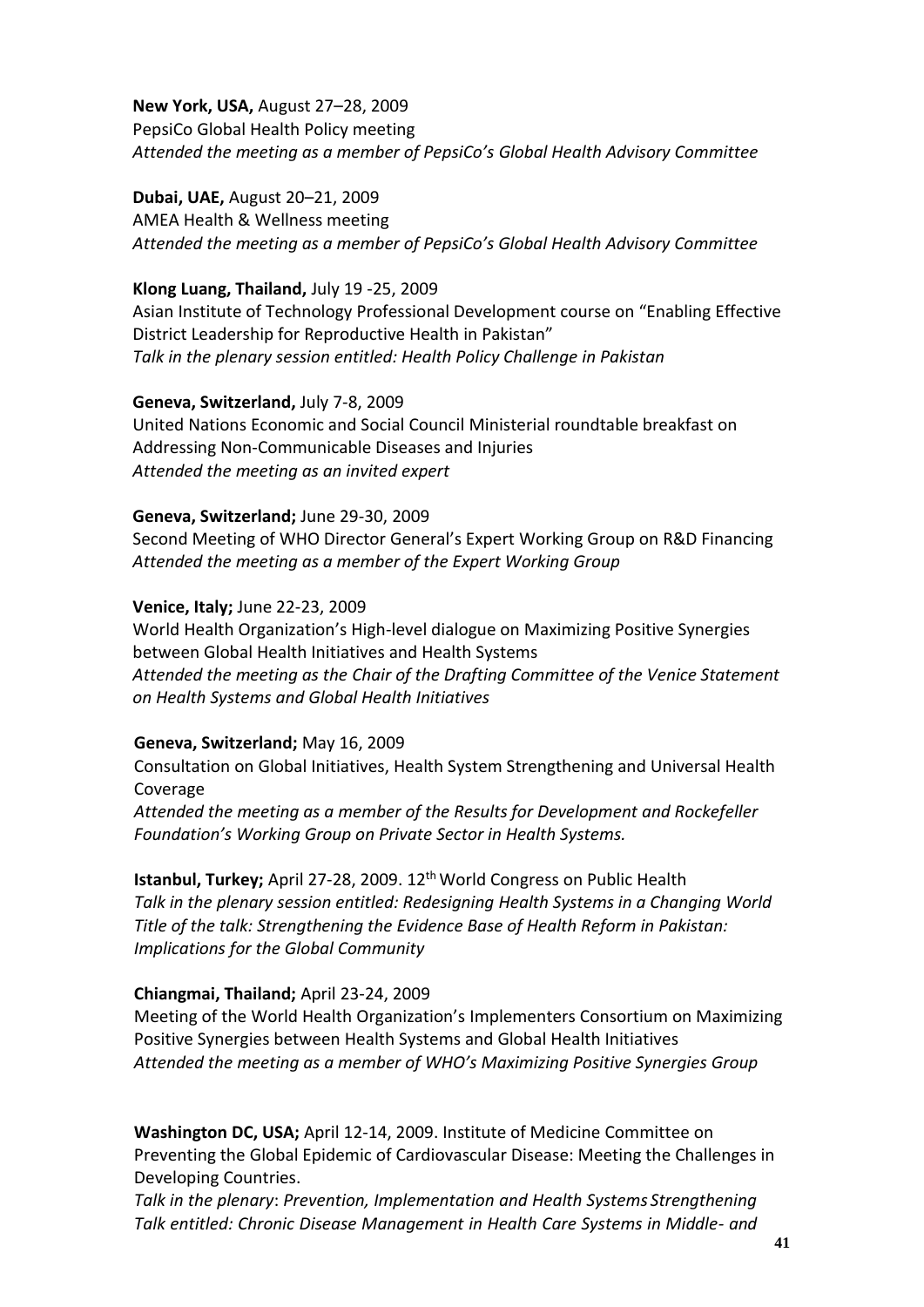#### *Low-Income Countries*

#### **Geneva, Switzerland;** March 26-27, 2009

4 th Expert Consultation on World Health Organization's Maximizing Positive Synergies between Health Systems and Global Health Initiatives *Attended the meeting as a member of WHO's Maximizing Positive Synergies Group*

**Colombo, Sri Lanka;** March 16-18, 2009. United Nations Economic and Social Council*.*  South Asian Regional Ministerial Meeting in support of the 2009 Economic and Social

Council's Annual Ministerial Review.

*Talk in the plenary session entitled: New Initiatives to Finance Health Care—Heartfile's Health Equity Project*

#### **Rome, Italy;** February 16-18, 2009

World Health Organization's meeting on the Lancet Series on Maximizing Positive Synergies between Global Health Initiatives and Health Systems *Attended the meeting as a member of WHO's Maximizing Positive Synergies Group*

#### **Bangkok, Thailand;** January 29-30, 2009

Consultation of the Rockefeller Foundation's Working Group on Private Sector in Health Systems at the Price Mahidhol Conference *Attended the Symposium as a member of the Working Group*

#### **Geneva, Switzerland;** January 12-14, 2009

1<sup>st</sup> Meeting of WHO Director General's Expert Working Group on R&D Financing *Attended the meeting as a member of the Expert Working Group*

#### **Boston, USA;** December 3-5, 2008

Research Agendas in Global Health Systems. Harvard University *Talk in the plenary session entitled: Health systems issues in implementation*

#### **Hong Kong;** December 2-3, 2008

Clinton Global Initiative *Attended the meeting to make a joint commitment with the Clinton Global Initiative*

### **Bamako, Mali;** November 16-19, 2008. Global Ministerial Forum on Research for Health

*Panelist in the session entitled: The Private Sector in Mixed Health Systems Panelist in the ministerial discussion entitled: From Global Health Initiatives to Primary Health Care: Scaling up Research and learning for Health Systems*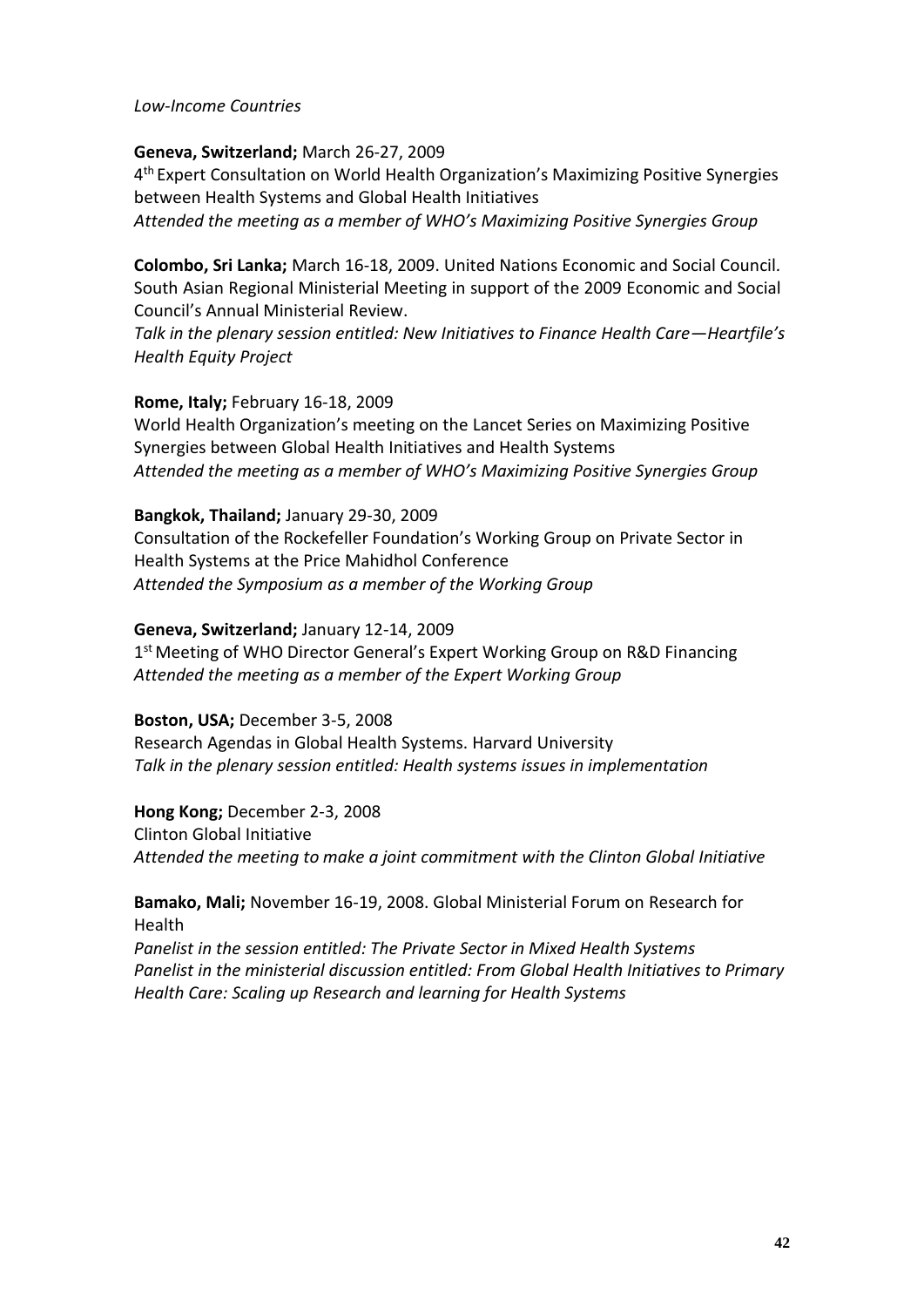**Tokyo, Japan;** November 1-4, 2008 International Conference on Global Action for Health System Strengthening. G8 Hokkaido Toyako Summit Follow up. *Attended the conference as an invited expert*

#### **Bellagio, Italy;** October 28-31, 2008

Strengthening Health Systems Capacity and Leadership, Rockefeller Foundation and Columbia University *Attended the meeting as an invited expert*

#### **Bellagio, Italy;** October 6-8, 2008

Expert Consultation of the Working Group on the Role of the Private Sector in Health Systems; Results for Development Institute and Rockefeller Foundation

#### **Geneva, Switzerland;** October 2-3, 2008

Third Expert Consultation on Positive Synergies between Health Systems and Global Health Initiatives; World Health Organization *Attended the meeting as a member of WHO's Maximizing Positive Synergies Group*

#### **Mexico City, Mexico;** August 5, 2008

Second Expert Consultation on Positive Synergies between Health Systems and Global Health Initiatives; World Health Organization *Attended the meeting as a member of WHO's Maximizing Positive Synergies Group*

#### **Divone, France;** June 2, 2008

World Health Organization's Director General's high-level Consultation on Scaling up Research and Learning for Better Health *Attended the consultation as an invited expert*

**Geneva, Switzerland;** May 25, 2008. Geneva Health Forum *Panelist in the session entitled: Can Mixed Health Systems be Equitable? Panelist in the session entitled: Management of Chronic Diseases Panelist on the Closing Plenary*

#### **Nyon, Switzerland;** May 25-27, 2008

From Mexico to Mali: Taking Stock of Achievements in Health Policy and Systems Research; Alliance for Policy and Systems Research *Attended the meeting as an invited expert*

#### **Geneva, Switzerland;** May 24, 2008

Strengthening health systems; Brookings Institute and Rockefeller consultation *Attended the meeting as a member of the Working Group*

**San Francisco, California;** USA; April 9-11, 2008. Global Philanthropy Forum *Panelist in the session entitled: Maternal and Child Health*

**Bangkok, Thailand;** January 30-February 2, 2008 Prince Mahidol Award Conference 2008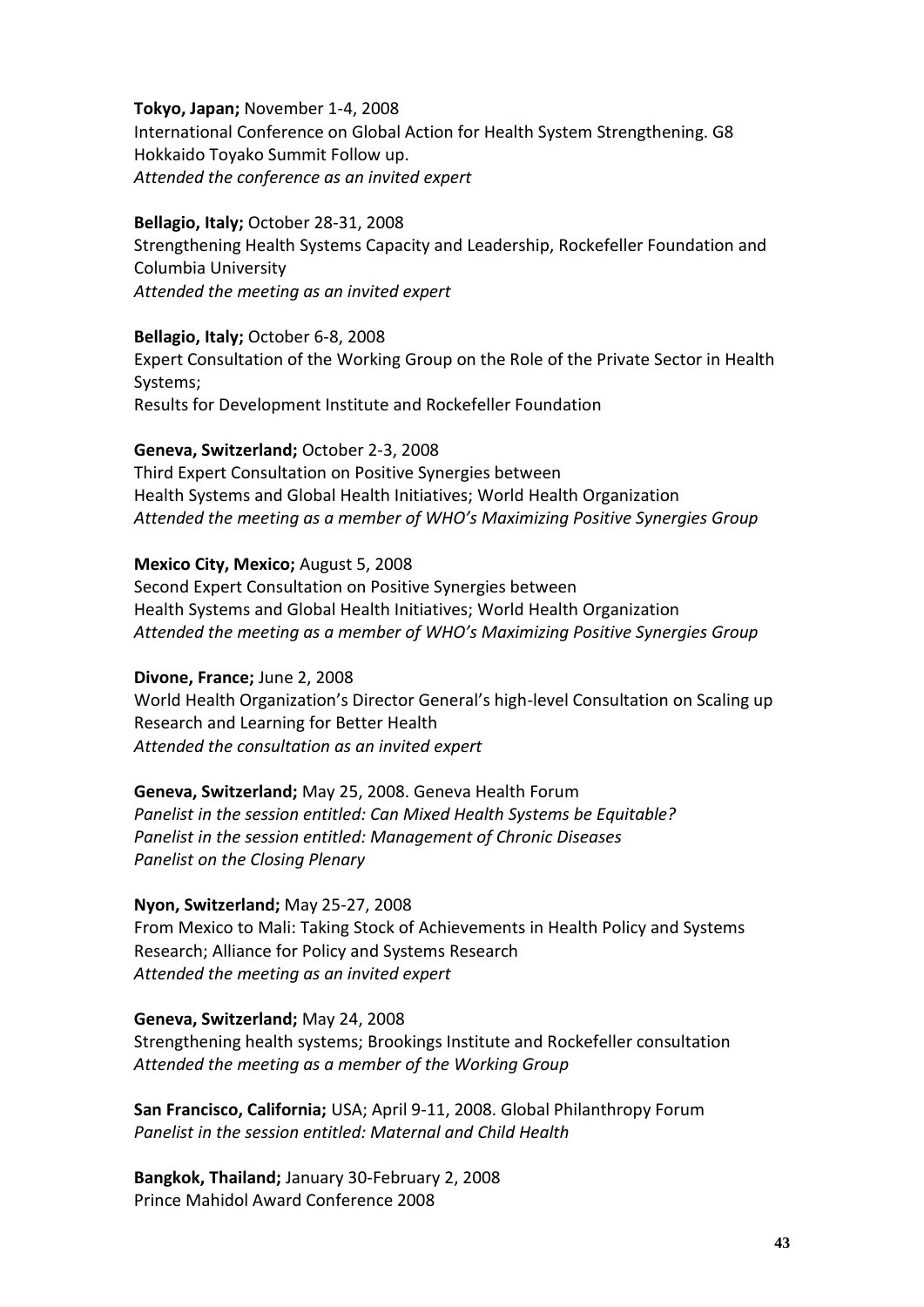Meeting of the Working Group on Private Sector in Health Systems. *Attended the meeting as a member of the working group*

**London, UK;** December 4, 2007. Launch of the Lancet Series on Chronic Diseases *Panelist in the session entitled: Health Reform and Chronic Diseases*

**Beijing, China;** October 29-November 2, 2007. Global Forum for Health Research Panelist in the closing plenary entitled: *The Future of Research for Health* Talk on: *Research Priorities for Chronic Diseases*

**New York, USA;** September 26-28, 2007. Clinton Global Initiative *Panelist in the session entitled: Over- and Under-Nutrition*

**Dalian, China;** September 1-5, 2007 World Economic Forum Meeting of the New Champions *Attended the meeting as an invited expert*

**Atlanta, USA;** August 12-16, 2007 Centers for Disease Control; National Forum for Heart Disease and Stroke Prevention; Regional and Global Collaboration Implementation Group *Attended the meeting as a member of the implementation group*

**London, UK;** July 2-5, 2007 World Health Organization and Department of Health UK Global Health Promotion *Attended the meeting as an invited expert*

**Vancouver, Canada;** June 13-15, 2007. World Congress on Health Promotion *Panelist in the plenary session entitled: Inequities in Health*

**Chicago, USA;** May 29-31, 2007. Annual Convention of the Human Development Foundation *Talk in the plenary session entitled: Challenges in Health Policy in Pakistan*

**Washington, USA;** April 25-28, 2007. Annual Forum of the Centers for Disease Control *Talk in the plenary session entitled: The National Action Plan on Non-Communicable Diseases in Pakistan*

**Cairo, Egypt;** March 27-28, 2007 Regional Consultation to develop Guidelines on CVD Management; World Health Organization Office of the Eastern Mediterranean Region

**Geneva, Switzerland;** Feb 4-8, 2007 Expert Consultation to Prevent Chronic Disease; World Health Organization *Chaired the meeting*

**Bangkok, Thailand;** February 1-3, 2007. Prince Mahidol Award Conference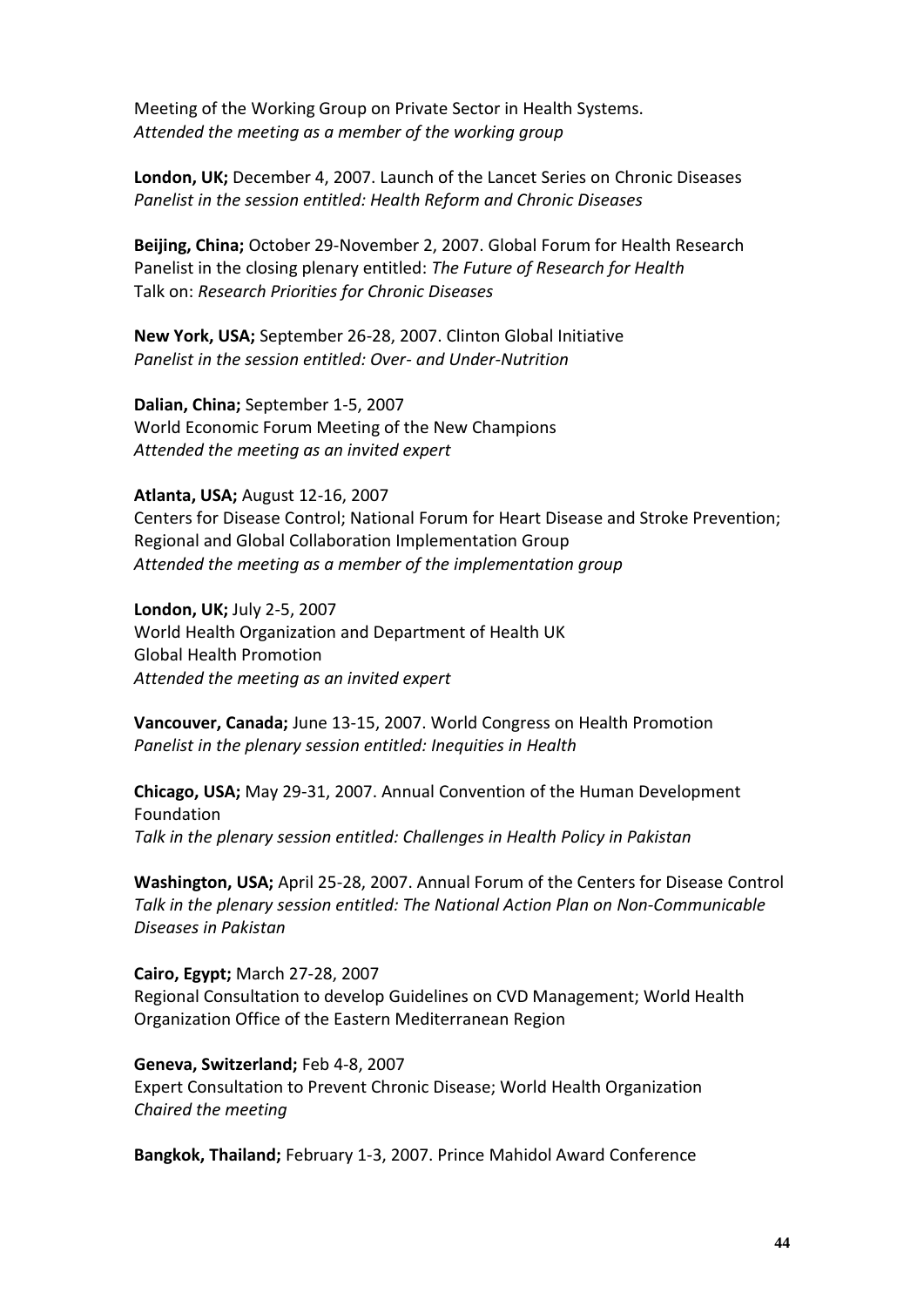Talk in concurrent session entitled: *From Development of a Program to the Delivery of Preventive and Control Services in Non-Communicable Diseases – a Perspective from Pakistan*

**Cairo, Egypt;** October 29-November 2, 2006. Global Forum for Health Research *Panelist in the closing plenary*

**Paris, France;** October 5-8, 2006 Global Strategy on Diet and Physical Activity; World Health Organization *Chaired the meeting*

**Barcelona, Spain;** August 31-September 6, 2006. World Congress of Cardiology *Talk in concurrent session entitled: National Planning for Cardiovascular Diseases Talk in concurrent session entitled: Women as a Resource for Cardiovascular Diseases Prevention*

**Kuwait;** June 19-21, 2006. World Health Organization's Expert Consultation on NCDs *Talk entitled: Integration of Non-Communicable Diseases into Primary Health Care*

**Cairo, Egypt;** June 12-15, 2006 Country Cooperation Strategy; World Health Organization Office of the Eastern Mediterranean Region *Chaired the meeting*

**Nairobi, Kenya;** May 1-6, 2006 Workshop on Community Health Promotion International Union for Health Promotion Attended the meeting as a member of the Consortium on Community Health Promotion

**New York, USA;** February 8-13, 2006 World Heart Federation *Chaired the Foundations Advisory Board meeting*

**Delhi, India;** February 18-20, 2006 International Symposium on Cardiovascular Diseases, Diabetes and Stroke. All India Institute of Medical Sciences *Keynote address*

**Bellagio, Italy;** December**,** 2005 How to Improve Cardiovascular Health Outcomes in Less Well-Resourced Settings; World Heart Federation *Attended the meeting as an invited expert*

**Bogota, Columbia;** November**,** 2005 Planning Global Physical Activity Interventions; International Union of Health Promotion *Attended the meeting as an invited expert*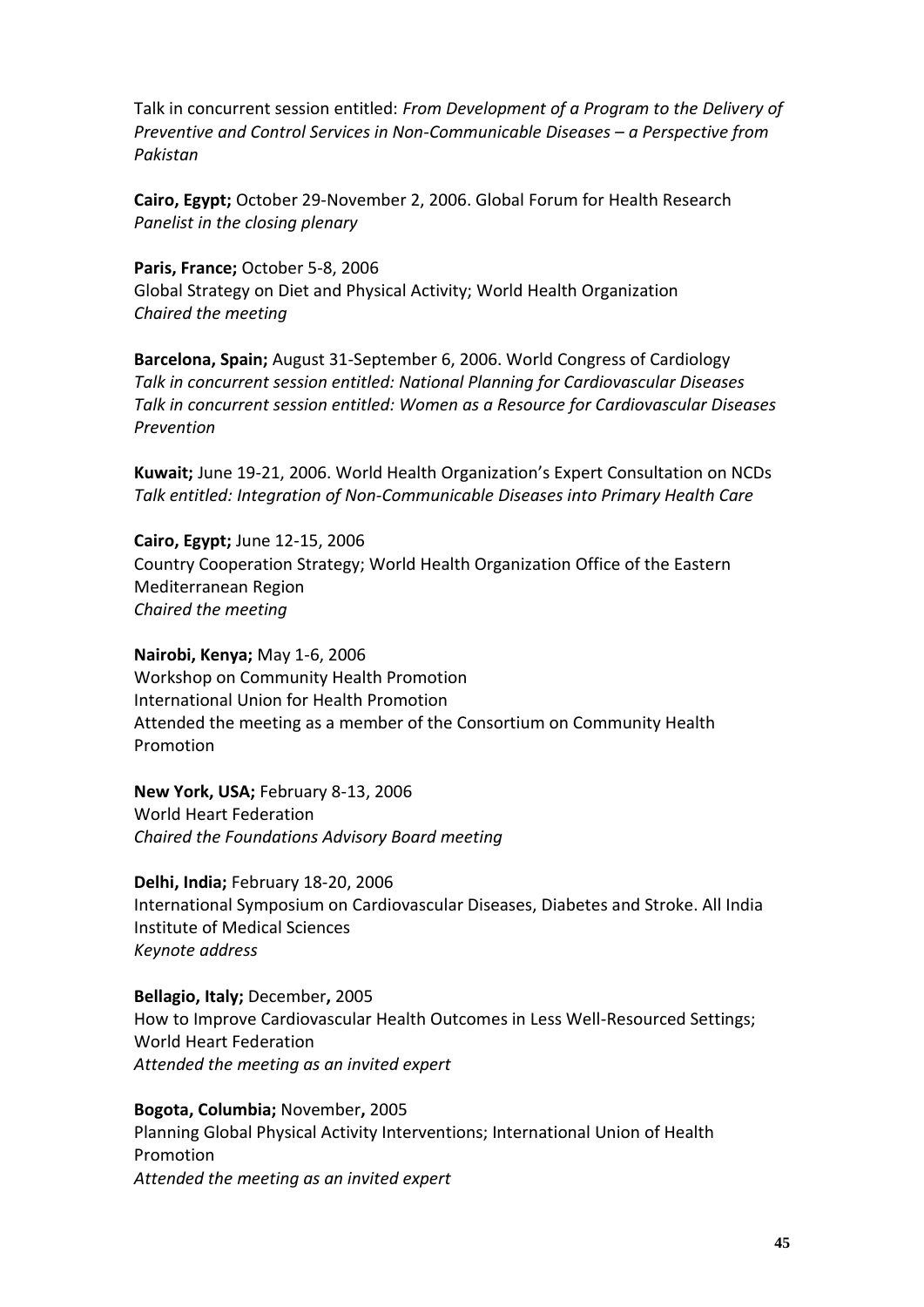### **Accra, Ghana;** October 16-19, 2005

Training Seminar on Chronic Disease Capacity Building in Sub-Saharan Africa. Centers for Disease Control, Atlanta, USA, and the International Union for Health Promotion *Attended as the Seminar Faculty*

### **Geneva, Switzerland;** October**,** 26-28, 2005

World Health Organization Annual Global Forum *Panelist at the Plenary Session entitled: Preventing the Chronic Disease Pandemic*

**Mumbai, India;** September 16-18, 2005. Global Forum for Health Research *Talk entitled: Mainstreaming Chronic Disease on the Agendas of the Developing Countries*

**Stockholm, Sweden;** September 3-7, 2005 (ESC Population Science Lecture) *European Congress of Cardiology Population Science Lecture entitled: Women and Heart Disease: Impact, Imperatives and Implications*

**Iguaçu, Brazil;** May 19-25, 2005. 6<sup>th</sup> International Conference on Preventive Cardiology *Talk in concurrent session entitled: Community Contributions to CVD Prevention and National Action Plan for NCD Prevention in Pakistan*

### **Rio de Janeiro, Brazil;** May 4-9, 2005

International Consortium for Community Health Promotion *Chaired the meeting*

## **Cairo, Egypt;** April 10-12, 2005

Regional Consultation for WHO Global Program of Work 2005; World Health Organization Office of the Eastern Mediterranean Region *Attended as an invited expert*

**Orlando, USA;** February 18, 2005. Second Women Conference on Heart Disease and Stroke *Talk in plenary session entitled: Community Control of Hypertension in the Developing Countries*

**Miami, Florida;** December**,** 2004 Implementing the WHO Global Strategy on Physical Activity *Attended as an invited expert*

**Atlanta USA;** November 17-22, 2004 Centers for Disease Control, Atlanta, USA; Community Health Promotion Workshop *Attended as an invited expert*

**Ottawa, Canada;** November 3-6, 2004. World Health Organization's Global Forum on Non-Communicable Integrated Chronic Disease Prevention and Control. Global Forum IV.

*Talk in plenary session entitled: Pakistan's National Plan of Action on Chronic Diseases*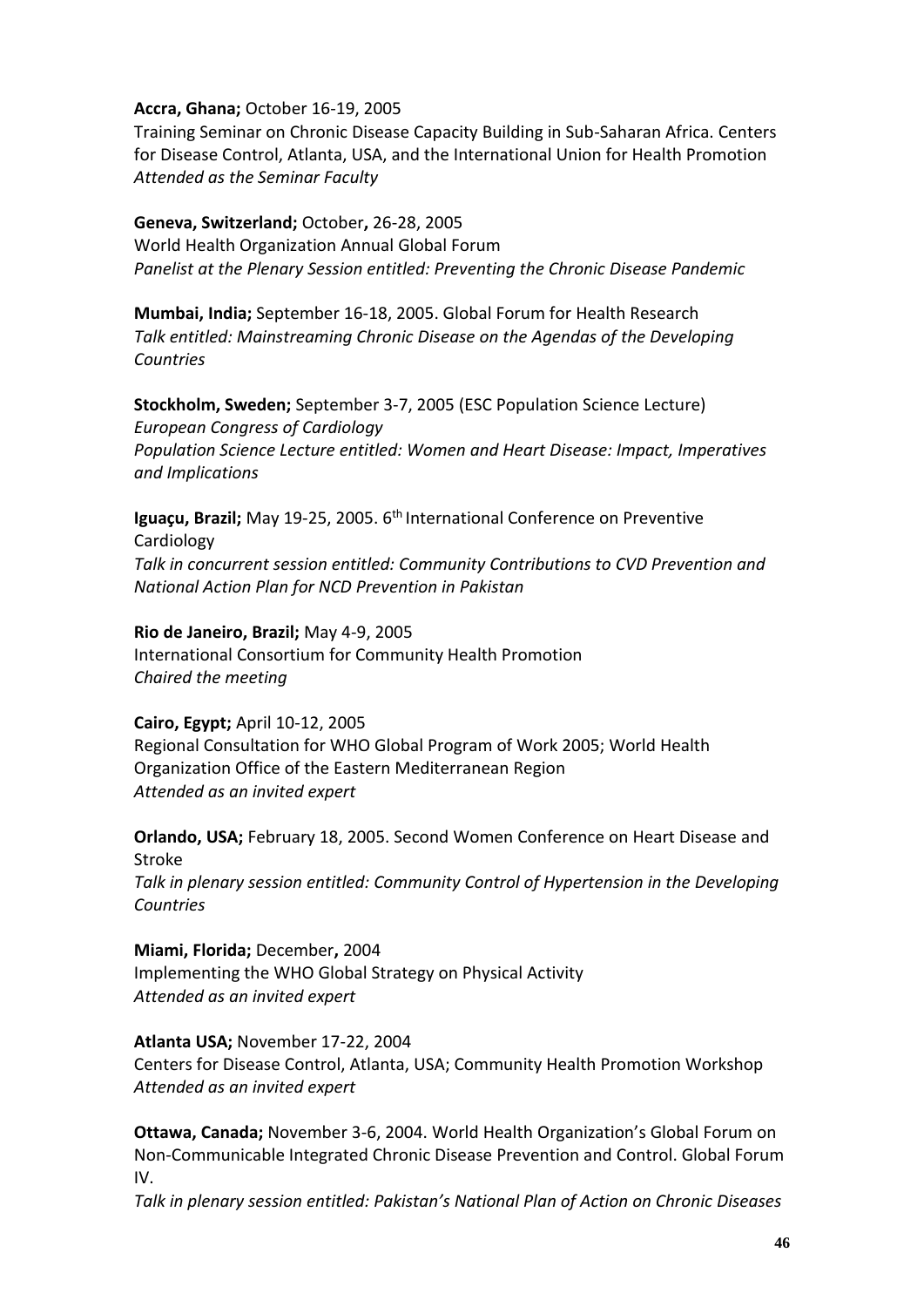**Hong Kong;** October 1-3, 2004. Global Conference on Cardiovascular Clinical Trials *Talk in concurrent session entitled: Prevention of Diabetes and CVD in South Asia*

**Oxford, UK;** August 31-September 4, 2004 Oxford Vision 2020 Initiative meeting; University of Oxford *Attended as a member of the Oxvision initiative*

**Milan, Italy;** June 12-15, 2004. 5<sup>th</sup> International Heart Health Conference. *Talk in concurrent session entitled: Implementing WHO CVD Risk Management Package in Primary Health Talk in concurrent session entitled: National Action Plan on Prevention and Control of Non-Communicable Diseases and Health Promotion in Pakistan Talk in concurrent session entitled: Guideline Development in Low- and Middle-Income Countries*

**Melbourne, Australia;** March 23-26, 2004. WHO Mega Country Health Promotion Network Meeting

*Talk in concurrent session entitled: National Action Plan on Prevention and Control of Non-Communicable Diseases and Health Promotion in Pakistan*

**Singapore,** January 14-17, 2004. Asia Pacific Congress of Cardiology *Talk in concurrent session entitled: Impact of Global Trends in Cardiovascular Diseases on the Health Economics of Developing Countries*

#### **Ghana, Accra;** December 5-11, 2003

Capacity-Building for Cardiovascular Disease Prevention in Sub-Saharan Africa Centers for Disease Control, Atlanta, USA, and the International Union for Health Promotion

*Attended the meeting as the Seminar Faculty*

**Beijing, China;** November 6-10, 2003. 5<sup>th</sup> International Symposium on Hypertension and Related Diseases

*Talk in concurrent session entitled: Cardiovascular Disease Prevention and Control in the Developing Countries: Issues and Challenges*

**Prague, Czech Republic;** September 4-6, 2003. Annual Meeting of Heart Friends Around the World.

*Talk in plenary session entitled: The Role of Foundations in Heart Disease Prevention at a Global Level*

**Helsinki, Finland;** August 3-8, 2003. 12th World Conference on Tobacco or Health *Talk in concurrent session entitled: Tobacco Control as part of Cardiovascular Disease Prevention: the Heartfile Experience*

#### **Geneva, Switzerland;** March 31-April 1, 2003

Mega Country Network Meeting World Health Organization Department of Health Promotion of Non-Communicable Diseases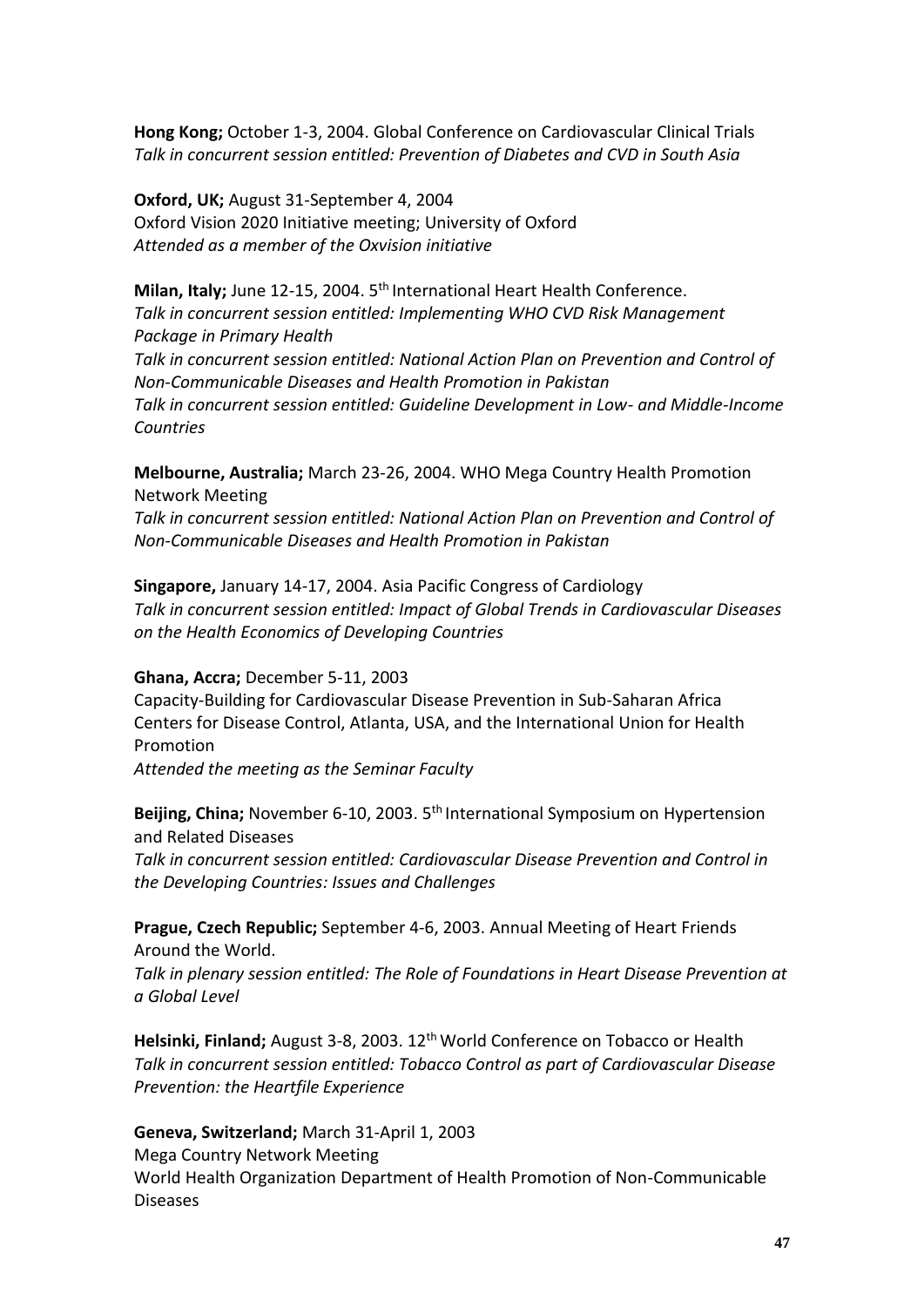*Attended as member of the Steering Committee of WHO's Mega Country Initiative*

**Colombo, Sri Lanka;** March 26-28, 2003 PREMISE II Workshop; World Health Organization *Attended as member of the PREMISE Study Group and Principal Investigator for Pakistan*

**Geneva, Switzerland;** December 11-13, 2002 Mega Country Network Meeting WHO Department of Health Promotion of Non-Communicable Diseases *Attended as member of the Steering Committee of WHO's Mega Country Initiative*

**Doha, Qatar;** December 9-12, 2002. Qatar Sports International; World Sports Forum *Talk in plenary session entitled: Cardiovascular Health through Sports*

**Geneva, Switzerland;** October 7-11, 2002. WHO Meeting of Interested Parties (MIP) *Talk in plenary session entitled: Communicating Risks to Health*

#### **Beirut, Lebanon;** July 5-7, 2002

WHO Workshop on Non-Communicable Disease Surveillance in the EMRO Region *Attended as an invited expert*

**Geneva, Switzerland;** July, 2002 WHO, CVD Risk Reduction through Integrated Management of Hypertension, Diabetes and Smoking *Attended as an invited expert*

**Sydney, Australia;** May 7-10, 2002. XIV World Congress of Cardiology *State-of-the-art invited talk entitled: An Evidence-based Approach to CVD Prevention in the Developing Countries Talk in concurrent session entitled: Justifying Cost of Treatment in the Developing World*

**Cairo, Egypt;** April 10-12, 2002. 3rd East Mediterranean Heart Health Network International Congress

*Talk in plenary session entitled: CVD Prevention in Women Talk in plenary session entitled: Hypertension Control in EMRO* event held in conjunction with WHO's Interregional Workshop on Initiative for Scaling Up Secondary Prevention of Stroke and Myocardial Infarction in Low- and Middle-Income Countries

**Kandy, Sri Lanka**; February**,** 2002

WHO Interregional Workshop on Initiative for Scaling Up Secondary Prevention of Stroke and Myocardial Infarction in Low- and Middle-Income Countries *Attended as member of the study group*

**Manila, Philippines;** October 3-6, 2001. 13th Asia Pacific Congress of Cardiology *Talk in concurrent session entitled: Print and Electronic Media forCardiovascular*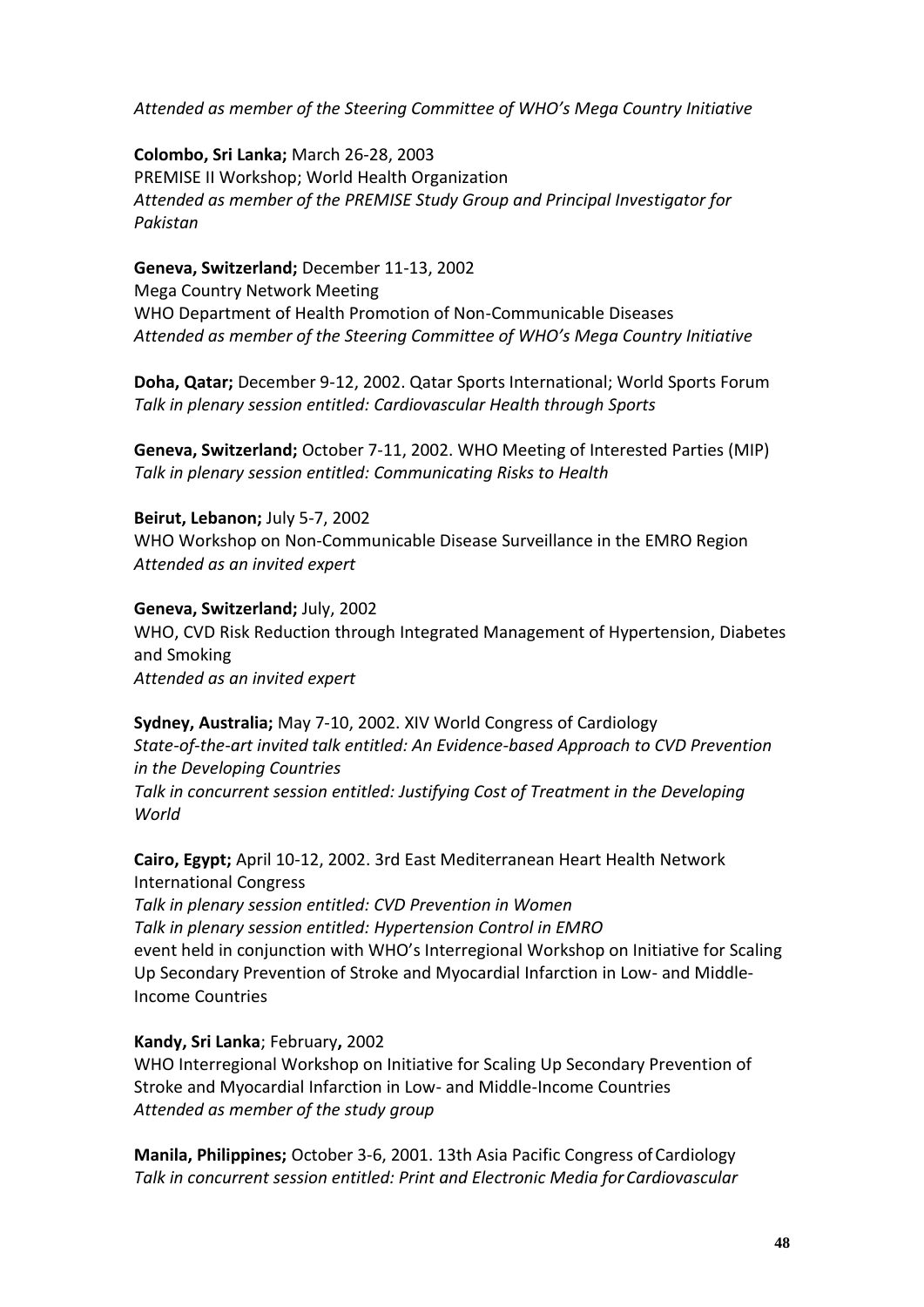*Disease Public Awareness: the Potential for Replication*

**Stockholm, Sweden;** September 1, 2001. Global Forum Meeting for Cardiovascular Diseases *Talk in plenary session entitled: Risk Factor of Cardiovascular Disease Management in the Developing Countries*

**Osaka, Japan;** May 27-31, 2001. 5th International Conference on Preventive Cardiology and 4th International Heart Health Conference *Talk in concurrent session entitled*: *Pakistan's Heartfile*

**Isfahan, Iran;** May 1-3, 2001**.** 1st National Seminar on Women and Hormone Replacement Therapy

*Talk in plenary session entitled: Coronary Heart Disease Risk Factors Talk in plenary session entitled: Guidelines for Hormone Replacement Therapy as part of Primary Prevention of Coronary Heart Disease*

**Chennai, India;** December 7-10, 2000. 54th Annual Meeting of the Cardiological Society of India *Talk in plenary session entitled: Women in South Asia: a Long Way from Basic CVD Care*

**Colombo, Sri Lanka;** September 25-29, 2000. 1st Annual Symposium of the Sri Lanka Heart Association *Talk in plenary session entitled: Preventing CVD in South Asia in the Face of the Impending Pandemic*

**Katmandu, Nepal;** July 2000. 1st Congress of the Nepal Society of Cardiology *Talk in plenary session entitled: Algorithms for the Management of Hypertension in the SAARC Region Current Management of Heart Failure*

**Isfahan Iran;** May 2000 Isfahan Cardiovascular Research Institute Talk in plenary session entitled: *Development of National Guidelines on Hormone Replacement Therapy*

**Victoria, Canada;** May 7-10, 2000. First Women Conference on Heart Disease and Stroke

*Talk in concurrent session entitled: Preventive Cardiovascular Care amongst Females in Pakistan: an Unfinished Agenda*

*Talk in concurrent session entitled: Barriers: Access to Care for Women in the Developing Countries*

**Dhaka, Bangladesh;** February 2000. First SAARC Congress of Cardiology *Talk in plenary session entitled: Optimization of Therapeutic and Lifestyle Advice to Patients with Coronary Heart Disease in Pakistan*